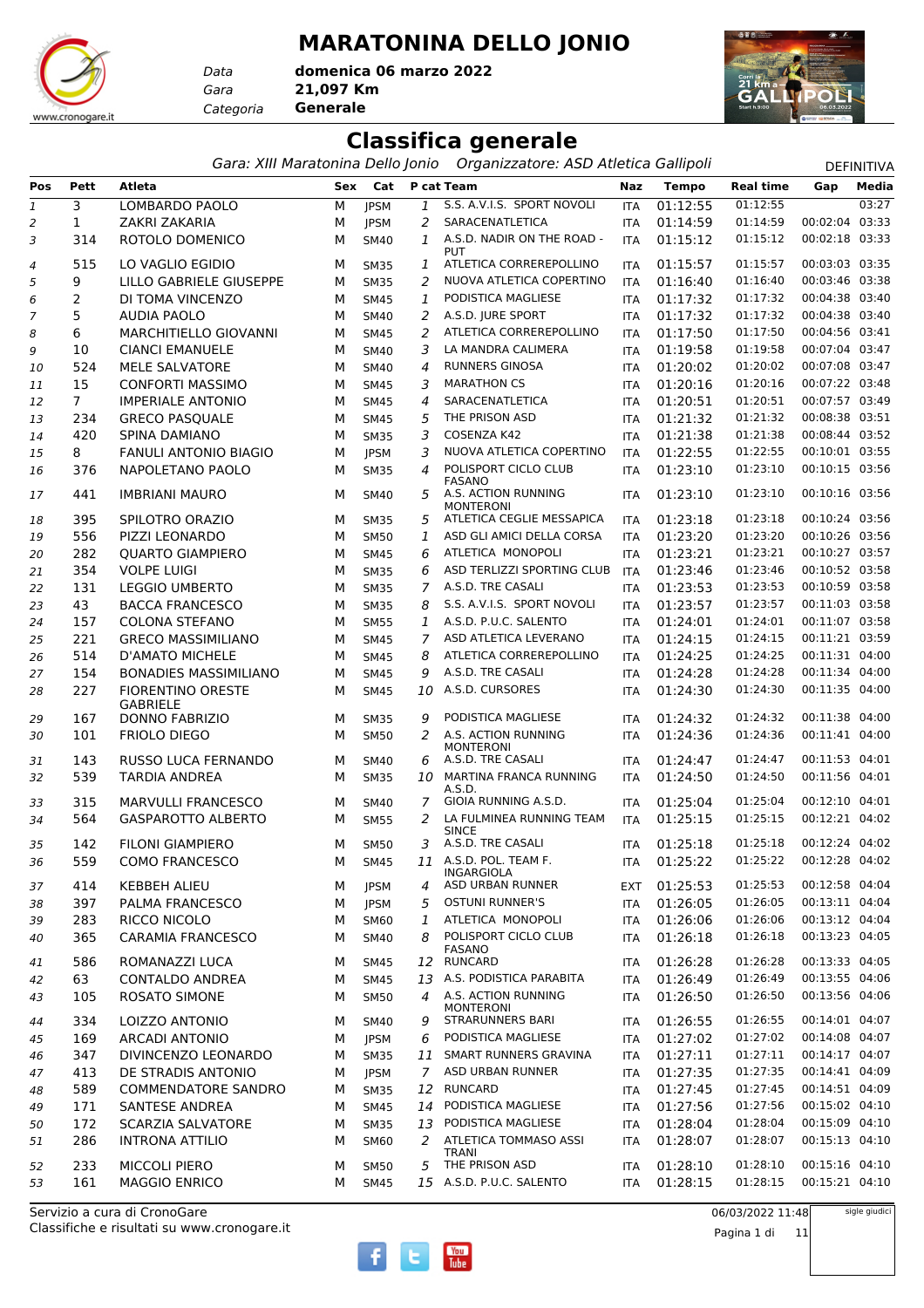*Gara: XIII Maratonina Dello Jonio Organizzatore: ASD Atletica Gallipoli* DEFINITIVA

| 00:15:22 04:11<br>335<br>MIDEA GIUSEPPE<br><b>STRARUNNERS BARI</b><br>01:28:17<br>01:28:17<br>6<br>54<br>М<br><b>SM50</b><br><b>ITA</b><br>00:15:26 04:11<br>1495<br>PAGLIARA GIANLUCA<br>16 A.S.D. PODISTICA MONTERONI<br>01:28:20<br>01:28:20<br>55<br>М<br><b>SM45</b><br><b>ITA</b><br>00:15:32 04:11<br>432<br>PODISTICA VICO DEL GARGANO ITA<br>01:28:26<br><b>VENTRELLA DOMENICO</b><br>01:28:26<br>М<br><b>SM35</b><br>14<br>56<br>00:15:40 04:11<br>17 A.S.D. TRE CASALI<br>01:28:34<br>459<br>ALEMANNO ALESSANDRO<br>01:28:34<br>М<br><b>SM45</b><br>57<br>ITA<br>01:28:36<br>00:15:42 04:11<br>562<br>STEFANELLO CLAUDIO<br><b>VICENZA RUNNERS</b><br>01:28:36<br>М<br><b>SM55</b><br>3<br>58<br>ITA<br>00:15:42 04:11<br>A.S.D. GRECIA SALENTINA<br>01:28:36<br>23<br><b>BUSCICCHIO GABRIELE</b><br>01:28:36<br>М<br><b>SM45</b><br>18<br>59<br>ITA<br>00:15:47 04:12<br>A.S.D. TRE CASALI<br>01:28:41<br>130<br><b>QUARTA GIANLUCA</b><br>01:28:41<br>M<br><b>SM50</b><br>$\mathcal{I}$<br>60<br>ITA<br>255<br><b>CASARUN ASD</b><br>00:15:55 04:12<br>SARCINELLA ALESSANDRO<br>01:28:50<br>01:28:50<br>М<br><b>SM40</b><br>10<br>ITA<br>61<br>00:16:02 04:12<br>267<br>ATLETICA PRO CANOSA<br>01:28:57<br><b>METTA PASQUALE</b><br>19<br>01:28:57<br>М<br><b>SM45</b><br><b>ITA</b><br>62<br>00:16:13 04:13<br><b>STRARUNNERS BARI</b><br>01:29:07<br>01:29:07<br>337<br><b>TAMMA ALFONSO</b><br>8<br>М<br><b>SM50</b><br><b>ITA</b><br>63<br>00:16:15 04:13<br>541<br><b>MORRICELLA VITO</b><br>MARTINA FRANCA RUNNING<br>01:29:10<br>01:29:10<br>М<br><b>SM45</b><br>20<br>64<br>ITA<br>A.S.D.<br>11 MARTINA FRANCA RUNNING<br>01:29:10<br>00:16:15 04:13<br>529<br>01:29:10<br>CASTELLANA GIUSEPPE<br>65<br>M<br><b>SM40</b><br>ITA<br>A.S.D.<br>A.S.D. TRE CASALI<br>01:29:22<br>00:16:27 04:14<br>134<br><b>TAURINO ALBERTO</b><br>01:29:22<br><b>SM55</b><br>4<br>66<br>м<br><b>ITA</b><br><b>CANDIDO ANTONIO</b><br>21 A.S.D. TRE CASALI<br>01:29:26<br>01:29:26<br>00:16:31 04:14<br>151<br>М<br><b>SM45</b><br><b>ITA</b><br>67<br>00:16:36 04:14<br>64<br>CAPOZZA MASSIMILIANO<br>C.A.SPORTLEADER CORRERE E'<br>01:29:30<br>01:29:30<br>М<br><b>SM45</b><br>22<br>68<br>ITA<br><b>VIT</b><br>341<br><b>RENNA STEFANO</b><br>12 STRARUNNERS BARI<br>01:29:43<br>01:29:43<br>00:16:49 04:15<br><b>SM40</b><br>69<br>м<br>ITA<br>00:16:53 04:15<br>593<br><b>RUGGIERI GIUSEPPE</b><br>A.S.D. BISCEGLIE RUNNING<br>01:29:47<br>01:29:47<br>M<br><b>SM45</b><br>23<br><b>ITA</b><br>70<br>00:17:05 04:15<br>A.S.D. TRE CASALI<br>01:29:59<br>457<br>MONTEDURO AGOSTINO<br>8<br>01:29:59<br>М<br><b>JPSM</b><br>71<br>ITA<br>32<br>SARACENATLETICA<br>00:17:05 04:15<br><b>METAFUNI LUCA</b><br>15<br>01:29:59<br>01:29:59<br>М<br><b>SM35</b><br><b>ITA</b><br>72<br>00:17:05 04:15<br>$\overline{4}$<br><b>LEGGIO DANIELE</b><br>A.S.D. TRE CASALI<br>01:30:00<br>01:30:00<br>М<br>9<br><b>IPSM</b><br><b>ITA</b><br>73<br>00:17:07 04:15<br><b>GYMNASIUM S. PANCRAZIO</b><br>01:30:01<br>363<br>EPIFANI GIROLAMO<br>M<br>3<br>01:30:01<br>74<br><b>SM60</b><br>ITA<br><b>ATLETICAMENTE</b><br>00:17:21 04:16<br>346<br>PANZINI LEONARDO<br>01:30:15<br>01:30:15<br>75<br>M<br><b>SM40</b><br>13<br>ITA<br>00:17:23 04:16<br>5<br>PODISTICA AMATORI POTENZA<br>01:30:17<br>01:30:17<br>512<br><b>GIUGLIANO EMILIO</b><br>M<br>76<br><b>SM55</b><br><b>ITA</b><br><b>GERARDO</b><br>277<br>14 ATLETICA MONOPOLI<br>01:30:22<br>00:17:27 04:16<br>LONGO VINCENZO<br>01:30:22<br>м<br><b>SM40</b><br>77<br><b>ITA</b><br>00:17:28 04:17<br>24 G.POD. DUEMILA RUFFANO<br>01:30:22<br>97<br>PANICO LUCIANO<br>01:30:22<br>78<br>М<br><b>SM45</b><br><b>ITA</b><br>62<br>15 A.S. PODISTICA PARABITA<br>01:30:23<br>01:30:23<br>00:17:28 04:17<br><b>TOMA PIERLUIGI</b><br>М<br><b>SM40</b><br><b>ITA</b><br>79<br>00:17:45 04:17<br>453<br><b>NEGRO ANTONELLO</b><br>ATLETICA SALENTO ARADEO<br>01:30:40<br>01:30:40<br>М<br>16<br><b>SM40</b><br><b>ITA</b><br>80<br>00:17:50 04:18<br>10 A.S.D. TRE CASALI<br>01:30:45<br>137<br><b>HOSSEINI SADDIO</b><br>М<br>01:30:45<br><b>JPSM</b><br>81<br><b>EXT</b><br>25 ATLETIC CLUB ALTAMURA<br>00:17:51 04:18<br>289<br><b>DAMBROSIO GIUSEPPE</b><br>01:30:46<br>01:30:46<br>82<br>M<br><b>SM45</b><br>ITA<br>00:18:37 04:20<br>ATLETICA SALENTO ARADEO<br>01:31:32<br>01:31:32<br>124<br>CASALUCI PANTALEO<br>M<br>26<br><b>SM45</b><br><b>ITA</b><br>83<br><b>OLIANO</b><br><b>GIGANTE CESARE</b><br>A.S.D. TRE CASALI<br>01:31:50<br>01:31:50<br>00:18:56 04:21<br>150<br>м<br><b>SM55</b><br>6<br>84<br>ITA<br>A.S.D. PODISTICA MONTERONI<br>00:19:09 04:21<br>01:32:04<br>235<br><b>BUONFRATE MATTEO</b><br>17<br>01:32:04<br>М<br><b>SM40</b><br><b>ITA</b><br>85<br>A.S.D. TRE CASALI<br>01:32:08<br>01:32:08<br>00:19:13 04:21<br>153<br>CARA' ALESSANDRO<br>М<br><b>SM35</b><br>86<br>16<br>ITA<br>SARACENATLETICA<br>00:19:18 04:22<br><b>GRECO PAMELA</b><br>F<br>01:32:12<br>11<br>1<br>01:32:12<br><b>SF50</b><br>87<br>ITA<br>A.S. ACTION RUNNING<br>00:19:27 04:22<br>01:32:21<br>102<br><b>DELLA ROCCA</b><br>9<br>01:32:21<br>М<br>88<br><b>SM50</b><br>ITA<br><b>MONTERONI</b><br>MASSIMILIANO<br>18 POLISPORT CICLO CLUB<br>01:32:32<br>00:19:37 04:23<br>01:32:32<br>378<br>POTENZA LORENZIANO<br>89<br>м<br>SM40<br><b>ITA</b><br>FASANO<br>17 AMATORI CASTRIGNANO DE`<br>01:32:36<br>00:19:42 04:23<br>01:32:36<br>164<br><b>GAETANI GABRIELE</b><br>90<br>М<br><b>SM35</b><br>ITA<br><b>GRECI</b><br>7 A.S.D. JURE SPORT<br>01:32:39<br>01:32:39<br>00:19:45 04:23<br>421<br><b>BARBERIO BENEDETTO</b><br>М<br><b>SM55</b><br><b>ITA</b><br>91<br>01:32:39<br>00:19:45 04:23<br>S.ATL. S.G.BOSCO<br>01:32:39<br>523<br>DI GIANVITTORIO PIERO<br><b>JPSM</b><br>11<br>М<br><b>ITA</b><br>92<br>PALAGIANELLO<br>19 ASD PODISTI CAMPI<br>01:32:49<br>01:32:49<br>00:19:55 04:23<br>244<br>PAGLIARA LUCA<br>м<br><b>SM40</b><br><b>ITA</b><br>93<br>00:19:57 04:24<br>01:32:51<br>584<br>MIGLIAVACCA ANDREA<br>27 RUNCARD<br>01:32:51<br><b>SM45</b><br>94<br>М<br><b>ITA</b><br>00:19:58 04:24<br>01:32:53<br>418<br><b>CUPPONE FRANCESCO</b><br>8<br>MANERANNERS<br>01:32:53<br>М<br><b>SM55</b><br>95<br>ITA<br>00:19:59 04:24<br>DE IACO ALESSANDRO<br>28<br><b>ATLETICA MESSAPICA</b><br>01:32:53<br>01:32:53<br>248<br><b>SM45</b><br>М<br><b>ITA</b><br>96<br>00:20:01 04:24<br>A.S. ACTION RUNNING<br>01:32:56<br><b>PUSCIO GIOVANNI</b><br>01:32:56<br>100<br><b>SM55</b><br>9<br>97<br>М<br><b>ITA</b><br><b>MONTERONI</b><br>250<br>18 CASARUN ASD<br>01:32:59<br>01:32:59<br>00:20:05 04:24<br>ALFARANO MARCO<br>М<br><b>SM35</b><br><b>ITA</b><br>98<br>00:20:12 04:24<br>29 GR. POD. A 13 ALBA<br>01:33:06<br>PONZETTA ANGELO<br>01:33:06<br>71<br><b>SM45</b><br>99<br>М<br>ITA<br><b>TAURISANO</b><br>19 AVIS IN CORSA CONVERSANO<br>00:20:14 04:24<br>303<br><b>MARINELLI ORAZIO</b><br>01:33:08<br>01:33:08<br>М<br><b>SM35</b><br><b>ITA</b><br>100<br><b>GRAZIANO</b><br><b>BITONTO SPORTIVA</b><br>01:33:14<br>00:20:20 04:25<br>324<br>LILLO VITO<br>01:33:14<br>10<br>М<br><b>SM50</b><br><b>ITA</b><br>101<br>00:20:23 04:25<br>20 ASD N.E.S.T.<br>01:33:17<br>01:33:17<br>480<br><b>FAZZI ALESSANDRO</b><br>SM40<br>102<br>М<br><b>ITA</b><br>00:20:34 04:25<br>484<br>11 TREPUZZI RUNNING A.S.D.<br>01:33:28<br>01:33:28<br>103<br>DE VENTURA GIUSEPPE<br>М<br><b>SM50</b><br><b>ITA</b><br>00:20:41 04:26<br>PAOLO ALESSANDRO<br><b>CASARUN ASD</b><br>01:33:35<br>01:33:35<br>251<br>30<br>M<br><b>SM45</b><br>104<br>ITA<br>00:20:44 04:26<br>31 ALMOSTHERE ASD<br>01:33:39<br>502<br>VALACCA RODOLFO<br>01:33:39<br>М<br><b>SM45</b><br>105<br>ITA<br>00:20:46 04:26<br>12<br><b>TENERELLI ANGELA</b><br>F<br>GIOIA RUNNING A.S.D.<br>01:33:40<br>01:33:40<br><b>SF40</b><br>1<br>106<br>ITA<br>00:20:48 04:26<br><b>LAZOI MICHELE</b><br>20 A.S. ACTION RUNNING<br>01:33:42<br>01:33:42<br>104<br>М<br><b>SM35</b><br>107<br>ITA<br><b>MONTERONI</b><br><b>BAZZI GABRIELE</b><br>10 VICENZA RUNNERS<br>01:33:48<br>01:33:48<br>00:20:54 04:26<br>563<br>М<br><b>SM55</b><br>ITA<br>108<br>32 POLISPORT CICLO CLUB<br>00:21:02 04:27<br>01:33:57<br>364<br><b>CACUCCI PASQUALE</b><br>01:33:57<br>M<br><b>SM45</b><br>109<br>ITA<br>FASANO<br>481<br>ASD N.E.S.T.<br>01:34:03<br>01:34:03<br>00:21:09 04:27<br>PASSASEO MAIA<br>F<br><b>JPSF</b><br>1<br><b>ITA</b><br>110<br>Servizio a cura di CronoGare<br>sigle giudici<br>06/03/2022 11:48 | Pos | Pett | Atleta | Sex | Cat | P cat Team | Naz | <b>Tempo</b> | <b>Real time</b> | Gap | Media |
|--------------------------------------------------------------------------------------------------------------------------------------------------------------------------------------------------------------------------------------------------------------------------------------------------------------------------------------------------------------------------------------------------------------------------------------------------------------------------------------------------------------------------------------------------------------------------------------------------------------------------------------------------------------------------------------------------------------------------------------------------------------------------------------------------------------------------------------------------------------------------------------------------------------------------------------------------------------------------------------------------------------------------------------------------------------------------------------------------------------------------------------------------------------------------------------------------------------------------------------------------------------------------------------------------------------------------------------------------------------------------------------------------------------------------------------------------------------------------------------------------------------------------------------------------------------------------------------------------------------------------------------------------------------------------------------------------------------------------------------------------------------------------------------------------------------------------------------------------------------------------------------------------------------------------------------------------------------------------------------------------------------------------------------------------------------------------------------------------------------------------------------------------------------------------------------------------------------------------------------------------------------------------------------------------------------------------------------------------------------------------------------------------------------------------------------------------------------------------------------------------------------------------------------------------------------------------------------------------------------------------------------------------------------------------------------------------------------------------------------------------------------------------------------------------------------------------------------------------------------------------------------------------------------------------------------------------------------------------------------------------------------------------------------------------------------------------------------------------------------------------------------------------------------------------------------------------------------------------------------------------------------------------------------------------------------------------------------------------------------------------------------------------------------------------------------------------------------------------------------------------------------------------------------------------------------------------------------------------------------------------------------------------------------------------------------------------------------------------------------------------------------------------------------------------------------------------------------------------------------------------------------------------------------------------------------------------------------------------------------------------------------------------------------------------------------------------------------------------------------------------------------------------------------------------------------------------------------------------------------------------------------------------------------------------------------------------------------------------------------------------------------------------------------------------------------------------------------------------------------------------------------------------------------------------------------------------------------------------------------------------------------------------------------------------------------------------------------------------------------------------------------------------------------------------------------------------------------------------------------------------------------------------------------------------------------------------------------------------------------------------------------------------------------------------------------------------------------------------------------------------------------------------------------------------------------------------------------------------------------------------------------------------------------------------------------------------------------------------------------------------------------------------------------------------------------------------------------------------------------------------------------------------------------------------------------------------------------------------------------------------------------------------------------------------------------------------------------------------------------------------------------------------------------------------------------------------------------------------------------------------------------------------------------------------------------------------------------------------------------------------------------------------------------------------------------------------------------------------------------------------------------------------------------------------------------------------------------------------------------------------------------------------------------------------------------------------------------------------------------------------------------------------------------------------------------------------------------------------------------------------------------------------------------------------------------------------------------------------------------------------------------------------------------------------------------------------------------------------------------------------------------------------------------------------------------------------------------------------------------------------------------------------------------------------------------------------------------------------------------------------------------------------------------------------------------------------------------------------------------------------------------------------------------------------------------------------------------------------------------------------------------------------------------------------------------------------------------------------------------------------------------------------------------------------------------------------------------------------------------------------------------------------------------------------------------------------------------------------------------------------------------------------------------------------------------------------------------------------------------------------------------------------------------------------------------------------------------------------------------------------------------------------------------------------------------------------------------------------------------------------------------------------------------------------------------------------------------------------------------------------------------------------------------------------------------------------------------------------------------------------------------------------------------------------------------------------------------------------------------------------------------------------------------------------------------------------------------|-----|------|--------|-----|-----|------------|-----|--------------|------------------|-----|-------|
|                                                                                                                                                                                                                                                                                                                                                                                                                                                                                                                                                                                                                                                                                                                                                                                                                                                                                                                                                                                                                                                                                                                                                                                                                                                                                                                                                                                                                                                                                                                                                                                                                                                                                                                                                                                                                                                                                                                                                                                                                                                                                                                                                                                                                                                                                                                                                                                                                                                                                                                                                                                                                                                                                                                                                                                                                                                                                                                                                                                                                                                                                                                                                                                                                                                                                                                                                                                                                                                                                                                                                                                                                                                                                                                                                                                                                                                                                                                                                                                                                                                                                                                                                                                                                                                                                                                                                                                                                                                                                                                                                                                                                                                                                                                                                                                                                                                                                                                                                                                                                                                                                                                                                                                                                                                                                                                                                                                                                                                                                                                                                                                                                                                                                                                                                                                                                                                                                                                                                                                                                                                                                                                                                                                                                                                                                                                                                                                                                                                                                                                                                                                                                                                                                                                                                                                                                                                                                                                                                                                                                                                                                                                                                                                                                                                                                                                                                                                                                                                                                                                                                                                                                                                                                                                                                                                                                                                                                                                                                                                                                                                                                                                                                                                                                                                                                                                                                                                                                                                              |     |      |        |     |     |            |     |              |                  |     |       |
|                                                                                                                                                                                                                                                                                                                                                                                                                                                                                                                                                                                                                                                                                                                                                                                                                                                                                                                                                                                                                                                                                                                                                                                                                                                                                                                                                                                                                                                                                                                                                                                                                                                                                                                                                                                                                                                                                                                                                                                                                                                                                                                                                                                                                                                                                                                                                                                                                                                                                                                                                                                                                                                                                                                                                                                                                                                                                                                                                                                                                                                                                                                                                                                                                                                                                                                                                                                                                                                                                                                                                                                                                                                                                                                                                                                                                                                                                                                                                                                                                                                                                                                                                                                                                                                                                                                                                                                                                                                                                                                                                                                                                                                                                                                                                                                                                                                                                                                                                                                                                                                                                                                                                                                                                                                                                                                                                                                                                                                                                                                                                                                                                                                                                                                                                                                                                                                                                                                                                                                                                                                                                                                                                                                                                                                                                                                                                                                                                                                                                                                                                                                                                                                                                                                                                                                                                                                                                                                                                                                                                                                                                                                                                                                                                                                                                                                                                                                                                                                                                                                                                                                                                                                                                                                                                                                                                                                                                                                                                                                                                                                                                                                                                                                                                                                                                                                                                                                                                                                              |     |      |        |     |     |            |     |              |                  |     |       |
|                                                                                                                                                                                                                                                                                                                                                                                                                                                                                                                                                                                                                                                                                                                                                                                                                                                                                                                                                                                                                                                                                                                                                                                                                                                                                                                                                                                                                                                                                                                                                                                                                                                                                                                                                                                                                                                                                                                                                                                                                                                                                                                                                                                                                                                                                                                                                                                                                                                                                                                                                                                                                                                                                                                                                                                                                                                                                                                                                                                                                                                                                                                                                                                                                                                                                                                                                                                                                                                                                                                                                                                                                                                                                                                                                                                                                                                                                                                                                                                                                                                                                                                                                                                                                                                                                                                                                                                                                                                                                                                                                                                                                                                                                                                                                                                                                                                                                                                                                                                                                                                                                                                                                                                                                                                                                                                                                                                                                                                                                                                                                                                                                                                                                                                                                                                                                                                                                                                                                                                                                                                                                                                                                                                                                                                                                                                                                                                                                                                                                                                                                                                                                                                                                                                                                                                                                                                                                                                                                                                                                                                                                                                                                                                                                                                                                                                                                                                                                                                                                                                                                                                                                                                                                                                                                                                                                                                                                                                                                                                                                                                                                                                                                                                                                                                                                                                                                                                                                                                              |     |      |        |     |     |            |     |              |                  |     |       |
|                                                                                                                                                                                                                                                                                                                                                                                                                                                                                                                                                                                                                                                                                                                                                                                                                                                                                                                                                                                                                                                                                                                                                                                                                                                                                                                                                                                                                                                                                                                                                                                                                                                                                                                                                                                                                                                                                                                                                                                                                                                                                                                                                                                                                                                                                                                                                                                                                                                                                                                                                                                                                                                                                                                                                                                                                                                                                                                                                                                                                                                                                                                                                                                                                                                                                                                                                                                                                                                                                                                                                                                                                                                                                                                                                                                                                                                                                                                                                                                                                                                                                                                                                                                                                                                                                                                                                                                                                                                                                                                                                                                                                                                                                                                                                                                                                                                                                                                                                                                                                                                                                                                                                                                                                                                                                                                                                                                                                                                                                                                                                                                                                                                                                                                                                                                                                                                                                                                                                                                                                                                                                                                                                                                                                                                                                                                                                                                                                                                                                                                                                                                                                                                                                                                                                                                                                                                                                                                                                                                                                                                                                                                                                                                                                                                                                                                                                                                                                                                                                                                                                                                                                                                                                                                                                                                                                                                                                                                                                                                                                                                                                                                                                                                                                                                                                                                                                                                                                                                              |     |      |        |     |     |            |     |              |                  |     |       |
|                                                                                                                                                                                                                                                                                                                                                                                                                                                                                                                                                                                                                                                                                                                                                                                                                                                                                                                                                                                                                                                                                                                                                                                                                                                                                                                                                                                                                                                                                                                                                                                                                                                                                                                                                                                                                                                                                                                                                                                                                                                                                                                                                                                                                                                                                                                                                                                                                                                                                                                                                                                                                                                                                                                                                                                                                                                                                                                                                                                                                                                                                                                                                                                                                                                                                                                                                                                                                                                                                                                                                                                                                                                                                                                                                                                                                                                                                                                                                                                                                                                                                                                                                                                                                                                                                                                                                                                                                                                                                                                                                                                                                                                                                                                                                                                                                                                                                                                                                                                                                                                                                                                                                                                                                                                                                                                                                                                                                                                                                                                                                                                                                                                                                                                                                                                                                                                                                                                                                                                                                                                                                                                                                                                                                                                                                                                                                                                                                                                                                                                                                                                                                                                                                                                                                                                                                                                                                                                                                                                                                                                                                                                                                                                                                                                                                                                                                                                                                                                                                                                                                                                                                                                                                                                                                                                                                                                                                                                                                                                                                                                                                                                                                                                                                                                                                                                                                                                                                                                              |     |      |        |     |     |            |     |              |                  |     |       |
|                                                                                                                                                                                                                                                                                                                                                                                                                                                                                                                                                                                                                                                                                                                                                                                                                                                                                                                                                                                                                                                                                                                                                                                                                                                                                                                                                                                                                                                                                                                                                                                                                                                                                                                                                                                                                                                                                                                                                                                                                                                                                                                                                                                                                                                                                                                                                                                                                                                                                                                                                                                                                                                                                                                                                                                                                                                                                                                                                                                                                                                                                                                                                                                                                                                                                                                                                                                                                                                                                                                                                                                                                                                                                                                                                                                                                                                                                                                                                                                                                                                                                                                                                                                                                                                                                                                                                                                                                                                                                                                                                                                                                                                                                                                                                                                                                                                                                                                                                                                                                                                                                                                                                                                                                                                                                                                                                                                                                                                                                                                                                                                                                                                                                                                                                                                                                                                                                                                                                                                                                                                                                                                                                                                                                                                                                                                                                                                                                                                                                                                                                                                                                                                                                                                                                                                                                                                                                                                                                                                                                                                                                                                                                                                                                                                                                                                                                                                                                                                                                                                                                                                                                                                                                                                                                                                                                                                                                                                                                                                                                                                                                                                                                                                                                                                                                                                                                                                                                                                              |     |      |        |     |     |            |     |              |                  |     |       |
|                                                                                                                                                                                                                                                                                                                                                                                                                                                                                                                                                                                                                                                                                                                                                                                                                                                                                                                                                                                                                                                                                                                                                                                                                                                                                                                                                                                                                                                                                                                                                                                                                                                                                                                                                                                                                                                                                                                                                                                                                                                                                                                                                                                                                                                                                                                                                                                                                                                                                                                                                                                                                                                                                                                                                                                                                                                                                                                                                                                                                                                                                                                                                                                                                                                                                                                                                                                                                                                                                                                                                                                                                                                                                                                                                                                                                                                                                                                                                                                                                                                                                                                                                                                                                                                                                                                                                                                                                                                                                                                                                                                                                                                                                                                                                                                                                                                                                                                                                                                                                                                                                                                                                                                                                                                                                                                                                                                                                                                                                                                                                                                                                                                                                                                                                                                                                                                                                                                                                                                                                                                                                                                                                                                                                                                                                                                                                                                                                                                                                                                                                                                                                                                                                                                                                                                                                                                                                                                                                                                                                                                                                                                                                                                                                                                                                                                                                                                                                                                                                                                                                                                                                                                                                                                                                                                                                                                                                                                                                                                                                                                                                                                                                                                                                                                                                                                                                                                                                                                              |     |      |        |     |     |            |     |              |                  |     |       |
|                                                                                                                                                                                                                                                                                                                                                                                                                                                                                                                                                                                                                                                                                                                                                                                                                                                                                                                                                                                                                                                                                                                                                                                                                                                                                                                                                                                                                                                                                                                                                                                                                                                                                                                                                                                                                                                                                                                                                                                                                                                                                                                                                                                                                                                                                                                                                                                                                                                                                                                                                                                                                                                                                                                                                                                                                                                                                                                                                                                                                                                                                                                                                                                                                                                                                                                                                                                                                                                                                                                                                                                                                                                                                                                                                                                                                                                                                                                                                                                                                                                                                                                                                                                                                                                                                                                                                                                                                                                                                                                                                                                                                                                                                                                                                                                                                                                                                                                                                                                                                                                                                                                                                                                                                                                                                                                                                                                                                                                                                                                                                                                                                                                                                                                                                                                                                                                                                                                                                                                                                                                                                                                                                                                                                                                                                                                                                                                                                                                                                                                                                                                                                                                                                                                                                                                                                                                                                                                                                                                                                                                                                                                                                                                                                                                                                                                                                                                                                                                                                                                                                                                                                                                                                                                                                                                                                                                                                                                                                                                                                                                                                                                                                                                                                                                                                                                                                                                                                                                              |     |      |        |     |     |            |     |              |                  |     |       |
|                                                                                                                                                                                                                                                                                                                                                                                                                                                                                                                                                                                                                                                                                                                                                                                                                                                                                                                                                                                                                                                                                                                                                                                                                                                                                                                                                                                                                                                                                                                                                                                                                                                                                                                                                                                                                                                                                                                                                                                                                                                                                                                                                                                                                                                                                                                                                                                                                                                                                                                                                                                                                                                                                                                                                                                                                                                                                                                                                                                                                                                                                                                                                                                                                                                                                                                                                                                                                                                                                                                                                                                                                                                                                                                                                                                                                                                                                                                                                                                                                                                                                                                                                                                                                                                                                                                                                                                                                                                                                                                                                                                                                                                                                                                                                                                                                                                                                                                                                                                                                                                                                                                                                                                                                                                                                                                                                                                                                                                                                                                                                                                                                                                                                                                                                                                                                                                                                                                                                                                                                                                                                                                                                                                                                                                                                                                                                                                                                                                                                                                                                                                                                                                                                                                                                                                                                                                                                                                                                                                                                                                                                                                                                                                                                                                                                                                                                                                                                                                                                                                                                                                                                                                                                                                                                                                                                                                                                                                                                                                                                                                                                                                                                                                                                                                                                                                                                                                                                                                              |     |      |        |     |     |            |     |              |                  |     |       |
|                                                                                                                                                                                                                                                                                                                                                                                                                                                                                                                                                                                                                                                                                                                                                                                                                                                                                                                                                                                                                                                                                                                                                                                                                                                                                                                                                                                                                                                                                                                                                                                                                                                                                                                                                                                                                                                                                                                                                                                                                                                                                                                                                                                                                                                                                                                                                                                                                                                                                                                                                                                                                                                                                                                                                                                                                                                                                                                                                                                                                                                                                                                                                                                                                                                                                                                                                                                                                                                                                                                                                                                                                                                                                                                                                                                                                                                                                                                                                                                                                                                                                                                                                                                                                                                                                                                                                                                                                                                                                                                                                                                                                                                                                                                                                                                                                                                                                                                                                                                                                                                                                                                                                                                                                                                                                                                                                                                                                                                                                                                                                                                                                                                                                                                                                                                                                                                                                                                                                                                                                                                                                                                                                                                                                                                                                                                                                                                                                                                                                                                                                                                                                                                                                                                                                                                                                                                                                                                                                                                                                                                                                                                                                                                                                                                                                                                                                                                                                                                                                                                                                                                                                                                                                                                                                                                                                                                                                                                                                                                                                                                                                                                                                                                                                                                                                                                                                                                                                                                              |     |      |        |     |     |            |     |              |                  |     |       |
|                                                                                                                                                                                                                                                                                                                                                                                                                                                                                                                                                                                                                                                                                                                                                                                                                                                                                                                                                                                                                                                                                                                                                                                                                                                                                                                                                                                                                                                                                                                                                                                                                                                                                                                                                                                                                                                                                                                                                                                                                                                                                                                                                                                                                                                                                                                                                                                                                                                                                                                                                                                                                                                                                                                                                                                                                                                                                                                                                                                                                                                                                                                                                                                                                                                                                                                                                                                                                                                                                                                                                                                                                                                                                                                                                                                                                                                                                                                                                                                                                                                                                                                                                                                                                                                                                                                                                                                                                                                                                                                                                                                                                                                                                                                                                                                                                                                                                                                                                                                                                                                                                                                                                                                                                                                                                                                                                                                                                                                                                                                                                                                                                                                                                                                                                                                                                                                                                                                                                                                                                                                                                                                                                                                                                                                                                                                                                                                                                                                                                                                                                                                                                                                                                                                                                                                                                                                                                                                                                                                                                                                                                                                                                                                                                                                                                                                                                                                                                                                                                                                                                                                                                                                                                                                                                                                                                                                                                                                                                                                                                                                                                                                                                                                                                                                                                                                                                                                                                                                              |     |      |        |     |     |            |     |              |                  |     |       |
|                                                                                                                                                                                                                                                                                                                                                                                                                                                                                                                                                                                                                                                                                                                                                                                                                                                                                                                                                                                                                                                                                                                                                                                                                                                                                                                                                                                                                                                                                                                                                                                                                                                                                                                                                                                                                                                                                                                                                                                                                                                                                                                                                                                                                                                                                                                                                                                                                                                                                                                                                                                                                                                                                                                                                                                                                                                                                                                                                                                                                                                                                                                                                                                                                                                                                                                                                                                                                                                                                                                                                                                                                                                                                                                                                                                                                                                                                                                                                                                                                                                                                                                                                                                                                                                                                                                                                                                                                                                                                                                                                                                                                                                                                                                                                                                                                                                                                                                                                                                                                                                                                                                                                                                                                                                                                                                                                                                                                                                                                                                                                                                                                                                                                                                                                                                                                                                                                                                                                                                                                                                                                                                                                                                                                                                                                                                                                                                                                                                                                                                                                                                                                                                                                                                                                                                                                                                                                                                                                                                                                                                                                                                                                                                                                                                                                                                                                                                                                                                                                                                                                                                                                                                                                                                                                                                                                                                                                                                                                                                                                                                                                                                                                                                                                                                                                                                                                                                                                                                              |     |      |        |     |     |            |     |              |                  |     |       |
|                                                                                                                                                                                                                                                                                                                                                                                                                                                                                                                                                                                                                                                                                                                                                                                                                                                                                                                                                                                                                                                                                                                                                                                                                                                                                                                                                                                                                                                                                                                                                                                                                                                                                                                                                                                                                                                                                                                                                                                                                                                                                                                                                                                                                                                                                                                                                                                                                                                                                                                                                                                                                                                                                                                                                                                                                                                                                                                                                                                                                                                                                                                                                                                                                                                                                                                                                                                                                                                                                                                                                                                                                                                                                                                                                                                                                                                                                                                                                                                                                                                                                                                                                                                                                                                                                                                                                                                                                                                                                                                                                                                                                                                                                                                                                                                                                                                                                                                                                                                                                                                                                                                                                                                                                                                                                                                                                                                                                                                                                                                                                                                                                                                                                                                                                                                                                                                                                                                                                                                                                                                                                                                                                                                                                                                                                                                                                                                                                                                                                                                                                                                                                                                                                                                                                                                                                                                                                                                                                                                                                                                                                                                                                                                                                                                                                                                                                                                                                                                                                                                                                                                                                                                                                                                                                                                                                                                                                                                                                                                                                                                                                                                                                                                                                                                                                                                                                                                                                                                              |     |      |        |     |     |            |     |              |                  |     |       |
|                                                                                                                                                                                                                                                                                                                                                                                                                                                                                                                                                                                                                                                                                                                                                                                                                                                                                                                                                                                                                                                                                                                                                                                                                                                                                                                                                                                                                                                                                                                                                                                                                                                                                                                                                                                                                                                                                                                                                                                                                                                                                                                                                                                                                                                                                                                                                                                                                                                                                                                                                                                                                                                                                                                                                                                                                                                                                                                                                                                                                                                                                                                                                                                                                                                                                                                                                                                                                                                                                                                                                                                                                                                                                                                                                                                                                                                                                                                                                                                                                                                                                                                                                                                                                                                                                                                                                                                                                                                                                                                                                                                                                                                                                                                                                                                                                                                                                                                                                                                                                                                                                                                                                                                                                                                                                                                                                                                                                                                                                                                                                                                                                                                                                                                                                                                                                                                                                                                                                                                                                                                                                                                                                                                                                                                                                                                                                                                                                                                                                                                                                                                                                                                                                                                                                                                                                                                                                                                                                                                                                                                                                                                                                                                                                                                                                                                                                                                                                                                                                                                                                                                                                                                                                                                                                                                                                                                                                                                                                                                                                                                                                                                                                                                                                                                                                                                                                                                                                                                              |     |      |        |     |     |            |     |              |                  |     |       |
|                                                                                                                                                                                                                                                                                                                                                                                                                                                                                                                                                                                                                                                                                                                                                                                                                                                                                                                                                                                                                                                                                                                                                                                                                                                                                                                                                                                                                                                                                                                                                                                                                                                                                                                                                                                                                                                                                                                                                                                                                                                                                                                                                                                                                                                                                                                                                                                                                                                                                                                                                                                                                                                                                                                                                                                                                                                                                                                                                                                                                                                                                                                                                                                                                                                                                                                                                                                                                                                                                                                                                                                                                                                                                                                                                                                                                                                                                                                                                                                                                                                                                                                                                                                                                                                                                                                                                                                                                                                                                                                                                                                                                                                                                                                                                                                                                                                                                                                                                                                                                                                                                                                                                                                                                                                                                                                                                                                                                                                                                                                                                                                                                                                                                                                                                                                                                                                                                                                                                                                                                                                                                                                                                                                                                                                                                                                                                                                                                                                                                                                                                                                                                                                                                                                                                                                                                                                                                                                                                                                                                                                                                                                                                                                                                                                                                                                                                                                                                                                                                                                                                                                                                                                                                                                                                                                                                                                                                                                                                                                                                                                                                                                                                                                                                                                                                                                                                                                                                                                              |     |      |        |     |     |            |     |              |                  |     |       |
|                                                                                                                                                                                                                                                                                                                                                                                                                                                                                                                                                                                                                                                                                                                                                                                                                                                                                                                                                                                                                                                                                                                                                                                                                                                                                                                                                                                                                                                                                                                                                                                                                                                                                                                                                                                                                                                                                                                                                                                                                                                                                                                                                                                                                                                                                                                                                                                                                                                                                                                                                                                                                                                                                                                                                                                                                                                                                                                                                                                                                                                                                                                                                                                                                                                                                                                                                                                                                                                                                                                                                                                                                                                                                                                                                                                                                                                                                                                                                                                                                                                                                                                                                                                                                                                                                                                                                                                                                                                                                                                                                                                                                                                                                                                                                                                                                                                                                                                                                                                                                                                                                                                                                                                                                                                                                                                                                                                                                                                                                                                                                                                                                                                                                                                                                                                                                                                                                                                                                                                                                                                                                                                                                                                                                                                                                                                                                                                                                                                                                                                                                                                                                                                                                                                                                                                                                                                                                                                                                                                                                                                                                                                                                                                                                                                                                                                                                                                                                                                                                                                                                                                                                                                                                                                                                                                                                                                                                                                                                                                                                                                                                                                                                                                                                                                                                                                                                                                                                                                              |     |      |        |     |     |            |     |              |                  |     |       |
|                                                                                                                                                                                                                                                                                                                                                                                                                                                                                                                                                                                                                                                                                                                                                                                                                                                                                                                                                                                                                                                                                                                                                                                                                                                                                                                                                                                                                                                                                                                                                                                                                                                                                                                                                                                                                                                                                                                                                                                                                                                                                                                                                                                                                                                                                                                                                                                                                                                                                                                                                                                                                                                                                                                                                                                                                                                                                                                                                                                                                                                                                                                                                                                                                                                                                                                                                                                                                                                                                                                                                                                                                                                                                                                                                                                                                                                                                                                                                                                                                                                                                                                                                                                                                                                                                                                                                                                                                                                                                                                                                                                                                                                                                                                                                                                                                                                                                                                                                                                                                                                                                                                                                                                                                                                                                                                                                                                                                                                                                                                                                                                                                                                                                                                                                                                                                                                                                                                                                                                                                                                                                                                                                                                                                                                                                                                                                                                                                                                                                                                                                                                                                                                                                                                                                                                                                                                                                                                                                                                                                                                                                                                                                                                                                                                                                                                                                                                                                                                                                                                                                                                                                                                                                                                                                                                                                                                                                                                                                                                                                                                                                                                                                                                                                                                                                                                                                                                                                                                              |     |      |        |     |     |            |     |              |                  |     |       |
|                                                                                                                                                                                                                                                                                                                                                                                                                                                                                                                                                                                                                                                                                                                                                                                                                                                                                                                                                                                                                                                                                                                                                                                                                                                                                                                                                                                                                                                                                                                                                                                                                                                                                                                                                                                                                                                                                                                                                                                                                                                                                                                                                                                                                                                                                                                                                                                                                                                                                                                                                                                                                                                                                                                                                                                                                                                                                                                                                                                                                                                                                                                                                                                                                                                                                                                                                                                                                                                                                                                                                                                                                                                                                                                                                                                                                                                                                                                                                                                                                                                                                                                                                                                                                                                                                                                                                                                                                                                                                                                                                                                                                                                                                                                                                                                                                                                                                                                                                                                                                                                                                                                                                                                                                                                                                                                                                                                                                                                                                                                                                                                                                                                                                                                                                                                                                                                                                                                                                                                                                                                                                                                                                                                                                                                                                                                                                                                                                                                                                                                                                                                                                                                                                                                                                                                                                                                                                                                                                                                                                                                                                                                                                                                                                                                                                                                                                                                                                                                                                                                                                                                                                                                                                                                                                                                                                                                                                                                                                                                                                                                                                                                                                                                                                                                                                                                                                                                                                                                              |     |      |        |     |     |            |     |              |                  |     |       |
|                                                                                                                                                                                                                                                                                                                                                                                                                                                                                                                                                                                                                                                                                                                                                                                                                                                                                                                                                                                                                                                                                                                                                                                                                                                                                                                                                                                                                                                                                                                                                                                                                                                                                                                                                                                                                                                                                                                                                                                                                                                                                                                                                                                                                                                                                                                                                                                                                                                                                                                                                                                                                                                                                                                                                                                                                                                                                                                                                                                                                                                                                                                                                                                                                                                                                                                                                                                                                                                                                                                                                                                                                                                                                                                                                                                                                                                                                                                                                                                                                                                                                                                                                                                                                                                                                                                                                                                                                                                                                                                                                                                                                                                                                                                                                                                                                                                                                                                                                                                                                                                                                                                                                                                                                                                                                                                                                                                                                                                                                                                                                                                                                                                                                                                                                                                                                                                                                                                                                                                                                                                                                                                                                                                                                                                                                                                                                                                                                                                                                                                                                                                                                                                                                                                                                                                                                                                                                                                                                                                                                                                                                                                                                                                                                                                                                                                                                                                                                                                                                                                                                                                                                                                                                                                                                                                                                                                                                                                                                                                                                                                                                                                                                                                                                                                                                                                                                                                                                                                              |     |      |        |     |     |            |     |              |                  |     |       |
|                                                                                                                                                                                                                                                                                                                                                                                                                                                                                                                                                                                                                                                                                                                                                                                                                                                                                                                                                                                                                                                                                                                                                                                                                                                                                                                                                                                                                                                                                                                                                                                                                                                                                                                                                                                                                                                                                                                                                                                                                                                                                                                                                                                                                                                                                                                                                                                                                                                                                                                                                                                                                                                                                                                                                                                                                                                                                                                                                                                                                                                                                                                                                                                                                                                                                                                                                                                                                                                                                                                                                                                                                                                                                                                                                                                                                                                                                                                                                                                                                                                                                                                                                                                                                                                                                                                                                                                                                                                                                                                                                                                                                                                                                                                                                                                                                                                                                                                                                                                                                                                                                                                                                                                                                                                                                                                                                                                                                                                                                                                                                                                                                                                                                                                                                                                                                                                                                                                                                                                                                                                                                                                                                                                                                                                                                                                                                                                                                                                                                                                                                                                                                                                                                                                                                                                                                                                                                                                                                                                                                                                                                                                                                                                                                                                                                                                                                                                                                                                                                                                                                                                                                                                                                                                                                                                                                                                                                                                                                                                                                                                                                                                                                                                                                                                                                                                                                                                                                                                              |     |      |        |     |     |            |     |              |                  |     |       |
|                                                                                                                                                                                                                                                                                                                                                                                                                                                                                                                                                                                                                                                                                                                                                                                                                                                                                                                                                                                                                                                                                                                                                                                                                                                                                                                                                                                                                                                                                                                                                                                                                                                                                                                                                                                                                                                                                                                                                                                                                                                                                                                                                                                                                                                                                                                                                                                                                                                                                                                                                                                                                                                                                                                                                                                                                                                                                                                                                                                                                                                                                                                                                                                                                                                                                                                                                                                                                                                                                                                                                                                                                                                                                                                                                                                                                                                                                                                                                                                                                                                                                                                                                                                                                                                                                                                                                                                                                                                                                                                                                                                                                                                                                                                                                                                                                                                                                                                                                                                                                                                                                                                                                                                                                                                                                                                                                                                                                                                                                                                                                                                                                                                                                                                                                                                                                                                                                                                                                                                                                                                                                                                                                                                                                                                                                                                                                                                                                                                                                                                                                                                                                                                                                                                                                                                                                                                                                                                                                                                                                                                                                                                                                                                                                                                                                                                                                                                                                                                                                                                                                                                                                                                                                                                                                                                                                                                                                                                                                                                                                                                                                                                                                                                                                                                                                                                                                                                                                                                              |     |      |        |     |     |            |     |              |                  |     |       |
|                                                                                                                                                                                                                                                                                                                                                                                                                                                                                                                                                                                                                                                                                                                                                                                                                                                                                                                                                                                                                                                                                                                                                                                                                                                                                                                                                                                                                                                                                                                                                                                                                                                                                                                                                                                                                                                                                                                                                                                                                                                                                                                                                                                                                                                                                                                                                                                                                                                                                                                                                                                                                                                                                                                                                                                                                                                                                                                                                                                                                                                                                                                                                                                                                                                                                                                                                                                                                                                                                                                                                                                                                                                                                                                                                                                                                                                                                                                                                                                                                                                                                                                                                                                                                                                                                                                                                                                                                                                                                                                                                                                                                                                                                                                                                                                                                                                                                                                                                                                                                                                                                                                                                                                                                                                                                                                                                                                                                                                                                                                                                                                                                                                                                                                                                                                                                                                                                                                                                                                                                                                                                                                                                                                                                                                                                                                                                                                                                                                                                                                                                                                                                                                                                                                                                                                                                                                                                                                                                                                                                                                                                                                                                                                                                                                                                                                                                                                                                                                                                                                                                                                                                                                                                                                                                                                                                                                                                                                                                                                                                                                                                                                                                                                                                                                                                                                                                                                                                                                              |     |      |        |     |     |            |     |              |                  |     |       |
|                                                                                                                                                                                                                                                                                                                                                                                                                                                                                                                                                                                                                                                                                                                                                                                                                                                                                                                                                                                                                                                                                                                                                                                                                                                                                                                                                                                                                                                                                                                                                                                                                                                                                                                                                                                                                                                                                                                                                                                                                                                                                                                                                                                                                                                                                                                                                                                                                                                                                                                                                                                                                                                                                                                                                                                                                                                                                                                                                                                                                                                                                                                                                                                                                                                                                                                                                                                                                                                                                                                                                                                                                                                                                                                                                                                                                                                                                                                                                                                                                                                                                                                                                                                                                                                                                                                                                                                                                                                                                                                                                                                                                                                                                                                                                                                                                                                                                                                                                                                                                                                                                                                                                                                                                                                                                                                                                                                                                                                                                                                                                                                                                                                                                                                                                                                                                                                                                                                                                                                                                                                                                                                                                                                                                                                                                                                                                                                                                                                                                                                                                                                                                                                                                                                                                                                                                                                                                                                                                                                                                                                                                                                                                                                                                                                                                                                                                                                                                                                                                                                                                                                                                                                                                                                                                                                                                                                                                                                                                                                                                                                                                                                                                                                                                                                                                                                                                                                                                                                              |     |      |        |     |     |            |     |              |                  |     |       |
|                                                                                                                                                                                                                                                                                                                                                                                                                                                                                                                                                                                                                                                                                                                                                                                                                                                                                                                                                                                                                                                                                                                                                                                                                                                                                                                                                                                                                                                                                                                                                                                                                                                                                                                                                                                                                                                                                                                                                                                                                                                                                                                                                                                                                                                                                                                                                                                                                                                                                                                                                                                                                                                                                                                                                                                                                                                                                                                                                                                                                                                                                                                                                                                                                                                                                                                                                                                                                                                                                                                                                                                                                                                                                                                                                                                                                                                                                                                                                                                                                                                                                                                                                                                                                                                                                                                                                                                                                                                                                                                                                                                                                                                                                                                                                                                                                                                                                                                                                                                                                                                                                                                                                                                                                                                                                                                                                                                                                                                                                                                                                                                                                                                                                                                                                                                                                                                                                                                                                                                                                                                                                                                                                                                                                                                                                                                                                                                                                                                                                                                                                                                                                                                                                                                                                                                                                                                                                                                                                                                                                                                                                                                                                                                                                                                                                                                                                                                                                                                                                                                                                                                                                                                                                                                                                                                                                                                                                                                                                                                                                                                                                                                                                                                                                                                                                                                                                                                                                                                              |     |      |        |     |     |            |     |              |                  |     |       |
|                                                                                                                                                                                                                                                                                                                                                                                                                                                                                                                                                                                                                                                                                                                                                                                                                                                                                                                                                                                                                                                                                                                                                                                                                                                                                                                                                                                                                                                                                                                                                                                                                                                                                                                                                                                                                                                                                                                                                                                                                                                                                                                                                                                                                                                                                                                                                                                                                                                                                                                                                                                                                                                                                                                                                                                                                                                                                                                                                                                                                                                                                                                                                                                                                                                                                                                                                                                                                                                                                                                                                                                                                                                                                                                                                                                                                                                                                                                                                                                                                                                                                                                                                                                                                                                                                                                                                                                                                                                                                                                                                                                                                                                                                                                                                                                                                                                                                                                                                                                                                                                                                                                                                                                                                                                                                                                                                                                                                                                                                                                                                                                                                                                                                                                                                                                                                                                                                                                                                                                                                                                                                                                                                                                                                                                                                                                                                                                                                                                                                                                                                                                                                                                                                                                                                                                                                                                                                                                                                                                                                                                                                                                                                                                                                                                                                                                                                                                                                                                                                                                                                                                                                                                                                                                                                                                                                                                                                                                                                                                                                                                                                                                                                                                                                                                                                                                                                                                                                                                              |     |      |        |     |     |            |     |              |                  |     |       |
|                                                                                                                                                                                                                                                                                                                                                                                                                                                                                                                                                                                                                                                                                                                                                                                                                                                                                                                                                                                                                                                                                                                                                                                                                                                                                                                                                                                                                                                                                                                                                                                                                                                                                                                                                                                                                                                                                                                                                                                                                                                                                                                                                                                                                                                                                                                                                                                                                                                                                                                                                                                                                                                                                                                                                                                                                                                                                                                                                                                                                                                                                                                                                                                                                                                                                                                                                                                                                                                                                                                                                                                                                                                                                                                                                                                                                                                                                                                                                                                                                                                                                                                                                                                                                                                                                                                                                                                                                                                                                                                                                                                                                                                                                                                                                                                                                                                                                                                                                                                                                                                                                                                                                                                                                                                                                                                                                                                                                                                                                                                                                                                                                                                                                                                                                                                                                                                                                                                                                                                                                                                                                                                                                                                                                                                                                                                                                                                                                                                                                                                                                                                                                                                                                                                                                                                                                                                                                                                                                                                                                                                                                                                                                                                                                                                                                                                                                                                                                                                                                                                                                                                                                                                                                                                                                                                                                                                                                                                                                                                                                                                                                                                                                                                                                                                                                                                                                                                                                                                              |     |      |        |     |     |            |     |              |                  |     |       |
|                                                                                                                                                                                                                                                                                                                                                                                                                                                                                                                                                                                                                                                                                                                                                                                                                                                                                                                                                                                                                                                                                                                                                                                                                                                                                                                                                                                                                                                                                                                                                                                                                                                                                                                                                                                                                                                                                                                                                                                                                                                                                                                                                                                                                                                                                                                                                                                                                                                                                                                                                                                                                                                                                                                                                                                                                                                                                                                                                                                                                                                                                                                                                                                                                                                                                                                                                                                                                                                                                                                                                                                                                                                                                                                                                                                                                                                                                                                                                                                                                                                                                                                                                                                                                                                                                                                                                                                                                                                                                                                                                                                                                                                                                                                                                                                                                                                                                                                                                                                                                                                                                                                                                                                                                                                                                                                                                                                                                                                                                                                                                                                                                                                                                                                                                                                                                                                                                                                                                                                                                                                                                                                                                                                                                                                                                                                                                                                                                                                                                                                                                                                                                                                                                                                                                                                                                                                                                                                                                                                                                                                                                                                                                                                                                                                                                                                                                                                                                                                                                                                                                                                                                                                                                                                                                                                                                                                                                                                                                                                                                                                                                                                                                                                                                                                                                                                                                                                                                                                              |     |      |        |     |     |            |     |              |                  |     |       |
|                                                                                                                                                                                                                                                                                                                                                                                                                                                                                                                                                                                                                                                                                                                                                                                                                                                                                                                                                                                                                                                                                                                                                                                                                                                                                                                                                                                                                                                                                                                                                                                                                                                                                                                                                                                                                                                                                                                                                                                                                                                                                                                                                                                                                                                                                                                                                                                                                                                                                                                                                                                                                                                                                                                                                                                                                                                                                                                                                                                                                                                                                                                                                                                                                                                                                                                                                                                                                                                                                                                                                                                                                                                                                                                                                                                                                                                                                                                                                                                                                                                                                                                                                                                                                                                                                                                                                                                                                                                                                                                                                                                                                                                                                                                                                                                                                                                                                                                                                                                                                                                                                                                                                                                                                                                                                                                                                                                                                                                                                                                                                                                                                                                                                                                                                                                                                                                                                                                                                                                                                                                                                                                                                                                                                                                                                                                                                                                                                                                                                                                                                                                                                                                                                                                                                                                                                                                                                                                                                                                                                                                                                                                                                                                                                                                                                                                                                                                                                                                                                                                                                                                                                                                                                                                                                                                                                                                                                                                                                                                                                                                                                                                                                                                                                                                                                                                                                                                                                                                              |     |      |        |     |     |            |     |              |                  |     |       |
|                                                                                                                                                                                                                                                                                                                                                                                                                                                                                                                                                                                                                                                                                                                                                                                                                                                                                                                                                                                                                                                                                                                                                                                                                                                                                                                                                                                                                                                                                                                                                                                                                                                                                                                                                                                                                                                                                                                                                                                                                                                                                                                                                                                                                                                                                                                                                                                                                                                                                                                                                                                                                                                                                                                                                                                                                                                                                                                                                                                                                                                                                                                                                                                                                                                                                                                                                                                                                                                                                                                                                                                                                                                                                                                                                                                                                                                                                                                                                                                                                                                                                                                                                                                                                                                                                                                                                                                                                                                                                                                                                                                                                                                                                                                                                                                                                                                                                                                                                                                                                                                                                                                                                                                                                                                                                                                                                                                                                                                                                                                                                                                                                                                                                                                                                                                                                                                                                                                                                                                                                                                                                                                                                                                                                                                                                                                                                                                                                                                                                                                                                                                                                                                                                                                                                                                                                                                                                                                                                                                                                                                                                                                                                                                                                                                                                                                                                                                                                                                                                                                                                                                                                                                                                                                                                                                                                                                                                                                                                                                                                                                                                                                                                                                                                                                                                                                                                                                                                                                              |     |      |        |     |     |            |     |              |                  |     |       |
|                                                                                                                                                                                                                                                                                                                                                                                                                                                                                                                                                                                                                                                                                                                                                                                                                                                                                                                                                                                                                                                                                                                                                                                                                                                                                                                                                                                                                                                                                                                                                                                                                                                                                                                                                                                                                                                                                                                                                                                                                                                                                                                                                                                                                                                                                                                                                                                                                                                                                                                                                                                                                                                                                                                                                                                                                                                                                                                                                                                                                                                                                                                                                                                                                                                                                                                                                                                                                                                                                                                                                                                                                                                                                                                                                                                                                                                                                                                                                                                                                                                                                                                                                                                                                                                                                                                                                                                                                                                                                                                                                                                                                                                                                                                                                                                                                                                                                                                                                                                                                                                                                                                                                                                                                                                                                                                                                                                                                                                                                                                                                                                                                                                                                                                                                                                                                                                                                                                                                                                                                                                                                                                                                                                                                                                                                                                                                                                                                                                                                                                                                                                                                                                                                                                                                                                                                                                                                                                                                                                                                                                                                                                                                                                                                                                                                                                                                                                                                                                                                                                                                                                                                                                                                                                                                                                                                                                                                                                                                                                                                                                                                                                                                                                                                                                                                                                                                                                                                                                              |     |      |        |     |     |            |     |              |                  |     |       |
|                                                                                                                                                                                                                                                                                                                                                                                                                                                                                                                                                                                                                                                                                                                                                                                                                                                                                                                                                                                                                                                                                                                                                                                                                                                                                                                                                                                                                                                                                                                                                                                                                                                                                                                                                                                                                                                                                                                                                                                                                                                                                                                                                                                                                                                                                                                                                                                                                                                                                                                                                                                                                                                                                                                                                                                                                                                                                                                                                                                                                                                                                                                                                                                                                                                                                                                                                                                                                                                                                                                                                                                                                                                                                                                                                                                                                                                                                                                                                                                                                                                                                                                                                                                                                                                                                                                                                                                                                                                                                                                                                                                                                                                                                                                                                                                                                                                                                                                                                                                                                                                                                                                                                                                                                                                                                                                                                                                                                                                                                                                                                                                                                                                                                                                                                                                                                                                                                                                                                                                                                                                                                                                                                                                                                                                                                                                                                                                                                                                                                                                                                                                                                                                                                                                                                                                                                                                                                                                                                                                                                                                                                                                                                                                                                                                                                                                                                                                                                                                                                                                                                                                                                                                                                                                                                                                                                                                                                                                                                                                                                                                                                                                                                                                                                                                                                                                                                                                                                                                              |     |      |        |     |     |            |     |              |                  |     |       |
|                                                                                                                                                                                                                                                                                                                                                                                                                                                                                                                                                                                                                                                                                                                                                                                                                                                                                                                                                                                                                                                                                                                                                                                                                                                                                                                                                                                                                                                                                                                                                                                                                                                                                                                                                                                                                                                                                                                                                                                                                                                                                                                                                                                                                                                                                                                                                                                                                                                                                                                                                                                                                                                                                                                                                                                                                                                                                                                                                                                                                                                                                                                                                                                                                                                                                                                                                                                                                                                                                                                                                                                                                                                                                                                                                                                                                                                                                                                                                                                                                                                                                                                                                                                                                                                                                                                                                                                                                                                                                                                                                                                                                                                                                                                                                                                                                                                                                                                                                                                                                                                                                                                                                                                                                                                                                                                                                                                                                                                                                                                                                                                                                                                                                                                                                                                                                                                                                                                                                                                                                                                                                                                                                                                                                                                                                                                                                                                                                                                                                                                                                                                                                                                                                                                                                                                                                                                                                                                                                                                                                                                                                                                                                                                                                                                                                                                                                                                                                                                                                                                                                                                                                                                                                                                                                                                                                                                                                                                                                                                                                                                                                                                                                                                                                                                                                                                                                                                                                                                              |     |      |        |     |     |            |     |              |                  |     |       |
|                                                                                                                                                                                                                                                                                                                                                                                                                                                                                                                                                                                                                                                                                                                                                                                                                                                                                                                                                                                                                                                                                                                                                                                                                                                                                                                                                                                                                                                                                                                                                                                                                                                                                                                                                                                                                                                                                                                                                                                                                                                                                                                                                                                                                                                                                                                                                                                                                                                                                                                                                                                                                                                                                                                                                                                                                                                                                                                                                                                                                                                                                                                                                                                                                                                                                                                                                                                                                                                                                                                                                                                                                                                                                                                                                                                                                                                                                                                                                                                                                                                                                                                                                                                                                                                                                                                                                                                                                                                                                                                                                                                                                                                                                                                                                                                                                                                                                                                                                                                                                                                                                                                                                                                                                                                                                                                                                                                                                                                                                                                                                                                                                                                                                                                                                                                                                                                                                                                                                                                                                                                                                                                                                                                                                                                                                                                                                                                                                                                                                                                                                                                                                                                                                                                                                                                                                                                                                                                                                                                                                                                                                                                                                                                                                                                                                                                                                                                                                                                                                                                                                                                                                                                                                                                                                                                                                                                                                                                                                                                                                                                                                                                                                                                                                                                                                                                                                                                                                                                              |     |      |        |     |     |            |     |              |                  |     |       |
|                                                                                                                                                                                                                                                                                                                                                                                                                                                                                                                                                                                                                                                                                                                                                                                                                                                                                                                                                                                                                                                                                                                                                                                                                                                                                                                                                                                                                                                                                                                                                                                                                                                                                                                                                                                                                                                                                                                                                                                                                                                                                                                                                                                                                                                                                                                                                                                                                                                                                                                                                                                                                                                                                                                                                                                                                                                                                                                                                                                                                                                                                                                                                                                                                                                                                                                                                                                                                                                                                                                                                                                                                                                                                                                                                                                                                                                                                                                                                                                                                                                                                                                                                                                                                                                                                                                                                                                                                                                                                                                                                                                                                                                                                                                                                                                                                                                                                                                                                                                                                                                                                                                                                                                                                                                                                                                                                                                                                                                                                                                                                                                                                                                                                                                                                                                                                                                                                                                                                                                                                                                                                                                                                                                                                                                                                                                                                                                                                                                                                                                                                                                                                                                                                                                                                                                                                                                                                                                                                                                                                                                                                                                                                                                                                                                                                                                                                                                                                                                                                                                                                                                                                                                                                                                                                                                                                                                                                                                                                                                                                                                                                                                                                                                                                                                                                                                                                                                                                                                              |     |      |        |     |     |            |     |              |                  |     |       |
|                                                                                                                                                                                                                                                                                                                                                                                                                                                                                                                                                                                                                                                                                                                                                                                                                                                                                                                                                                                                                                                                                                                                                                                                                                                                                                                                                                                                                                                                                                                                                                                                                                                                                                                                                                                                                                                                                                                                                                                                                                                                                                                                                                                                                                                                                                                                                                                                                                                                                                                                                                                                                                                                                                                                                                                                                                                                                                                                                                                                                                                                                                                                                                                                                                                                                                                                                                                                                                                                                                                                                                                                                                                                                                                                                                                                                                                                                                                                                                                                                                                                                                                                                                                                                                                                                                                                                                                                                                                                                                                                                                                                                                                                                                                                                                                                                                                                                                                                                                                                                                                                                                                                                                                                                                                                                                                                                                                                                                                                                                                                                                                                                                                                                                                                                                                                                                                                                                                                                                                                                                                                                                                                                                                                                                                                                                                                                                                                                                                                                                                                                                                                                                                                                                                                                                                                                                                                                                                                                                                                                                                                                                                                                                                                                                                                                                                                                                                                                                                                                                                                                                                                                                                                                                                                                                                                                                                                                                                                                                                                                                                                                                                                                                                                                                                                                                                                                                                                                                                              |     |      |        |     |     |            |     |              |                  |     |       |
|                                                                                                                                                                                                                                                                                                                                                                                                                                                                                                                                                                                                                                                                                                                                                                                                                                                                                                                                                                                                                                                                                                                                                                                                                                                                                                                                                                                                                                                                                                                                                                                                                                                                                                                                                                                                                                                                                                                                                                                                                                                                                                                                                                                                                                                                                                                                                                                                                                                                                                                                                                                                                                                                                                                                                                                                                                                                                                                                                                                                                                                                                                                                                                                                                                                                                                                                                                                                                                                                                                                                                                                                                                                                                                                                                                                                                                                                                                                                                                                                                                                                                                                                                                                                                                                                                                                                                                                                                                                                                                                                                                                                                                                                                                                                                                                                                                                                                                                                                                                                                                                                                                                                                                                                                                                                                                                                                                                                                                                                                                                                                                                                                                                                                                                                                                                                                                                                                                                                                                                                                                                                                                                                                                                                                                                                                                                                                                                                                                                                                                                                                                                                                                                                                                                                                                                                                                                                                                                                                                                                                                                                                                                                                                                                                                                                                                                                                                                                                                                                                                                                                                                                                                                                                                                                                                                                                                                                                                                                                                                                                                                                                                                                                                                                                                                                                                                                                                                                                                                              |     |      |        |     |     |            |     |              |                  |     |       |
|                                                                                                                                                                                                                                                                                                                                                                                                                                                                                                                                                                                                                                                                                                                                                                                                                                                                                                                                                                                                                                                                                                                                                                                                                                                                                                                                                                                                                                                                                                                                                                                                                                                                                                                                                                                                                                                                                                                                                                                                                                                                                                                                                                                                                                                                                                                                                                                                                                                                                                                                                                                                                                                                                                                                                                                                                                                                                                                                                                                                                                                                                                                                                                                                                                                                                                                                                                                                                                                                                                                                                                                                                                                                                                                                                                                                                                                                                                                                                                                                                                                                                                                                                                                                                                                                                                                                                                                                                                                                                                                                                                                                                                                                                                                                                                                                                                                                                                                                                                                                                                                                                                                                                                                                                                                                                                                                                                                                                                                                                                                                                                                                                                                                                                                                                                                                                                                                                                                                                                                                                                                                                                                                                                                                                                                                                                                                                                                                                                                                                                                                                                                                                                                                                                                                                                                                                                                                                                                                                                                                                                                                                                                                                                                                                                                                                                                                                                                                                                                                                                                                                                                                                                                                                                                                                                                                                                                                                                                                                                                                                                                                                                                                                                                                                                                                                                                                                                                                                                                              |     |      |        |     |     |            |     |              |                  |     |       |
|                                                                                                                                                                                                                                                                                                                                                                                                                                                                                                                                                                                                                                                                                                                                                                                                                                                                                                                                                                                                                                                                                                                                                                                                                                                                                                                                                                                                                                                                                                                                                                                                                                                                                                                                                                                                                                                                                                                                                                                                                                                                                                                                                                                                                                                                                                                                                                                                                                                                                                                                                                                                                                                                                                                                                                                                                                                                                                                                                                                                                                                                                                                                                                                                                                                                                                                                                                                                                                                                                                                                                                                                                                                                                                                                                                                                                                                                                                                                                                                                                                                                                                                                                                                                                                                                                                                                                                                                                                                                                                                                                                                                                                                                                                                                                                                                                                                                                                                                                                                                                                                                                                                                                                                                                                                                                                                                                                                                                                                                                                                                                                                                                                                                                                                                                                                                                                                                                                                                                                                                                                                                                                                                                                                                                                                                                                                                                                                                                                                                                                                                                                                                                                                                                                                                                                                                                                                                                                                                                                                                                                                                                                                                                                                                                                                                                                                                                                                                                                                                                                                                                                                                                                                                                                                                                                                                                                                                                                                                                                                                                                                                                                                                                                                                                                                                                                                                                                                                                                                              |     |      |        |     |     |            |     |              |                  |     |       |
|                                                                                                                                                                                                                                                                                                                                                                                                                                                                                                                                                                                                                                                                                                                                                                                                                                                                                                                                                                                                                                                                                                                                                                                                                                                                                                                                                                                                                                                                                                                                                                                                                                                                                                                                                                                                                                                                                                                                                                                                                                                                                                                                                                                                                                                                                                                                                                                                                                                                                                                                                                                                                                                                                                                                                                                                                                                                                                                                                                                                                                                                                                                                                                                                                                                                                                                                                                                                                                                                                                                                                                                                                                                                                                                                                                                                                                                                                                                                                                                                                                                                                                                                                                                                                                                                                                                                                                                                                                                                                                                                                                                                                                                                                                                                                                                                                                                                                                                                                                                                                                                                                                                                                                                                                                                                                                                                                                                                                                                                                                                                                                                                                                                                                                                                                                                                                                                                                                                                                                                                                                                                                                                                                                                                                                                                                                                                                                                                                                                                                                                                                                                                                                                                                                                                                                                                                                                                                                                                                                                                                                                                                                                                                                                                                                                                                                                                                                                                                                                                                                                                                                                                                                                                                                                                                                                                                                                                                                                                                                                                                                                                                                                                                                                                                                                                                                                                                                                                                                                              |     |      |        |     |     |            |     |              |                  |     |       |
|                                                                                                                                                                                                                                                                                                                                                                                                                                                                                                                                                                                                                                                                                                                                                                                                                                                                                                                                                                                                                                                                                                                                                                                                                                                                                                                                                                                                                                                                                                                                                                                                                                                                                                                                                                                                                                                                                                                                                                                                                                                                                                                                                                                                                                                                                                                                                                                                                                                                                                                                                                                                                                                                                                                                                                                                                                                                                                                                                                                                                                                                                                                                                                                                                                                                                                                                                                                                                                                                                                                                                                                                                                                                                                                                                                                                                                                                                                                                                                                                                                                                                                                                                                                                                                                                                                                                                                                                                                                                                                                                                                                                                                                                                                                                                                                                                                                                                                                                                                                                                                                                                                                                                                                                                                                                                                                                                                                                                                                                                                                                                                                                                                                                                                                                                                                                                                                                                                                                                                                                                                                                                                                                                                                                                                                                                                                                                                                                                                                                                                                                                                                                                                                                                                                                                                                                                                                                                                                                                                                                                                                                                                                                                                                                                                                                                                                                                                                                                                                                                                                                                                                                                                                                                                                                                                                                                                                                                                                                                                                                                                                                                                                                                                                                                                                                                                                                                                                                                                                              |     |      |        |     |     |            |     |              |                  |     |       |
|                                                                                                                                                                                                                                                                                                                                                                                                                                                                                                                                                                                                                                                                                                                                                                                                                                                                                                                                                                                                                                                                                                                                                                                                                                                                                                                                                                                                                                                                                                                                                                                                                                                                                                                                                                                                                                                                                                                                                                                                                                                                                                                                                                                                                                                                                                                                                                                                                                                                                                                                                                                                                                                                                                                                                                                                                                                                                                                                                                                                                                                                                                                                                                                                                                                                                                                                                                                                                                                                                                                                                                                                                                                                                                                                                                                                                                                                                                                                                                                                                                                                                                                                                                                                                                                                                                                                                                                                                                                                                                                                                                                                                                                                                                                                                                                                                                                                                                                                                                                                                                                                                                                                                                                                                                                                                                                                                                                                                                                                                                                                                                                                                                                                                                                                                                                                                                                                                                                                                                                                                                                                                                                                                                                                                                                                                                                                                                                                                                                                                                                                                                                                                                                                                                                                                                                                                                                                                                                                                                                                                                                                                                                                                                                                                                                                                                                                                                                                                                                                                                                                                                                                                                                                                                                                                                                                                                                                                                                                                                                                                                                                                                                                                                                                                                                                                                                                                                                                                                                              |     |      |        |     |     |            |     |              |                  |     |       |
|                                                                                                                                                                                                                                                                                                                                                                                                                                                                                                                                                                                                                                                                                                                                                                                                                                                                                                                                                                                                                                                                                                                                                                                                                                                                                                                                                                                                                                                                                                                                                                                                                                                                                                                                                                                                                                                                                                                                                                                                                                                                                                                                                                                                                                                                                                                                                                                                                                                                                                                                                                                                                                                                                                                                                                                                                                                                                                                                                                                                                                                                                                                                                                                                                                                                                                                                                                                                                                                                                                                                                                                                                                                                                                                                                                                                                                                                                                                                                                                                                                                                                                                                                                                                                                                                                                                                                                                                                                                                                                                                                                                                                                                                                                                                                                                                                                                                                                                                                                                                                                                                                                                                                                                                                                                                                                                                                                                                                                                                                                                                                                                                                                                                                                                                                                                                                                                                                                                                                                                                                                                                                                                                                                                                                                                                                                                                                                                                                                                                                                                                                                                                                                                                                                                                                                                                                                                                                                                                                                                                                                                                                                                                                                                                                                                                                                                                                                                                                                                                                                                                                                                                                                                                                                                                                                                                                                                                                                                                                                                                                                                                                                                                                                                                                                                                                                                                                                                                                                                              |     |      |        |     |     |            |     |              |                  |     |       |
|                                                                                                                                                                                                                                                                                                                                                                                                                                                                                                                                                                                                                                                                                                                                                                                                                                                                                                                                                                                                                                                                                                                                                                                                                                                                                                                                                                                                                                                                                                                                                                                                                                                                                                                                                                                                                                                                                                                                                                                                                                                                                                                                                                                                                                                                                                                                                                                                                                                                                                                                                                                                                                                                                                                                                                                                                                                                                                                                                                                                                                                                                                                                                                                                                                                                                                                                                                                                                                                                                                                                                                                                                                                                                                                                                                                                                                                                                                                                                                                                                                                                                                                                                                                                                                                                                                                                                                                                                                                                                                                                                                                                                                                                                                                                                                                                                                                                                                                                                                                                                                                                                                                                                                                                                                                                                                                                                                                                                                                                                                                                                                                                                                                                                                                                                                                                                                                                                                                                                                                                                                                                                                                                                                                                                                                                                                                                                                                                                                                                                                                                                                                                                                                                                                                                                                                                                                                                                                                                                                                                                                                                                                                                                                                                                                                                                                                                                                                                                                                                                                                                                                                                                                                                                                                                                                                                                                                                                                                                                                                                                                                                                                                                                                                                                                                                                                                                                                                                                                                              |     |      |        |     |     |            |     |              |                  |     |       |
|                                                                                                                                                                                                                                                                                                                                                                                                                                                                                                                                                                                                                                                                                                                                                                                                                                                                                                                                                                                                                                                                                                                                                                                                                                                                                                                                                                                                                                                                                                                                                                                                                                                                                                                                                                                                                                                                                                                                                                                                                                                                                                                                                                                                                                                                                                                                                                                                                                                                                                                                                                                                                                                                                                                                                                                                                                                                                                                                                                                                                                                                                                                                                                                                                                                                                                                                                                                                                                                                                                                                                                                                                                                                                                                                                                                                                                                                                                                                                                                                                                                                                                                                                                                                                                                                                                                                                                                                                                                                                                                                                                                                                                                                                                                                                                                                                                                                                                                                                                                                                                                                                                                                                                                                                                                                                                                                                                                                                                                                                                                                                                                                                                                                                                                                                                                                                                                                                                                                                                                                                                                                                                                                                                                                                                                                                                                                                                                                                                                                                                                                                                                                                                                                                                                                                                                                                                                                                                                                                                                                                                                                                                                                                                                                                                                                                                                                                                                                                                                                                                                                                                                                                                                                                                                                                                                                                                                                                                                                                                                                                                                                                                                                                                                                                                                                                                                                                                                                                                                              |     |      |        |     |     |            |     |              |                  |     |       |
|                                                                                                                                                                                                                                                                                                                                                                                                                                                                                                                                                                                                                                                                                                                                                                                                                                                                                                                                                                                                                                                                                                                                                                                                                                                                                                                                                                                                                                                                                                                                                                                                                                                                                                                                                                                                                                                                                                                                                                                                                                                                                                                                                                                                                                                                                                                                                                                                                                                                                                                                                                                                                                                                                                                                                                                                                                                                                                                                                                                                                                                                                                                                                                                                                                                                                                                                                                                                                                                                                                                                                                                                                                                                                                                                                                                                                                                                                                                                                                                                                                                                                                                                                                                                                                                                                                                                                                                                                                                                                                                                                                                                                                                                                                                                                                                                                                                                                                                                                                                                                                                                                                                                                                                                                                                                                                                                                                                                                                                                                                                                                                                                                                                                                                                                                                                                                                                                                                                                                                                                                                                                                                                                                                                                                                                                                                                                                                                                                                                                                                                                                                                                                                                                                                                                                                                                                                                                                                                                                                                                                                                                                                                                                                                                                                                                                                                                                                                                                                                                                                                                                                                                                                                                                                                                                                                                                                                                                                                                                                                                                                                                                                                                                                                                                                                                                                                                                                                                                                                              |     |      |        |     |     |            |     |              |                  |     |       |
|                                                                                                                                                                                                                                                                                                                                                                                                                                                                                                                                                                                                                                                                                                                                                                                                                                                                                                                                                                                                                                                                                                                                                                                                                                                                                                                                                                                                                                                                                                                                                                                                                                                                                                                                                                                                                                                                                                                                                                                                                                                                                                                                                                                                                                                                                                                                                                                                                                                                                                                                                                                                                                                                                                                                                                                                                                                                                                                                                                                                                                                                                                                                                                                                                                                                                                                                                                                                                                                                                                                                                                                                                                                                                                                                                                                                                                                                                                                                                                                                                                                                                                                                                                                                                                                                                                                                                                                                                                                                                                                                                                                                                                                                                                                                                                                                                                                                                                                                                                                                                                                                                                                                                                                                                                                                                                                                                                                                                                                                                                                                                                                                                                                                                                                                                                                                                                                                                                                                                                                                                                                                                                                                                                                                                                                                                                                                                                                                                                                                                                                                                                                                                                                                                                                                                                                                                                                                                                                                                                                                                                                                                                                                                                                                                                                                                                                                                                                                                                                                                                                                                                                                                                                                                                                                                                                                                                                                                                                                                                                                                                                                                                                                                                                                                                                                                                                                                                                                                                                              |     |      |        |     |     |            |     |              |                  |     |       |
|                                                                                                                                                                                                                                                                                                                                                                                                                                                                                                                                                                                                                                                                                                                                                                                                                                                                                                                                                                                                                                                                                                                                                                                                                                                                                                                                                                                                                                                                                                                                                                                                                                                                                                                                                                                                                                                                                                                                                                                                                                                                                                                                                                                                                                                                                                                                                                                                                                                                                                                                                                                                                                                                                                                                                                                                                                                                                                                                                                                                                                                                                                                                                                                                                                                                                                                                                                                                                                                                                                                                                                                                                                                                                                                                                                                                                                                                                                                                                                                                                                                                                                                                                                                                                                                                                                                                                                                                                                                                                                                                                                                                                                                                                                                                                                                                                                                                                                                                                                                                                                                                                                                                                                                                                                                                                                                                                                                                                                                                                                                                                                                                                                                                                                                                                                                                                                                                                                                                                                                                                                                                                                                                                                                                                                                                                                                                                                                                                                                                                                                                                                                                                                                                                                                                                                                                                                                                                                                                                                                                                                                                                                                                                                                                                                                                                                                                                                                                                                                                                                                                                                                                                                                                                                                                                                                                                                                                                                                                                                                                                                                                                                                                                                                                                                                                                                                                                                                                                                                              |     |      |        |     |     |            |     |              |                  |     |       |
|                                                                                                                                                                                                                                                                                                                                                                                                                                                                                                                                                                                                                                                                                                                                                                                                                                                                                                                                                                                                                                                                                                                                                                                                                                                                                                                                                                                                                                                                                                                                                                                                                                                                                                                                                                                                                                                                                                                                                                                                                                                                                                                                                                                                                                                                                                                                                                                                                                                                                                                                                                                                                                                                                                                                                                                                                                                                                                                                                                                                                                                                                                                                                                                                                                                                                                                                                                                                                                                                                                                                                                                                                                                                                                                                                                                                                                                                                                                                                                                                                                                                                                                                                                                                                                                                                                                                                                                                                                                                                                                                                                                                                                                                                                                                                                                                                                                                                                                                                                                                                                                                                                                                                                                                                                                                                                                                                                                                                                                                                                                                                                                                                                                                                                                                                                                                                                                                                                                                                                                                                                                                                                                                                                                                                                                                                                                                                                                                                                                                                                                                                                                                                                                                                                                                                                                                                                                                                                                                                                                                                                                                                                                                                                                                                                                                                                                                                                                                                                                                                                                                                                                                                                                                                                                                                                                                                                                                                                                                                                                                                                                                                                                                                                                                                                                                                                                                                                                                                                                              |     |      |        |     |     |            |     |              |                  |     |       |
|                                                                                                                                                                                                                                                                                                                                                                                                                                                                                                                                                                                                                                                                                                                                                                                                                                                                                                                                                                                                                                                                                                                                                                                                                                                                                                                                                                                                                                                                                                                                                                                                                                                                                                                                                                                                                                                                                                                                                                                                                                                                                                                                                                                                                                                                                                                                                                                                                                                                                                                                                                                                                                                                                                                                                                                                                                                                                                                                                                                                                                                                                                                                                                                                                                                                                                                                                                                                                                                                                                                                                                                                                                                                                                                                                                                                                                                                                                                                                                                                                                                                                                                                                                                                                                                                                                                                                                                                                                                                                                                                                                                                                                                                                                                                                                                                                                                                                                                                                                                                                                                                                                                                                                                                                                                                                                                                                                                                                                                                                                                                                                                                                                                                                                                                                                                                                                                                                                                                                                                                                                                                                                                                                                                                                                                                                                                                                                                                                                                                                                                                                                                                                                                                                                                                                                                                                                                                                                                                                                                                                                                                                                                                                                                                                                                                                                                                                                                                                                                                                                                                                                                                                                                                                                                                                                                                                                                                                                                                                                                                                                                                                                                                                                                                                                                                                                                                                                                                                                                              |     |      |        |     |     |            |     |              |                  |     |       |
|                                                                                                                                                                                                                                                                                                                                                                                                                                                                                                                                                                                                                                                                                                                                                                                                                                                                                                                                                                                                                                                                                                                                                                                                                                                                                                                                                                                                                                                                                                                                                                                                                                                                                                                                                                                                                                                                                                                                                                                                                                                                                                                                                                                                                                                                                                                                                                                                                                                                                                                                                                                                                                                                                                                                                                                                                                                                                                                                                                                                                                                                                                                                                                                                                                                                                                                                                                                                                                                                                                                                                                                                                                                                                                                                                                                                                                                                                                                                                                                                                                                                                                                                                                                                                                                                                                                                                                                                                                                                                                                                                                                                                                                                                                                                                                                                                                                                                                                                                                                                                                                                                                                                                                                                                                                                                                                                                                                                                                                                                                                                                                                                                                                                                                                                                                                                                                                                                                                                                                                                                                                                                                                                                                                                                                                                                                                                                                                                                                                                                                                                                                                                                                                                                                                                                                                                                                                                                                                                                                                                                                                                                                                                                                                                                                                                                                                                                                                                                                                                                                                                                                                                                                                                                                                                                                                                                                                                                                                                                                                                                                                                                                                                                                                                                                                                                                                                                                                                                                                              |     |      |        |     |     |            |     |              |                  |     |       |
|                                                                                                                                                                                                                                                                                                                                                                                                                                                                                                                                                                                                                                                                                                                                                                                                                                                                                                                                                                                                                                                                                                                                                                                                                                                                                                                                                                                                                                                                                                                                                                                                                                                                                                                                                                                                                                                                                                                                                                                                                                                                                                                                                                                                                                                                                                                                                                                                                                                                                                                                                                                                                                                                                                                                                                                                                                                                                                                                                                                                                                                                                                                                                                                                                                                                                                                                                                                                                                                                                                                                                                                                                                                                                                                                                                                                                                                                                                                                                                                                                                                                                                                                                                                                                                                                                                                                                                                                                                                                                                                                                                                                                                                                                                                                                                                                                                                                                                                                                                                                                                                                                                                                                                                                                                                                                                                                                                                                                                                                                                                                                                                                                                                                                                                                                                                                                                                                                                                                                                                                                                                                                                                                                                                                                                                                                                                                                                                                                                                                                                                                                                                                                                                                                                                                                                                                                                                                                                                                                                                                                                                                                                                                                                                                                                                                                                                                                                                                                                                                                                                                                                                                                                                                                                                                                                                                                                                                                                                                                                                                                                                                                                                                                                                                                                                                                                                                                                                                                                                              |     |      |        |     |     |            |     |              |                  |     |       |
|                                                                                                                                                                                                                                                                                                                                                                                                                                                                                                                                                                                                                                                                                                                                                                                                                                                                                                                                                                                                                                                                                                                                                                                                                                                                                                                                                                                                                                                                                                                                                                                                                                                                                                                                                                                                                                                                                                                                                                                                                                                                                                                                                                                                                                                                                                                                                                                                                                                                                                                                                                                                                                                                                                                                                                                                                                                                                                                                                                                                                                                                                                                                                                                                                                                                                                                                                                                                                                                                                                                                                                                                                                                                                                                                                                                                                                                                                                                                                                                                                                                                                                                                                                                                                                                                                                                                                                                                                                                                                                                                                                                                                                                                                                                                                                                                                                                                                                                                                                                                                                                                                                                                                                                                                                                                                                                                                                                                                                                                                                                                                                                                                                                                                                                                                                                                                                                                                                                                                                                                                                                                                                                                                                                                                                                                                                                                                                                                                                                                                                                                                                                                                                                                                                                                                                                                                                                                                                                                                                                                                                                                                                                                                                                                                                                                                                                                                                                                                                                                                                                                                                                                                                                                                                                                                                                                                                                                                                                                                                                                                                                                                                                                                                                                                                                                                                                                                                                                                                                              |     |      |        |     |     |            |     |              |                  |     |       |
|                                                                                                                                                                                                                                                                                                                                                                                                                                                                                                                                                                                                                                                                                                                                                                                                                                                                                                                                                                                                                                                                                                                                                                                                                                                                                                                                                                                                                                                                                                                                                                                                                                                                                                                                                                                                                                                                                                                                                                                                                                                                                                                                                                                                                                                                                                                                                                                                                                                                                                                                                                                                                                                                                                                                                                                                                                                                                                                                                                                                                                                                                                                                                                                                                                                                                                                                                                                                                                                                                                                                                                                                                                                                                                                                                                                                                                                                                                                                                                                                                                                                                                                                                                                                                                                                                                                                                                                                                                                                                                                                                                                                                                                                                                                                                                                                                                                                                                                                                                                                                                                                                                                                                                                                                                                                                                                                                                                                                                                                                                                                                                                                                                                                                                                                                                                                                                                                                                                                                                                                                                                                                                                                                                                                                                                                                                                                                                                                                                                                                                                                                                                                                                                                                                                                                                                                                                                                                                                                                                                                                                                                                                                                                                                                                                                                                                                                                                                                                                                                                                                                                                                                                                                                                                                                                                                                                                                                                                                                                                                                                                                                                                                                                                                                                                                                                                                                                                                                                                                              |     |      |        |     |     |            |     |              |                  |     |       |
|                                                                                                                                                                                                                                                                                                                                                                                                                                                                                                                                                                                                                                                                                                                                                                                                                                                                                                                                                                                                                                                                                                                                                                                                                                                                                                                                                                                                                                                                                                                                                                                                                                                                                                                                                                                                                                                                                                                                                                                                                                                                                                                                                                                                                                                                                                                                                                                                                                                                                                                                                                                                                                                                                                                                                                                                                                                                                                                                                                                                                                                                                                                                                                                                                                                                                                                                                                                                                                                                                                                                                                                                                                                                                                                                                                                                                                                                                                                                                                                                                                                                                                                                                                                                                                                                                                                                                                                                                                                                                                                                                                                                                                                                                                                                                                                                                                                                                                                                                                                                                                                                                                                                                                                                                                                                                                                                                                                                                                                                                                                                                                                                                                                                                                                                                                                                                                                                                                                                                                                                                                                                                                                                                                                                                                                                                                                                                                                                                                                                                                                                                                                                                                                                                                                                                                                                                                                                                                                                                                                                                                                                                                                                                                                                                                                                                                                                                                                                                                                                                                                                                                                                                                                                                                                                                                                                                                                                                                                                                                                                                                                                                                                                                                                                                                                                                                                                                                                                                                                              |     |      |        |     |     |            |     |              |                  |     |       |
|                                                                                                                                                                                                                                                                                                                                                                                                                                                                                                                                                                                                                                                                                                                                                                                                                                                                                                                                                                                                                                                                                                                                                                                                                                                                                                                                                                                                                                                                                                                                                                                                                                                                                                                                                                                                                                                                                                                                                                                                                                                                                                                                                                                                                                                                                                                                                                                                                                                                                                                                                                                                                                                                                                                                                                                                                                                                                                                                                                                                                                                                                                                                                                                                                                                                                                                                                                                                                                                                                                                                                                                                                                                                                                                                                                                                                                                                                                                                                                                                                                                                                                                                                                                                                                                                                                                                                                                                                                                                                                                                                                                                                                                                                                                                                                                                                                                                                                                                                                                                                                                                                                                                                                                                                                                                                                                                                                                                                                                                                                                                                                                                                                                                                                                                                                                                                                                                                                                                                                                                                                                                                                                                                                                                                                                                                                                                                                                                                                                                                                                                                                                                                                                                                                                                                                                                                                                                                                                                                                                                                                                                                                                                                                                                                                                                                                                                                                                                                                                                                                                                                                                                                                                                                                                                                                                                                                                                                                                                                                                                                                                                                                                                                                                                                                                                                                                                                                                                                                                              |     |      |        |     |     |            |     |              |                  |     |       |
|                                                                                                                                                                                                                                                                                                                                                                                                                                                                                                                                                                                                                                                                                                                                                                                                                                                                                                                                                                                                                                                                                                                                                                                                                                                                                                                                                                                                                                                                                                                                                                                                                                                                                                                                                                                                                                                                                                                                                                                                                                                                                                                                                                                                                                                                                                                                                                                                                                                                                                                                                                                                                                                                                                                                                                                                                                                                                                                                                                                                                                                                                                                                                                                                                                                                                                                                                                                                                                                                                                                                                                                                                                                                                                                                                                                                                                                                                                                                                                                                                                                                                                                                                                                                                                                                                                                                                                                                                                                                                                                                                                                                                                                                                                                                                                                                                                                                                                                                                                                                                                                                                                                                                                                                                                                                                                                                                                                                                                                                                                                                                                                                                                                                                                                                                                                                                                                                                                                                                                                                                                                                                                                                                                                                                                                                                                                                                                                                                                                                                                                                                                                                                                                                                                                                                                                                                                                                                                                                                                                                                                                                                                                                                                                                                                                                                                                                                                                                                                                                                                                                                                                                                                                                                                                                                                                                                                                                                                                                                                                                                                                                                                                                                                                                                                                                                                                                                                                                                                                              |     |      |        |     |     |            |     |              |                  |     |       |
|                                                                                                                                                                                                                                                                                                                                                                                                                                                                                                                                                                                                                                                                                                                                                                                                                                                                                                                                                                                                                                                                                                                                                                                                                                                                                                                                                                                                                                                                                                                                                                                                                                                                                                                                                                                                                                                                                                                                                                                                                                                                                                                                                                                                                                                                                                                                                                                                                                                                                                                                                                                                                                                                                                                                                                                                                                                                                                                                                                                                                                                                                                                                                                                                                                                                                                                                                                                                                                                                                                                                                                                                                                                                                                                                                                                                                                                                                                                                                                                                                                                                                                                                                                                                                                                                                                                                                                                                                                                                                                                                                                                                                                                                                                                                                                                                                                                                                                                                                                                                                                                                                                                                                                                                                                                                                                                                                                                                                                                                                                                                                                                                                                                                                                                                                                                                                                                                                                                                                                                                                                                                                                                                                                                                                                                                                                                                                                                                                                                                                                                                                                                                                                                                                                                                                                                                                                                                                                                                                                                                                                                                                                                                                                                                                                                                                                                                                                                                                                                                                                                                                                                                                                                                                                                                                                                                                                                                                                                                                                                                                                                                                                                                                                                                                                                                                                                                                                                                                                                              |     |      |        |     |     |            |     |              |                  |     |       |
|                                                                                                                                                                                                                                                                                                                                                                                                                                                                                                                                                                                                                                                                                                                                                                                                                                                                                                                                                                                                                                                                                                                                                                                                                                                                                                                                                                                                                                                                                                                                                                                                                                                                                                                                                                                                                                                                                                                                                                                                                                                                                                                                                                                                                                                                                                                                                                                                                                                                                                                                                                                                                                                                                                                                                                                                                                                                                                                                                                                                                                                                                                                                                                                                                                                                                                                                                                                                                                                                                                                                                                                                                                                                                                                                                                                                                                                                                                                                                                                                                                                                                                                                                                                                                                                                                                                                                                                                                                                                                                                                                                                                                                                                                                                                                                                                                                                                                                                                                                                                                                                                                                                                                                                                                                                                                                                                                                                                                                                                                                                                                                                                                                                                                                                                                                                                                                                                                                                                                                                                                                                                                                                                                                                                                                                                                                                                                                                                                                                                                                                                                                                                                                                                                                                                                                                                                                                                                                                                                                                                                                                                                                                                                                                                                                                                                                                                                                                                                                                                                                                                                                                                                                                                                                                                                                                                                                                                                                                                                                                                                                                                                                                                                                                                                                                                                                                                                                                                                                                              |     |      |        |     |     |            |     |              |                  |     |       |
|                                                                                                                                                                                                                                                                                                                                                                                                                                                                                                                                                                                                                                                                                                                                                                                                                                                                                                                                                                                                                                                                                                                                                                                                                                                                                                                                                                                                                                                                                                                                                                                                                                                                                                                                                                                                                                                                                                                                                                                                                                                                                                                                                                                                                                                                                                                                                                                                                                                                                                                                                                                                                                                                                                                                                                                                                                                                                                                                                                                                                                                                                                                                                                                                                                                                                                                                                                                                                                                                                                                                                                                                                                                                                                                                                                                                                                                                                                                                                                                                                                                                                                                                                                                                                                                                                                                                                                                                                                                                                                                                                                                                                                                                                                                                                                                                                                                                                                                                                                                                                                                                                                                                                                                                                                                                                                                                                                                                                                                                                                                                                                                                                                                                                                                                                                                                                                                                                                                                                                                                                                                                                                                                                                                                                                                                                                                                                                                                                                                                                                                                                                                                                                                                                                                                                                                                                                                                                                                                                                                                                                                                                                                                                                                                                                                                                                                                                                                                                                                                                                                                                                                                                                                                                                                                                                                                                                                                                                                                                                                                                                                                                                                                                                                                                                                                                                                                                                                                                                                              |     |      |        |     |     |            |     |              |                  |     |       |
|                                                                                                                                                                                                                                                                                                                                                                                                                                                                                                                                                                                                                                                                                                                                                                                                                                                                                                                                                                                                                                                                                                                                                                                                                                                                                                                                                                                                                                                                                                                                                                                                                                                                                                                                                                                                                                                                                                                                                                                                                                                                                                                                                                                                                                                                                                                                                                                                                                                                                                                                                                                                                                                                                                                                                                                                                                                                                                                                                                                                                                                                                                                                                                                                                                                                                                                                                                                                                                                                                                                                                                                                                                                                                                                                                                                                                                                                                                                                                                                                                                                                                                                                                                                                                                                                                                                                                                                                                                                                                                                                                                                                                                                                                                                                                                                                                                                                                                                                                                                                                                                                                                                                                                                                                                                                                                                                                                                                                                                                                                                                                                                                                                                                                                                                                                                                                                                                                                                                                                                                                                                                                                                                                                                                                                                                                                                                                                                                                                                                                                                                                                                                                                                                                                                                                                                                                                                                                                                                                                                                                                                                                                                                                                                                                                                                                                                                                                                                                                                                                                                                                                                                                                                                                                                                                                                                                                                                                                                                                                                                                                                                                                                                                                                                                                                                                                                                                                                                                                                              |     |      |        |     |     |            |     |              |                  |     |       |
|                                                                                                                                                                                                                                                                                                                                                                                                                                                                                                                                                                                                                                                                                                                                                                                                                                                                                                                                                                                                                                                                                                                                                                                                                                                                                                                                                                                                                                                                                                                                                                                                                                                                                                                                                                                                                                                                                                                                                                                                                                                                                                                                                                                                                                                                                                                                                                                                                                                                                                                                                                                                                                                                                                                                                                                                                                                                                                                                                                                                                                                                                                                                                                                                                                                                                                                                                                                                                                                                                                                                                                                                                                                                                                                                                                                                                                                                                                                                                                                                                                                                                                                                                                                                                                                                                                                                                                                                                                                                                                                                                                                                                                                                                                                                                                                                                                                                                                                                                                                                                                                                                                                                                                                                                                                                                                                                                                                                                                                                                                                                                                                                                                                                                                                                                                                                                                                                                                                                                                                                                                                                                                                                                                                                                                                                                                                                                                                                                                                                                                                                                                                                                                                                                                                                                                                                                                                                                                                                                                                                                                                                                                                                                                                                                                                                                                                                                                                                                                                                                                                                                                                                                                                                                                                                                                                                                                                                                                                                                                                                                                                                                                                                                                                                                                                                                                                                                                                                                                                              |     |      |        |     |     |            |     |              |                  |     |       |
|                                                                                                                                                                                                                                                                                                                                                                                                                                                                                                                                                                                                                                                                                                                                                                                                                                                                                                                                                                                                                                                                                                                                                                                                                                                                                                                                                                                                                                                                                                                                                                                                                                                                                                                                                                                                                                                                                                                                                                                                                                                                                                                                                                                                                                                                                                                                                                                                                                                                                                                                                                                                                                                                                                                                                                                                                                                                                                                                                                                                                                                                                                                                                                                                                                                                                                                                                                                                                                                                                                                                                                                                                                                                                                                                                                                                                                                                                                                                                                                                                                                                                                                                                                                                                                                                                                                                                                                                                                                                                                                                                                                                                                                                                                                                                                                                                                                                                                                                                                                                                                                                                                                                                                                                                                                                                                                                                                                                                                                                                                                                                                                                                                                                                                                                                                                                                                                                                                                                                                                                                                                                                                                                                                                                                                                                                                                                                                                                                                                                                                                                                                                                                                                                                                                                                                                                                                                                                                                                                                                                                                                                                                                                                                                                                                                                                                                                                                                                                                                                                                                                                                                                                                                                                                                                                                                                                                                                                                                                                                                                                                                                                                                                                                                                                                                                                                                                                                                                                                                              |     |      |        |     |     |            |     |              |                  |     |       |
|                                                                                                                                                                                                                                                                                                                                                                                                                                                                                                                                                                                                                                                                                                                                                                                                                                                                                                                                                                                                                                                                                                                                                                                                                                                                                                                                                                                                                                                                                                                                                                                                                                                                                                                                                                                                                                                                                                                                                                                                                                                                                                                                                                                                                                                                                                                                                                                                                                                                                                                                                                                                                                                                                                                                                                                                                                                                                                                                                                                                                                                                                                                                                                                                                                                                                                                                                                                                                                                                                                                                                                                                                                                                                                                                                                                                                                                                                                                                                                                                                                                                                                                                                                                                                                                                                                                                                                                                                                                                                                                                                                                                                                                                                                                                                                                                                                                                                                                                                                                                                                                                                                                                                                                                                                                                                                                                                                                                                                                                                                                                                                                                                                                                                                                                                                                                                                                                                                                                                                                                                                                                                                                                                                                                                                                                                                                                                                                                                                                                                                                                                                                                                                                                                                                                                                                                                                                                                                                                                                                                                                                                                                                                                                                                                                                                                                                                                                                                                                                                                                                                                                                                                                                                                                                                                                                                                                                                                                                                                                                                                                                                                                                                                                                                                                                                                                                                                                                                                                                              |     |      |        |     |     |            |     |              |                  |     |       |
|                                                                                                                                                                                                                                                                                                                                                                                                                                                                                                                                                                                                                                                                                                                                                                                                                                                                                                                                                                                                                                                                                                                                                                                                                                                                                                                                                                                                                                                                                                                                                                                                                                                                                                                                                                                                                                                                                                                                                                                                                                                                                                                                                                                                                                                                                                                                                                                                                                                                                                                                                                                                                                                                                                                                                                                                                                                                                                                                                                                                                                                                                                                                                                                                                                                                                                                                                                                                                                                                                                                                                                                                                                                                                                                                                                                                                                                                                                                                                                                                                                                                                                                                                                                                                                                                                                                                                                                                                                                                                                                                                                                                                                                                                                                                                                                                                                                                                                                                                                                                                                                                                                                                                                                                                                                                                                                                                                                                                                                                                                                                                                                                                                                                                                                                                                                                                                                                                                                                                                                                                                                                                                                                                                                                                                                                                                                                                                                                                                                                                                                                                                                                                                                                                                                                                                                                                                                                                                                                                                                                                                                                                                                                                                                                                                                                                                                                                                                                                                                                                                                                                                                                                                                                                                                                                                                                                                                                                                                                                                                                                                                                                                                                                                                                                                                                                                                                                                                                                                                              |     |      |        |     |     |            |     |              |                  |     |       |

Classifiche e risultati su www.cronogare.it

 $\frac{\text{Vou}}{\text{Iube}}$ 

06/03/2022 11:48

sigle giudici

Pagina 2 di 11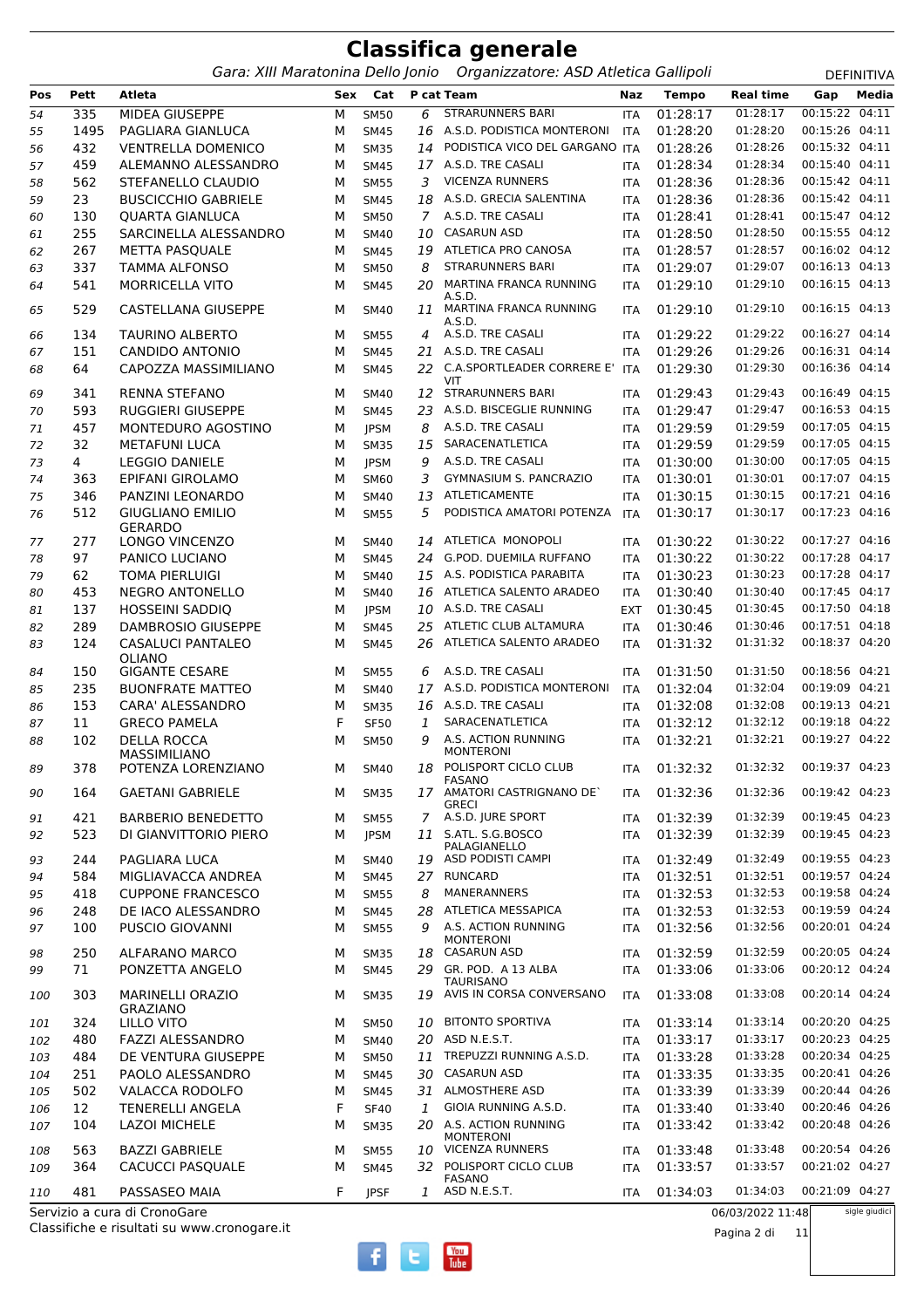|            |            |                                                 |        |                            |          | <b>Classifica generale</b><br>Gara: XIII Maratonina Dello Jonio Organizzatore: ASD Atletica Gallipoli |            |                      |                      |                                  | <b>DEFINITIVA</b> |
|------------|------------|-------------------------------------------------|--------|----------------------------|----------|-------------------------------------------------------------------------------------------------------|------------|----------------------|----------------------|----------------------------------|-------------------|
| Pos        | Pett       | Atleta                                          |        | Sex Cat                    |          | P cat Team                                                                                            | Naz        | <b>Tempo</b>         | <b>Real time</b>     | Gap                              | Media             |
| 111        | 318        | <b>VENTIMIGLIA CARMELO</b>                      | М      | <b>SM55</b>                | 11       | GIOIA RUNNING A.S.D.                                                                                  | ITA        | 01:34:07             | 01:34:07             | 00:21:13 04:27                   |                   |
| 112        | 362        | D'AMURI CARMELO                                 | М      | <b>SM35</b>                | 21       | A.S. TEAM FRANCAVILLA                                                                                 | ITA        | 01:34:09             | 01:34:09             | 00:21:15 04:27                   |                   |
| 113        | 520        | PEDACI GIOVANNI                                 | M      | <b>SM45</b>                |          | 33 ASD POD. FAGGIANO V.P.<br><b>SERVICE</b>                                                           | <b>ITA</b> | 01:34:15             | 01:34:15             | 00:21:20 04:28                   |                   |
| 114        | 273        | PASSARO ANTONIO                                 | М      | <b>SM40</b>                | 21       | G.S.P. III REGIONE AEREA BARI                                                                         | <b>ITA</b> | 01:34:17             | 01:34:17             | 00:21:22 04:28                   |                   |
| 115        | 332        | <b>GIULIANO GIOVANNI</b>                        | М      | <b>SM45</b>                | 34       | <b>STRARUNNERS BARI</b>                                                                               | ITA        | 01:34:19             | 01:34:19             | 00:21:25 04:28                   |                   |
| 116        | 113        | <b>VERGARI RAFFAELE</b>                         | м      | <b>SM45</b>                |          | 35 A.S. ACTION RUNNING<br><b>MONTERONI</b>                                                            | <b>ITA</b> | 01:34:19             | 01:34:19             | 00:21:25 04:28                   |                   |
| 117        | 454        | <b>MONTEDURO MARCO</b>                          | М      | <b>SM40</b>                |          | 22 A.S.D. TRE CASALI                                                                                  | <b>ITA</b> | 01:34:41             | 01:34:41             | 00:21:46 04:29                   |                   |
| 118        | 361        | DELLA CORTE SALVATORE                           | М      | <b>SM50</b>                |          | 12 A.S. TEAM FRANCAVILLA                                                                              | ITA        | 01:34:43             | 01:34:43             | 00:21:49 04:29                   |                   |
| 119        | 408        | <b>BENVENUTO ANGELO</b>                         | М      | <b>SM55</b>                |          | 12 ASD URBAN RUNNER                                                                                   | ITA        | 01:34:45             | 01:34:45             | 00:21:51 04:29                   |                   |
| 120        | 424        | MAZZUCA MAURIZIO                                | М      | <b>SM50</b>                |          | 13 A.S.D. JURE SPORT                                                                                  | ITA        | 01:34:47             | 01:34:47             | 00:21:52 04:29                   |                   |
| 121        | 372        | LANZELLOTTA PIETRO                              | м      | <b>SM50</b>                |          | 14 POLISPORT CICLO CLUB<br>FASANO                                                                     | ITA        | 01:34:51             | 01:34:51             | 00:21:56 04:29                   |                   |
| 122        | 462        | <b>BUONSANTE DOMENICO</b>                       | М      | <b>SM35</b>                |          | 22 A.S.D. TRE CASALI                                                                                  | <b>ITA</b> | 01:34:54             | 01:34:54             | 00:21:59 04:29                   |                   |
| 123        | 33         | <b>GRECO GIOVANNI</b>                           | М      | <b>SM50</b>                | 15       | SARACENATLETICA                                                                                       | ITA        | 01:34:54             | 01:34:54             | 00:22:00 04:29                   |                   |
| 124        | 409        | <b>MARTINA PIETRO</b>                           | М      | <b>SM50</b>                | 16       | ASD URBAN RUNNER                                                                                      | <b>ITA</b> | 01:34:59             | 01:34:59             | 00:22:04 04:30                   |                   |
| 125        | 596        | <b>GELSOMINO GIOVANNI</b>                       | М      | <b>SM55</b>                | 13       | GIOIA RUNNING A.S.D.                                                                                  | ITA        | 01:35:01             | 01:35:01             | 00:22:07 04:30<br>00:22:08 04:30 |                   |
| 126        | 602        | PISCOPO LUANA CHIARA                            | F      | <b>SF40</b>                | 2        | RUNNERS DEL LEVANTE                                                                                   | ITA        | 01:35:02             | 01:35:02             |                                  |                   |
| 127        | 173        | <b>MEGA PIERPAOLO</b>                           | М      | <b>SM40</b>                | 23       | PODISTICA MAGLIESE                                                                                    | ITA        | 01:35:07             | 01:35:07<br>01:35:22 | 00:22:13 04:30<br>00:22:28 04:31 |                   |
| 128        | 266        | <b>CAFORIO MASSIMO</b>                          | М      | <b>SM45</b>                |          | 36 A.S. ATLETICA CASTELLANA                                                                           | ITA        | 01:35:22             |                      | 00:22:29 04:31                   |                   |
| 129        | 120        | MUSCATELLO ANTONIO                              | М      | <b>SM45</b>                |          | 37 A.S. PODISTICA TUGLIE                                                                              | ITA        | 01:35:24             | 01:35:24             | 00:22:34 04:31                   |                   |
| 130        | 28         | <b>TAMARINDO MAURO</b>                          | М      | <b>SM40</b>                | 24       | <b>CLUB CORRERE GALATINA</b><br><b>RUNCARD</b>                                                        | <b>ITA</b> | 01:35:29             | 01:35:29<br>01:35:31 | 00:22:36 04:31                   |                   |
| 131        | 583        | PETRARCA VINCENZO                               | М      | <b>SM50</b>                | 17       | ASD URBAN RUNNER                                                                                      | ITA        | 01:35:31             | 01:35:32             | 00:22:38 04:31                   |                   |
| 132        | 411        | SOLAZZO IVAN                                    | М      | <b>SM45</b>                | 38       | LA MANDRA CALIMERA                                                                                    | ITA        | 01:35:32<br>01:35:37 | 01:35:37             | 00:22:43 04:31                   |                   |
| 133        | 203        | <b>BOVINO MAURO</b>                             | М      | <b>SM50</b>                | 18       | NUOVA ATLETICA COPERTINO                                                                              | ITA        |                      | 01:35:48             | 00:22:53 04:32                   |                   |
| 134        | 189<br>187 | <b>FIORE GIUSEPPE</b><br><b>CICCARESE PIERO</b> | М      | <b>SM35</b>                | 23<br>39 | NUOVA ATLETICA COPERTINO                                                                              | ITA        | 01:35:48<br>01:35:48 | 01:35:48             | 00:22:53 04:32                   |                   |
| 135        | 95         | MORELLO ROCCO                                   | М      | <b>SM45</b>                | 12       | G.POD. DUEMILA RUFFANO                                                                                | ITA        | 01:35:58             | 01:35:58             | 00:23:03 04:32                   |                   |
| 136        |            | PALADINI ALESSIO                                | М      | <b>JPSM</b>                |          | <b>ATLETICA SURBO</b>                                                                                 | ITA        | 01:35:59             | 01:35:59             | 00:23:05 04:32                   |                   |
| 137        | 114<br>360 | <b>D'ERRICO NICOLA</b>                          | М      | <b>SM35</b><br><b>SM50</b> | 24<br>19 | ATLETICA AMATORI BRINDISI                                                                             | ITA        | 01:36:02             | 01:36:02             | 00:23:08 04:33                   |                   |
| 138        | 561        | ZARO PATRIZIO                                   | М<br>М | <b>SM65</b>                | 1        | <b>RUNNER VARESE</b>                                                                                  | <b>ITA</b> | 01:36:06             | 01:36:06             | 00:23:12 04:33                   |                   |
| 139        | 115        | <b>SCALINCI LUIGI</b>                           | М      | <b>SM55</b>                | 14       | <b>ATLETICA SURBO</b>                                                                                 | ITA<br>ITA | 01:36:07             | 01:36:07             | 00:23:13 04:33                   |                   |
| 140<br>141 | 381        | <b>SCHIAVONE MARCO</b>                          | М      | <b>SM35</b>                | 25       | POLISPORT CICLO CLUB                                                                                  | ITA        | 01:36:13             | 01:36:13             | 00:23:19 04:33                   |                   |
| 142        | 211        | <b>TURCO LUCA</b>                               | М      | <b>SM45</b>                | 40       | FASANO<br>LA MANDRA CALIMERA                                                                          | <b>ITA</b> | 01:36:18             | 01:36:18             | 00:23:24 04:33                   |                   |
| 143        | 306        | <b>FERRI LUIGI</b>                              | М      | <b>SM40</b>                |          | 25 ATLETICA ADELFIA                                                                                   | ITA        | 01:36:26             | 01:36:26             | 00:23:32 04:34                   |                   |
| 144        | 155        | PASCALI SONIA                                   | F      | <b>SF55</b>                | 1        | A.S.D. TRE CASALI                                                                                     | <b>ITA</b> | 01:36:46             | 01:36:46             | 00:23:52 04:35                   |                   |
| 145        | 218        | <b>MAGGI ANDREA</b>                             | М      | <b>SM40</b>                | 26       | LA MANDRA CALIMERA                                                                                    | <b>ITA</b> | 01:37:03             | 01:37:03             | 00:24:09 04:35                   |                   |
| 146        | 192        | <b>MANCINI CARLO</b>                            | М      | <b>SM50</b>                | 20       | NUOVA ATLETICA COPERTINO                                                                              | ITA        | 01:37:12             | 01:37:12             | 00:24:17 04:36                   |                   |
| 147        | 111        | MANCARELLA LUCIANO                              | М      | <b>SM45</b>                |          | 41 A.S. ACTION RUNNING<br><b>MONTERONI</b>                                                            | <b>ITA</b> | 01:37:17             | 01:37:17             | 00:24:22 04:36                   |                   |
| 148        | 188        | CORINA DANIELA                                  | F      | <b>SF45</b>                | 1        | NUOVA ATLETICA COPERTINO                                                                              | ITA        | 01:37:17             | 01:37:17             | 00:24:23 04:36                   |                   |
| 149        | 486        | <b>LIA GINO</b>                                 | М      | <b>SM35</b>                | 26       | TREPUZZI RUNNING A.S.D.                                                                               | ITA        | 01:37:21             | 01:37:21             | 00:24:27 04:36                   |                   |
| 150        | 226        | <b>DONNO GIUSEPPE</b>                           | М      | <b>SM50</b>                |          | 21 A.S.D. CURSORES                                                                                    | ITA        | 01:37:23             | 01:37:23             | 00:24:28 04:36                   |                   |
| 151        | 94         | <b>CIULLO SALVATORE</b><br><b>ALFREDO</b>       | М      | <b>SM55</b>                |          | 15 G.POD. DUEMILA RUFFANO                                                                             | ITA        | 01:37:34             | 01:37:34             | 00:24:40 04:37                   |                   |
| 152        | 474        | <b>CORVAGLIA GIOVANNI</b>                       | М      | <b>JPSM</b>                | 13       | PODISTICA MAGLIESE                                                                                    | ITA        | 01:37:39             | 01:37:39             | 00:24:44 04:37                   |                   |
| 153        | 87         | <b>BRIGANTE RICCARDO</b>                        | М      | <b>SM35</b>                |          | 27 ASD ATLETICA CAPO DI LEUCA                                                                         | ITA        | 01:37:48             | 01:37:48             | 00:24:54 04:38                   |                   |
| 154        | 475        | <b>CUCCARO ROCCO</b>                            | М      | <b>SM45</b>                |          | 42 A.S.D. ATLETICA GALLIPOLI                                                                          | ITA        | 01:38:01             | 01:38:01             | 00:25:07 04:38                   |                   |
| 155        | 278        | PETROSILLO GIANFRANCO                           | М      | <b>SM50</b>                |          | 22 ATLETICA MONOPOLI                                                                                  | ITA        | 01:38:03             | 01:38:03             | 00:25:09 04:38                   |                   |
| 156        | 262        | <b>TAURINO MARCO</b>                            | М      | <b>SM45</b>                |          | 43 ASD WELOVEINSULINA TEAM                                                                            | ITA        | 01:38:16             | 01:38:16             | 00:25:21 04:39                   |                   |
| 157        | 162        | <b>RENNI COSIMO</b>                             | М      | SM60                       |          | 4 A.S.D. P.U.C. SALENTO                                                                               | ITA        | 01:38:17             | 01:38:17             | 00:25:23 04:39                   |                   |
| 158        | 340        | CASSANO FRANCESCO                               | М      | <b>SM45</b>                |          | 44 STRARUNNERS BARI                                                                                   | ITA        | 01:38:26             | 01:38:26             | 00:25:32 04:39                   |                   |
| 159        | 311        | CASCELLA VINCENZO                               | М      | <b>SM50</b>                |          | 23 A.S.D. BARLETTA SPORTIVA                                                                           | ITA        | 01:38:33             | 01:38:33             | 00:25:39 04:40                   |                   |
| 160        | 79         | DONNO VALERIO                                   | М      | <b>SM55</b>                |          | 16 ATL. AMATORI CORIGLIANO                                                                            | ITA        | 01:38:37             | 01:38:37             | 00:25:43 04:40                   |                   |
| 161        | 40         | <b>MEMMI LUCA</b>                               | м      | SM40                       |          | 27 SARACENATLETICA                                                                                    | ITA        | 01:38:40             | 01:38:40             | 00:25:46 04:40                   |                   |
| 162        | 90         | <b>FERRARESE LORENZO</b><br><b>EGIDIO</b>       | М      | <b>SM55</b>                |          | 17 A.S. ATLET. TAVIANO 97 ONLUS ITA                                                                   |            | 01:38:41             | 01:38:41             | 00:25:46 04:40                   |                   |
| 163        | 455        | STEFANELLI SALVATORE                            | М      | <b>JPSM</b>                |          | 14 A.S.D. TRE CASALI                                                                                  | ITA        | 01:38:42             | 01:38:42             | 00:25:47 04:40                   |                   |
| 164<br>165 | 29<br>13   | <b>MAGGIO SALVATORE</b><br>REBECCHI AMBRA       | М<br>F | <b>SM55</b><br><b>JPSF</b> | 2        | 18 CLUB CORRERE GALATINA<br>LA FULMINEA RUNNING TEAM<br><b>SINCE</b>                                  | ITA<br>ITA | 01:38:44<br>01:38:46 | 01:38:44<br>01:38:46 | 00:25:49 04:40<br>00:25:51 04:40 |                   |

06/03/2022 11:48

Pagina 3 di 11

sigle giudici





 402 GIANGRANDE PIERPAOLO M SM50 *24* ASD PODISMO SPV MY DOMO ITA 01:38:50 01:38:50 00:25:55 04:41 493 FRANCO COSIMO M SM45 *45* THE PRISON ASD ITA 01:38:54 01:38:54 00:25:59 04:41 546 FORNARO MARIA F SF55 *2* IKKOS ATLETI TARANTO A.S.D. ITA 01:38:55 01:38:55 00:26:01 04:41 412 MARIANO ROCCO M SM35 *28* ASD URBAN RUNNER ITA 01:39:08 01:39:08 00:26:14 04:41 513 PACE LUCIA F SF40 *3* ATLETICA CORREREPOLLINO ITA 01:39:09 01:39:09 00:26:15 04:41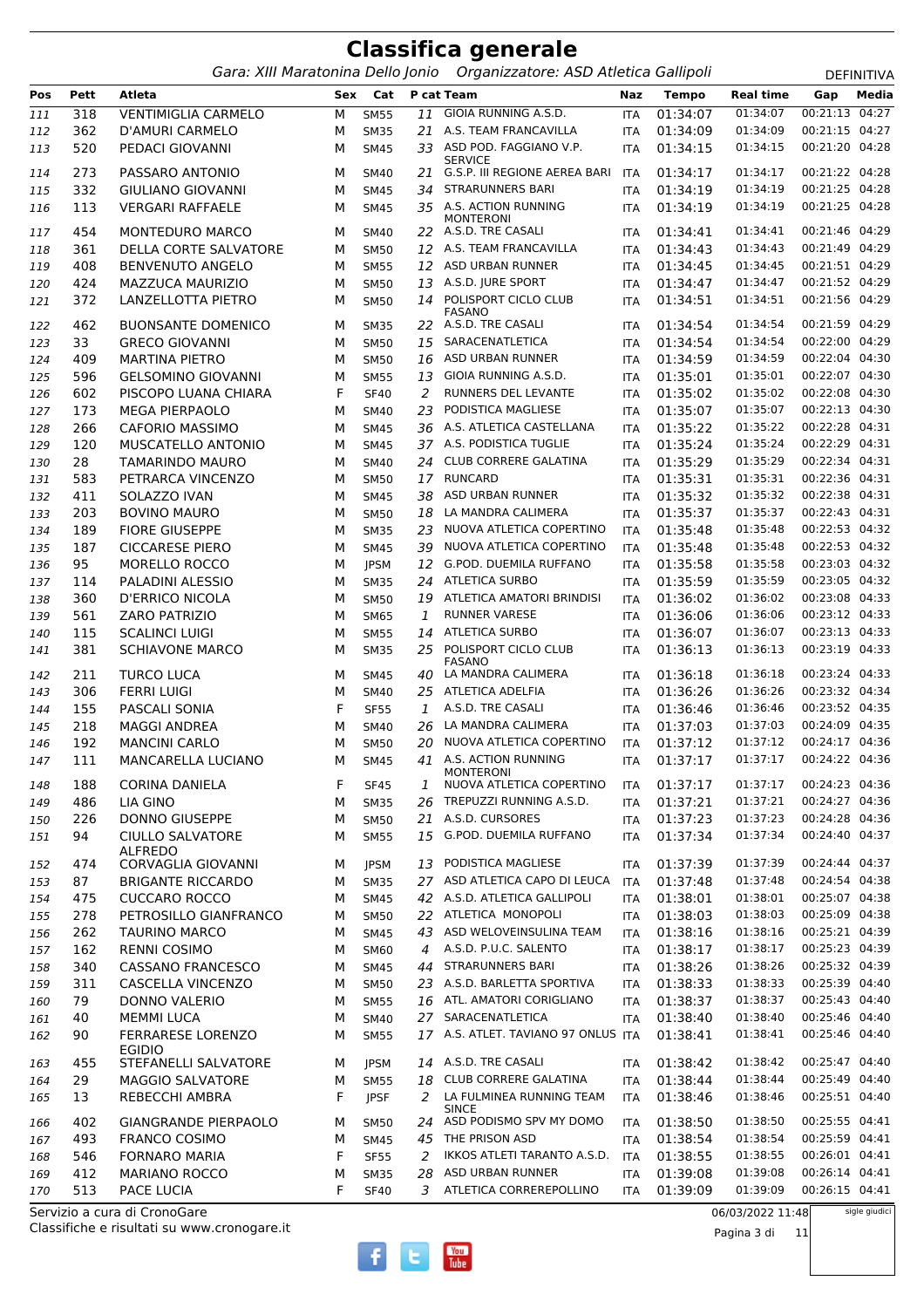Gara: XIII Maratonina Dello Jonio Organizzatore: ASD Atletica Gallipoli **DEFINITIVA** 

**Pos Pett Atleta Sex Cat P cat Team Naz Tempo Real time Gap Media** 56 MARRELLA MAURIZIO M SM40 *28* A.S. PODISTICA PARABITA ITA 01:39:14 01:39:14 00:26:20 04:42 257 RIZZELLO ANTONIO M SM55 *19* CASARUN ASD ITA 01:39:20 01:39:20 00:26:25 04:42 488 TARANTINO ELIO MARIA M SM45 *46* NUOVA ATLETICA COPERTINO ITA 01:39:21 01:39:21 00:26:27 04:42 209 SANTORO VITO M SM35 *29* LA MANDRA CALIMERA ITA 01:39:22 01:39:22 00:26:28 04:42 522 PICCINNI I UCA M SM45 47 ASD POD. FAGGIANO V.P. **SERVICE**  *47* ITA 01:39:24 01:39:24 00:26:30 04:42 396 VITALE VITO ANTONIO M SM50 *25* ATLETICA CEGLIE MESSAPICA ITA 01:39:25 01:39:25 00:26:30 04:42 159 ROSANO GIANLUIGI M SM60 *5* A.S.D. P.U.C. SALENTO ITA 01:39:25 01:39:25 00:26:31 04:42 242 GUERRIERI SANTINO M SM45 *48* ASD PODISTI CAMPI ITA 01:39:30 01:39:30 00:26:36 04:42 133 PERRICONE RENATO M SM50 *26* A.S.D. TRE CASALI ITA 01:39:30 01:39:30 00:26:36 04:42 225 BALDASSARRE GIOVANNI M SM45 *49* A.S.D. CURSORES ITA 01:39:32 01:39:32 00:26:37 04:43 31 STEFANIZZI FRANCESCO M SM55 *20* CLUB CORRERE GALATINA ITA 01:39:39 01:39:39 00:26:45 04:43 GIGANTE VITO ORONZO M SM55 ASD RUTIGLIANO ROAD *21* ITA 01:39:45 01:39:45 00:26:50 04:43 RUNNERS<br>ASD URBAN RUNNER 410 RESTA NICOLA M SM35 *30* ASD URBAN RUNNER ITA 01:39:53 01:39:53 00:26:58 04:44 183 CARETTO SALVATORE M SM65 *2* TREPUZZI RUNNING A.S.D. ITA 01:39:54 01:39:54 00:27:00 04:44 SEMERARO FRANCESCO M SM65 MARTINA FRANCA RUNNING *3* ITA 01:39:56 01:39:56 00:27:01 04:44 A.S.D. 594 SALVEMINI RUGGIERO M SM40 *29* A.S.D. BARLETTA SPORTIVA ITA 01:39:59 01:39:59 00:27:04 04:44 591 DI MOLA GIUSEPPE M SM55 *22* A.S. ATLETICA POLIGNANO ITA 01:39:59 01:39:59 00:27:05 04:44 PETRICCIUOLO COSIMO M SM40 POD. CAROSINO JONICA&HIRIA *30* ITA 01:40:14 01:40:14 00:27:20 04:45 MES<br>GR. POD. A 13 ALBA POTENZA OSVALDO M SM60 GR. POD. A 13 ALBA *6* ITA 01:40:21 01:40:21 00:27:26 04:45 **TAURISANO**  291 PALASCIANO LUCA M SM40 *31* ATLETIC CLUB ALTAMURA ITA 01:40:22 01:40:22 00:27:28 04:45 44 BATTAGLINI ALESSANDRO M SM55 *23* S.S. A.V.I.S. SPORT NOVOLI ITA 01:40:24 01:40:24 00:27:30 04:45 49 SOZZO RODOLFO MARIA M SM40 *32* S.S. A.V.I.S. SPORT NOVOLI ITA 01:40:24 01:40:24 00:27:30 04:45 407 VALENTE SALVATORE M SM45 *50* ECOLSERVIZI RUNNERS ITA 01:40:28 01:40:28 00:27:34 04:45 239 MELLO VINCENZO M SM70 *1* A.S.D. PODISTICA MONTERONI ITA 01:40:31 01:40:31 00:27:37 04:45 SCORRANO GABRIELE M SM50 A.S. ACTION RUNNING *27* ITA 01:40:31 01:40:31 00:27:37 04:45 MONTERONI<br>RUNCARD 574 GIURI GAETANO M SM45 *51* RUNCARD ITA 01:40:35 01:40:35 00:27:41 04:46 496 CARRIERO LORENZO M SM35 *31* A.S.D. PODISTICA MONTERONI ITA 01:40:50 01:40:50 00:27:56 04:46 415 LALA COSIMO M SM35 *32* ASD URBAN RUNNER ITA 01:41:01 01:41:01 00:28:07 04:47 127 UGOLINI LUIGINO M SM50 *28* A.S.D. PODISTICA SOLETUM ITA 01:41:07 01:41:07 00:28:13 04:47 195 MARTENA ANTHONY M SM35 *33* NUOVA ATLETICA COPERTINO ITA 01:41:10 01:41:10 00:28:15 04:47 551 DE ANGELIS FABIO M SM40 *33* IKKOS ATLETI TARANTO A.S.D. ITA 01:41:23 01:41:23 00:28:29 04:48 478 DE GIOVANNI ANTONIO M SM50 *29* GPDM LECCE ITA 01:41:26 01:41:26 00:28:32 04:48 569 MORELLO FRANCESCO M SM35 *34* RUNCARD ITA 01:41:28 01:41:28 00:28:33 04:48 ROSELLI FRANCESCO M SM40 G.S.ATLETICA AMATORI *34* ITA 01:41:30 01:41:30 00:28:36 04:48 CORATO<br>A.S.D. TRE CASALI 136 GRANDE ANGELO DAMIANO M SM55 *24* A.S.D. TRE CASALI ITA 01:41:37 01:41:37 00:28:43 04:48 156 COLETTA FABIO M SM55 *25* A.S.D. P.U.C. SALENTO ITA 01:41:39 01:41:39 00:28:45 04:49 386 TURCO MARIA GIOVANNA F SF40 *4* A.S.D. ATLETICA CAROVIGNO ITA 01:41:43 01:41:43 00:28:49 04:49 383 EPIFANI GIOVANNI M SM50 *30* A.S.D. ATLETICA CAROVIGNO ITA 01:41:43 01:41:43 00:28:49 04:49 GIULIANO NICOLA M JPSM ASD RUTIGLIANO ROAD *15* ITA 01:42:01 01:42:01 00:29:07 04:50 **RUNNERS**  COLUCCI ANTONIO M SM40 POLISPORT CICLO CLUB *35* ITA 01:42:07 01:42:07 00:29:13 04:50 FASANO 116 FILIERI GIOVANNI M SM50 *31* ATLETICA SURBO ITA 01:42:09 01:42:09 00:29:15 04:50 174 RIZZO FERNANDO M SM55 *26* SALENTO IS RUNNING ITA 01:42:15 01:42:15 00:29:21 04:50 265 TURCO DONATO M SM45 *52* AMATORI ATL. ACQUAVIVA ITA 01:42:16 01:42:16 00:29:21 04:50 PALMISANO GIOVANNI M SM35 POLISPORT CICLO CLUB *35* ITA 01:42:16 01:42:16 00:29:22 04:50 FASANO<br>POLISPORT CICLO CLUB MANCINI GIACOMO M SM40 POLISPORT CICLO CLUB *36* ITA 01:42:25 01:42:25 00:29:30 04:51 FASANO<br>A.S.D. PODISTICA MONTERONI 236 BELLIGGIANO GIANLUCA M SM50 *32* A.S.D. PODISTICA MONTERONI ITA 01:42:26 01:42:26 00:29:32 04:51 247 MUSARO' DIEGO M SM40 *37* ASD PODISTI CAMPI ITA 01:42:26 01:42:26 00:29:32 04:51 259 CUCURACHI ANGELO M SM50 *33* A.S.D. VEGANSPORT ITA 01:42:27 01:42:27 00:29:33 04:51 122 DE PAOLIS MARIO M SM60 *7* PODISTICA COPERTINO ITA 01:42:33 01:42:33 00:29:39 04:51 GRECO GIOVANNI PASQUALE<br>D'AQUINO CARLO M SM55 *27* ASD ATLETICA LEVERANO ITA 01:42:37 01:42:37 00:29:43 04:51 41 D'AQUINO CARLO M SM40 *38* SARACENATLETICA ITA 01:42:38 01:42:38 00:29:44 04:51 444 MACCHIA LUCA M IPSM 16 A.S. ACTION RUNNING MONTERONI<br>GR. POD. A 13 ALBA *16* ITA 01:42:40 01:42:40 00:29:45 04:51 TAMBORRINI CARMINE M SM50 GR. POD. A 13 ALBA *34* ITA 01:42:43 01:42:43 00:29:48 04:52 TAURISANO<br>STRARUNNERS BARI 330 CORALLO LORENZO M SM55 *28* STRARUNNERS BARI ITA 01:42:51 01:42:51 00:29:56 04:52 168 SALVATORE DANILO M SM40 *39* PODISTICA MAGLIESE ITA 01:42:51 01:42:51 00:29:56 04:52 339 DELLITURRI PIERO M SM50 *35* STRARUNNERS BARI ITA 01:42:51 01:42:51 00:29:57 04:52 PEREZ COSIMO M SM65 A.S.D. ATLETICA MESAGNE - *4* ITA 01:42:55 01:42:55 00:30:00 04:52 AVIS

Classifiche e risultati su www.cronogare.it Servizio a cura di CronoGare

06/03/2022 11:48

sigle giudici

 $\frac{\gamma_{\text{ou}}}{\text{Inhe}}$ 

Pagina 4 di 11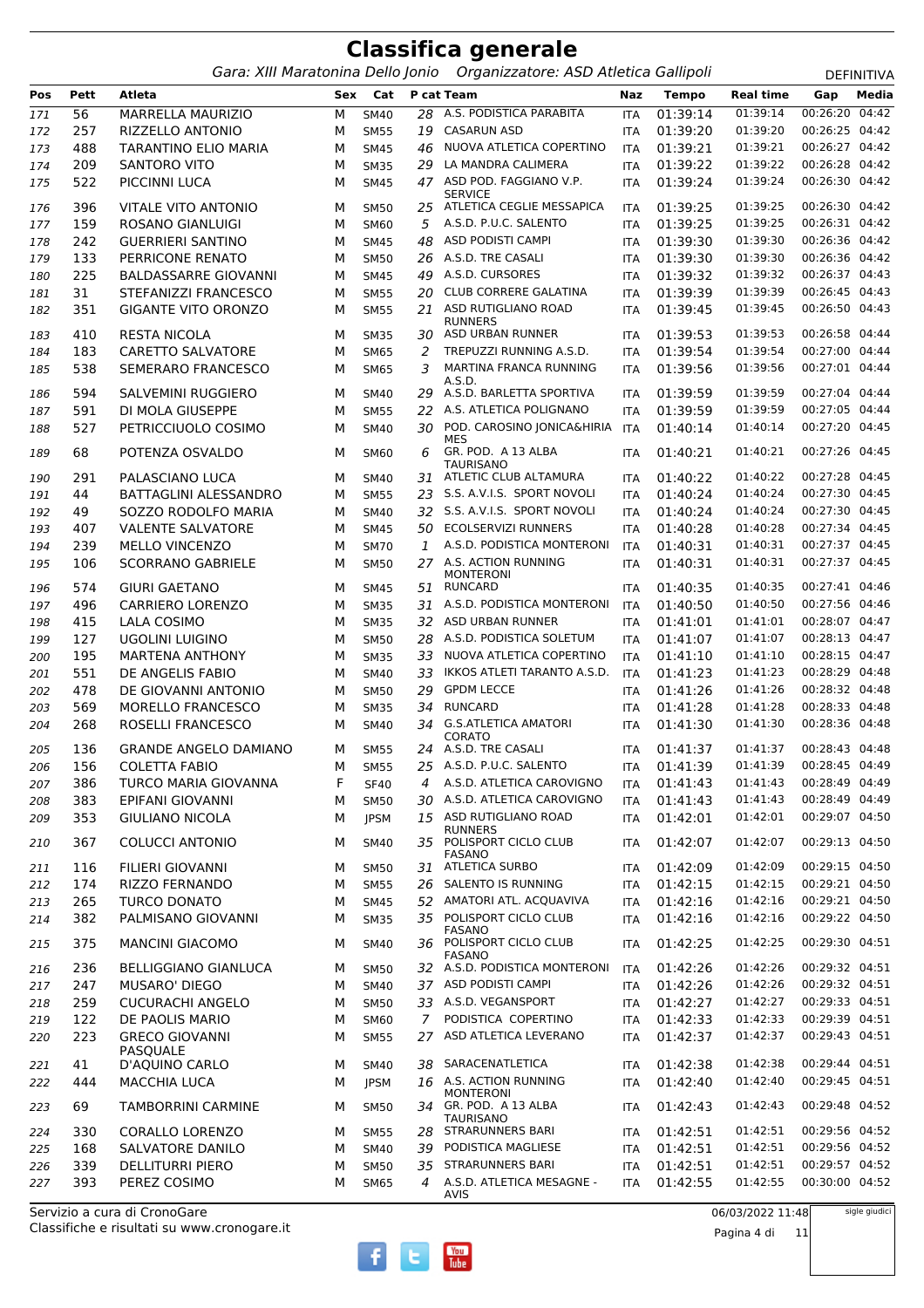|            |            | Gara: XIII Maratonina Dello Jonio            |        |                            |          | Organizzatore: ASD Atletica Gallipoli                            |                          |                      |                      |                                  | DEFINITIVA |
|------------|------------|----------------------------------------------|--------|----------------------------|----------|------------------------------------------------------------------|--------------------------|----------------------|----------------------|----------------------------------|------------|
| Pos        | Pett       | <b>Atleta</b>                                |        | Sex Cat                    |          | P cat Team                                                       | Naz                      | <b>Tempo</b>         | <b>Real time</b>     | Gap                              | Media      |
| 228        | 350        | PORCELLI ANGELO                              | M      | <b>SM35</b>                |          | 36 ASD RUTIGLIANO ROAD<br><b>RUNNERS</b>                         | <b>ITA</b>               | 01:43:01             | 01:43:01             | 00:30:07                         | 04:52      |
| 229        | 297        | PETRUZZELLI FRANCESCO                        | м      | <b>SM55</b>                | 29       | A.MARATONETI ANDRIESI                                            | <b>ITA</b>               | 01:43:05             | 01:43:05             | 00:30:11 04:53                   |            |
| 230        | 25         | <b>GALLA FABIO</b>                           | м      | <b>SM50</b>                | 36       | <b>CLUB CORRERE GALATINA</b>                                     | <b>ITA</b>               | 01:43:06             | 01:43:06             | 00:30:12 04:53                   |            |
| 231        | 578        | <b>GUIDO FABIO</b>                           | М      | <b>SM40</b>                | 40       | <b>RUNCARD</b>                                                   | <b>ITA</b>               | 01:43:07             | 01:43:07             | 00:30:12 04:53                   |            |
| 232        | 509        | PAGLIALUNGA GIUSEPPE<br><b>LUCIO</b>         | M      | <b>SM55</b>                | 30       | <b>NOVARA CHE CORRE</b>                                          | <b>ITA</b>               | 01:43:10             | 01:43:10             | 00:30:16 04:53                   |            |
| 233        | 296        | LOSAPPIO FRANCESCO                           | м      | <b>SM50</b>                |          | 37 A.MARATONETI ANDRIESI                                         | <b>ITA</b>               | 01:43:12             | 01:43:12             | 00:30:18 04:53                   |            |
| 234        | 73         | AVANTAGGIATO<br><b>FRANCESCO</b>             | м      | <b>SM50</b>                | 38       | ATL. AMATORI CORIGLIANO                                          | <b>ITA</b>               | 01:43:14             | 01:43:14             | 00:30:20 04:53                   |            |
| 235        | 272        | DILETTUSO ARCANGELO                          | М      | <b>SM55</b>                | 31       | G.S.P. III REGIONE AEREA BARI                                    | ITA                      | 01:43:15             | 01:43:15             | 00:30:20 04:53                   |            |
| 236        | 348        | <b>LAGRECA ANGELO</b>                        | M      | <b>SM45</b>                | 53       | SMART RUNNERS GRAVINA                                            | <b>ITA</b>               | 01:43:19             | 01:43:19             | 00:30:25 04:53                   |            |
| 237        | 201        | <b>SCAGLIOSO SEFORA</b>                      | F      | <b>SF45</b>                | 2        | NUOVA ATLETICA COPERTINO                                         | <b>ITA</b>               | 01:43:20             | 01:43:20             | 00:30:26 04:53                   |            |
| 238        | 448        | PANICO SERGIO                                | M      | <b>SM50</b>                | 39       | A.S. ATLETICA TRICASE                                            | <b>ITA</b>               | 01:43:21             | 01:43:21             | 00:30:27 04:53                   |            |
| 239        | 230        | NUZZO UMBERTO                                | M      | <b>SM40</b>                |          | 41 A.S.D. CAVALLI DI RAZZA                                       | <b>ITA</b>               | 01:43:21             | 01:43:21             | 00:30:27 04:53                   |            |
| 240        | 58         | PELLICO ANTONELLA                            | F      | <b>SF50</b>                | 2        | A.S. PODISTICA PARABITA                                          | <b>ITA</b>               | 01:43:23             | 01:43:23             | 00:30:28 04:53                   |            |
| 241        | 500        | <b>CIARAPICA MICHELE</b>                     | М      | <b>SM35</b>                |          | 37 ATL. POTENZA PICENA                                           | <b>ITA</b>               | 01:43:25             | 01:43:25             | 00:30:31 04:54                   |            |
| 242        | 357        | <b>BALESTRA VINCENZO</b>                     | м      | <b>SM45</b>                | 54       | ATLETICA AMATORI BRINDISI                                        | <b>ITA</b>               | 01:43:26             | 01:43:26             | 00:30:32 04:54                   |            |
| 243        | 152        | MANNO FEDERICO OLINDO                        | M      | <b>SM45</b>                |          | 55 A.S.D. TRE CASALI                                             | <b>ITA</b>               | 01:43:26             | 01:43:26             | 00:30:32 04:54                   |            |
| 244        | 24         | <b>CARCAGNI' MAURO</b>                       | м      | <b>SM50</b>                | 40       | <b>CLUB CORRERE GALATINA</b>                                     | <b>ITA</b>               | 01:43:27             | 01:43:27             | 00:30:33 04:54                   |            |
| 245        | 497        | <b>BUONFRATE IVANO</b>                       | M      | <b>SM50</b>                | 41       | A.S.D. PODISTICA MONTERONI                                       | <b>ITA</b>               | 01:43:29             | 01:43:29             | 00:30:34 04:54                   |            |
| 246        | 241        | <b>BUONFRATE MAURIZIO</b>                    | M      | SM60                       | 8        | A.S.D. PODISTICA MONTERONI                                       | <b>ITA</b>               | 01:43:29             | 01:43:29             | 00:30:34 04:54                   |            |
| 247        | 293        | SIBILANO FABIO                               | М      | <b>SM35</b>                |          | 38 A.S. QUELLI DELLA PINETA                                      | <b>ITA</b>               | 01:43:30             | 01:43:30             | 00:30:35 04:54                   |            |
| 248        | 449        | TEMPESTA SILVANO                             | м      | <b>SM45</b>                |          | 56 A.S. ATLETICA TRICASE                                         | <b>ITA</b>               | 01:43:33             | 01:43:33             | 00:30:38 04:54                   |            |
| 249        | 148        | LOMBARDI FRANCESCO PIO                       | M      | <b>JPSM</b>                |          | 17 A.S.D. TRE CASALI                                             | <b>ITA</b>               | 01:43:35             | 01:43:35             | 00:30:40 04:54                   |            |
| 250        | 175        | <b>MAGLI VITO</b>                            | м      | <b>SM70</b>                | 2        | <b>SALENTO IS RUNNING</b>                                        | <b>ITA</b>               | 01:43:44             | 01:43:44             | 00:30:49 04:54                   |            |
| 251        | 391        | <b>MAGRI DOMENICO</b>                        | M      | <b>SM50</b>                |          | 42 A.S.D. ATLETICA MESAGNE -                                     | <b>ITA</b>               | 01:43:48             | 01:43:48             | 00:30:53 04:55                   |            |
| 252        | 374        | LOMBARDI MARCO                               | м      | <b>SM45</b>                |          | AVIS<br>57 POLISPORT CICLO CLUB<br><b>FASANO</b>                 | <b>ITA</b>               | 01:43:50             | 01:43:50             | 00:30:56 04:55                   |            |
| 253        | 35         | SPONZIELLO LORENZO<br>LUIGI                  | м      | <b>SM55</b>                | 32       | SARACENATLETICA                                                  | <b>ITA</b>               | 01:43:53             | 01:43:53             | 00:30:59 04:55                   |            |
| 254        | 270        | ABBATTISTA RICCARDO                          | м      | <b>SM40</b>                | 42       | <b>G.S.ATLETICA AMATORI</b><br>CORATO                            | <b>ITA</b>               | 01:43:56             | 01:43:56             | 00:31:01 04:55                   |            |
| 255        | 388        | <b>SGURA ROBERTO</b>                         | м      | <b>JPSM</b>                |          | 18 ATALAS SAN VITO DEI<br><b>NORMANNI</b>                        | <b>ITA</b>               | 01:43:57             | 01:43:57             | 00:31:03 04:55                   |            |
| 256        | 355        | <b>MARRA FRANCESCA</b>                       | F      | <b>SF35</b>                | 1        | ASD CORRERE PER SEMPRE                                           | <b>ITA</b>               | 01:44:10             | 01:44:10             | 00:31:16 04:56                   |            |
| 257        | 92         | <b>MARGARITO FRANCO</b>                      | M      | SM60                       | 9        | A.S. ATLET. TAVIANO 97 ONLUS ITA                                 |                          | 01:44:15             | 01:44:15             | 00:31:21 04:56                   |            |
| 258        | 533        | <b>COFANO DOMENICO</b>                       | M      | <b>JPSM</b>                | 19       | MARTINA FRANCA RUNNING<br>A.S.D.                                 | <b>ITA</b>               | 01:44:17             | 01:44:17             | 00:31:23 04:56                   |            |
| 259        | 75         | CONGEDO MARIA LUCIA                          | F      | <b>SF45</b>                | 3        | ATL. AMATORI CORIGLIANO                                          | <b>ITA</b>               | 01:44:19             | 01:44:19             | 00:31:24 04:56                   |            |
| 260        | 487        | SPALLUTO WALTER                              | M      | <b>SM40</b>                | 43       | TREPUZZI RUNNING A.S.D.                                          | <b>ITA</b>               | 01:44:20             | 01:44:20             | 00:31:25 04:56                   |            |
| 261        | 125        | <b>BLANCO ANTONIO</b>                        | М      | <b>SM50</b>                |          | 43 A.S.D. PODISTICA SOLETUM                                      | <b>ITA</b>               | 01:44:23             | 01:44:23             | 00:31:29 04:56                   |            |
| 262        | 274        | FIUME GIANFRANCO                             | М      | <b>SM40</b>                | 44       | ATLETICA MONOPOLI                                                | <b>ITA</b>               | 01:44:23             | 01:44:23             | 00:31:29 04:56                   |            |
| 263<br>264 | 543<br>604 | LIUZZI FRANCESCO<br><b>ANTONACCI IGNAZIO</b> | М<br>м | <b>SM40</b><br><b>SM45</b> | 45<br>58 | <b>MARTINA FRANCA RUNNING</b><br>A.S.D.<br><b>RUNCARD</b>        | ITA<br>ITA               | 01:44:26<br>01:44:33 | 01:44:26<br>01:44:33 | 00:31:31 04:56<br>00:31:39 04:57 |            |
| 265        | 338        | <b>MARINELLI VITO</b>                        | М      | <b>SM55</b>                | 33       | STRARUNNERS BARI                                                 | <b>ITA</b>               | 01:44:34             | 01:44:34             | 00:31:40 04:57                   |            |
| 266        | 600        | DE PALMA LUIGI                               | М      | <b>JPSM</b>                |          | 20 RUNNERS DEL LEVANTE                                           | <b>ITA</b>               | 01:44:36             | 01:44:36             | 00:31:41 04:57                   |            |
|            | 599        | <b>BRUNO TRIFONE</b>                         |        |                            | 10       | RUNNERS DEL LEVANTE                                              |                          | 01:44:36             | 01:44:36             | 00:31:42 04:57                   |            |
| 267        | 572        |                                              | М      | SM60                       |          | <b>RUNCARD</b>                                                   | ITA                      |                      | 01:44:36             | 00:31:42 04:57                   |            |
| 268        |            | CASSANO MANUELA                              | F      | <b>SF45</b>                | 4        |                                                                  | ITA                      | 01:44:36             |                      | 00:31:50 04:57                   |            |
| 269        | 72         | <b>ANTONACI TOMMASO</b>                      | М      | <b>SM50</b>                | 44       | ATL. AMATORI CORIGLIANO                                          | <b>ITA</b>               | 01:44:45             | 01:44:45             |                                  |            |
| 270        | 517        | <b>TARANTINI FRANCESCO</b>                   | М      | <b>SM40</b>                | 46       | SPEZIA MARATHON DLF                                              | ITA                      | 01:44:51             | 01:44:51             | 00:31:57 04:58                   |            |
| 271        | 356        | <b>TODISCO GIUSEPPE</b>                      | М      | <b>SM55</b>                |          | 34 LOLLIAUTO ASD                                                 | <b>ITA</b>               | 01:44:52             | 01:44:52             | 00:31:57 04:58                   |            |
| 272        | 141        | <b>CIURLIA ROBERTO</b>                       | М      | <b>SM40</b>                |          | 47 A.S.D. TRE CASALI                                             | <b>ITA</b>               | 01:44:55             | 01:44:55             | 00:32:00 04:58                   |            |
| 273        | 81         | MARSELLA LUCREZIA                            | F      | <b>SF45</b>                |          | 5 ATL. AMATORI CORIGLIANO                                        | ITA                      | 01:44:58             | 01:44:58             | 00:32:04 04:58                   |            |
| 274        | 55         | LEOPIZZI LORENZO                             | М      | <b>SM55</b>                | 35       | A.S. PODISTICA PARABITA                                          | ITA                      | 01:44:59             | 01:44:59             | 00:32:04 04:58                   |            |
| 275        | 385        | <b>GRECO VINCENZO</b>                        | М      | <b>SM35</b>                |          | 39 A.S.D. ATLETICA CAROVIGNO                                     | <b>ITA</b>               | 01:45:00             | 01:45:00             | 00:32:05 04:58                   |            |
| 276        | 317        | PANZAREA MARIA<br><b>ANTONIETTA</b>          | F      | <b>SF40</b>                | 5        | GIOIA RUNNING A.S.D.                                             | ITA                      | 01:45:01             | 01:45:01             | 00:32:07 04:58                   |            |
| 277        | 373        | LAPADULA PALMA                               | F      | <b>SF40</b>                | 6        | POLISPORT CICLO CLUB<br><b>FASANO</b><br>48 POLISPORT CICLO CLUB | <b>ITA</b>               | 01:45:23             | 01:45:23<br>01:45:23 | 00:32:29 04:59<br>00:32:29 04:59 |            |
| 278<br>279 | 370<br>345 | <b>GALLO ANGELO</b><br><b>MELE DAVID</b>     | м<br>м | <b>SM40</b><br><b>SM50</b> |          | <b>FASANO</b><br>45 ATLETICAMENTE                                | <b>ITA</b><br><b>ITA</b> | 01:45:23<br>01:45:35 | 01:45:35             | 00:32:40 05:00                   |            |
| 280        | 326        | SANTORO VITO ANTONIO                         | М      | <b>SM45</b>                | 59       | <b>BITONTO SPORTIVA</b>                                          | <b>ITA</b>               | 01:45:39             | 01:45:39             | 00:32:45 05:00                   |            |
| 281        | 535        | POLIZIO MAIKOL                               | м      | <b>JPSM</b>                |          | 21 MARTINA FRANCA RUNNING                                        | ITA                      | 01:45:42             | 01:45:42             | 00:32:48 05:00                   |            |
| 282        | 536        | SANTORO CARMELO                              | м      | <b>SM50</b>                |          | A.S.D.<br>46 MARTINA FRANCA RUNNING                              | <b>ITA</b>               | 01:45:42             | 01:45:42             | 00:32:48 05:00                   |            |
| 283        | 249        | <b>URSO ANDREA</b>                           | м      | <b>SM65</b>                | 5        | A.S.D.<br>ATLETICA MESSAPICA                                     | <b>ITA</b>               | 01:45:44             | 01:45:44             | 00:32:49 05:00                   |            |

Classifiche e risultati su www.cronogare.it Servizio a cura di CronoGare

06/03/2022 11:48 Pagina 5 di 11



sigle giudici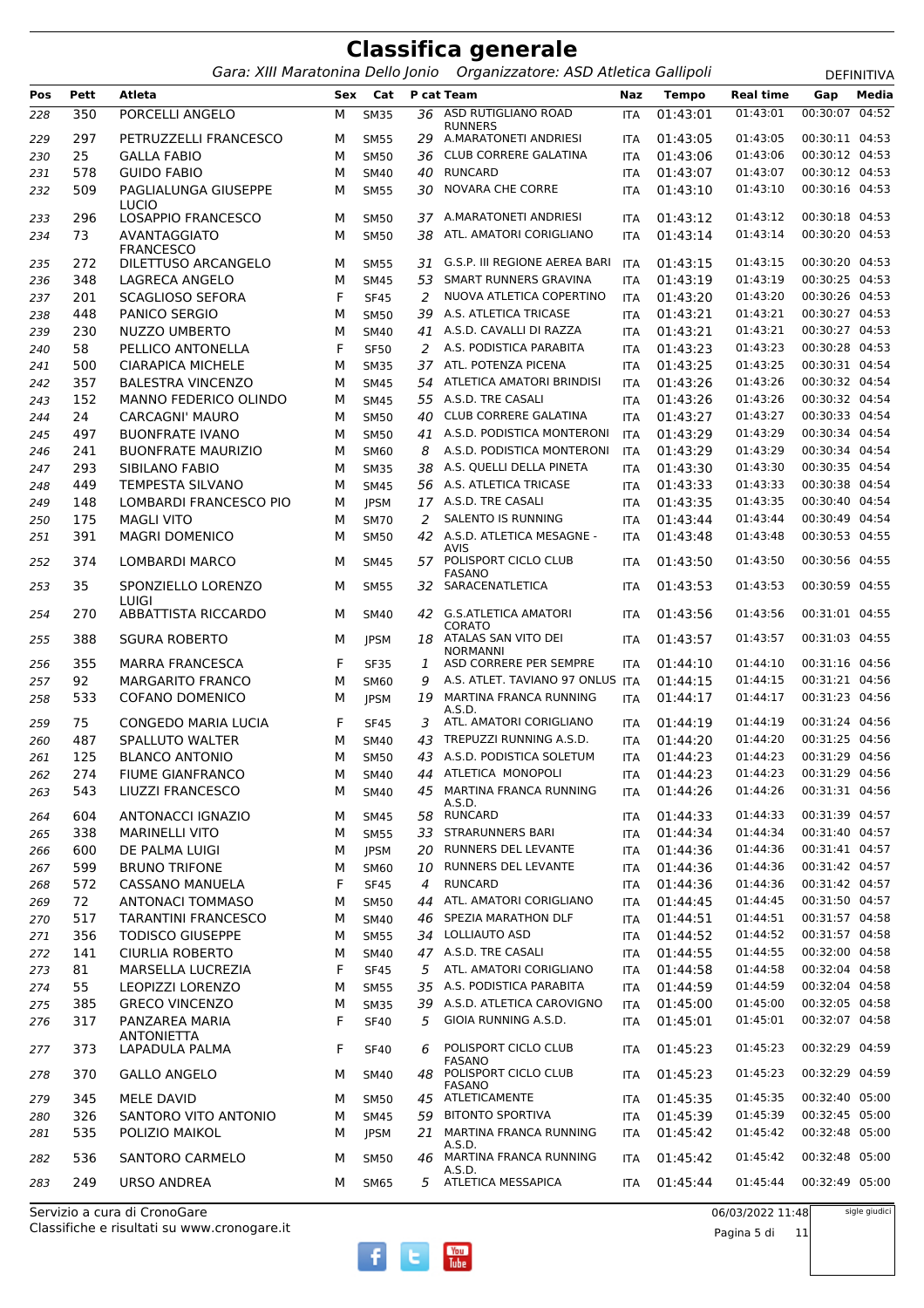Gara: XIII Maratonina Dello Jonio Organizzatore: ASD Atletica Gallipoli **DEFINITIVA** 

**Pos Pett Atleta Sex Cat P cat Team Naz Tempo Real time Gap Media** 359 CORSA ANGELO M SM55 *36* ATLETICA AMATORI BRINDISI ITA 01:45:47 01:45:47 00:32:52 05:00 358 CATALANO COSIMO M SM60 *11* ATLETICA AMATORI BRINDISI ITA 01:45:47 01:45:47 00:32:53 05:00 D'ORIA COSIMO M SM50 MARTINA FRANCA RUNNING *47* ITA 01:45:50 01:45:50 00:32:56 05:00 A.S.D.<br>A.S. PODISTICA PARARITA 60 TORNESELLO ANTONIO M SM50 *48* A.S. PODISTICA PARABITA ITA 01:45:50 01:45:50 00:32:56 05:00 54 CATALDO MARCO M SM45 *60* A.S. PODISTICA PARABITA ITA 01:45:51 01:45:51 00:32:56 05:00 322 CAPORUSSO DOMENICO M SM60 *12* A.S.D. ATLETICA AZZURRA ITA 01:45:53 01:45:53 00:32:59 05:01 91 INGROSSO ROGER M SM45 *61* A.S. ATLET. TAVIANO 97 ONLUS ITA 01:45:55 01:45:55 00:33:01 05:01 258 CASOLE EVELYN F SF40 *7* ASD RUN LIFE ITA 01:45:56 01:45:56 00:33:01 05:01 581 LEUZZI ANTONIO M SM45 *62* RUNCARD ITA 01:46:05 01:46:05 00:33:11 05:01 16 SCARCIA GIANLUCA M SM45 *63* ASD ATLETICA CAPO DI LEUCA ITA 01:46:05 01:46:05 00:33:11 05:01 319 CEA VINCENZA F SF60 *1* RUNNERS DEL LEVANTE ITA 01:46:09 01:46:09 00:33:15 05:01 CAPONE DANIELE M SM65 A.S. ACTION RUNNING *6* ITA 01:46:14 01:46:14 00:33:20 05:02 MONTERONI<br>ATL. POTENZA PICENA 501 CAPPONI SAMUELE M SM50 *49* ATL. POTENZA PICENA ITA 01:46:15 01:46:15 00:33:21 05:02 387 VALENTE FRANCESCO M SM55 *37* A.S.D. ATLETICA CAROVIGNO ITA 01:46:17 01:46:17 00:33:22 05:02 328 APORTONE FRANCESCO M SM40 *49* STRARUNNERS BARI ITA 01:46:26 01:46:26 00:33:32 05:02 77 DE PAOLA GIOVANNI M SM40 *50* ATL. AMATORI CORIGLIANO ITA 01:46:27 01:46:27 00:33:32 05:02 74 CONGEDO MARIA ELENA F SF50 *3* ATL. AMATORI CORIGLIANO ITA 01:46:27 01:46:27 00:33:32 05:02 470 GRECO SIMONE M SM40 51 SPORT RUNNING PORTOSELVAGGIO *51* ITA 01:46:31 01:46:31 00:33:37 05:02 170 TOMA FABRIZIO M SM40 *52* PODISTICA MAGLIESE ITA 01:46:37 01:46:37 00:33:43 05:03 232 PICCI SALVATORE M SM50 *50* A.S.D. CAVALLI DI RAZZA ITA 01:46:42 01:46:42 00:33:48 05:03 228 LANZILAO GIACOMO M SM55 *38* A.S.D. CAVALLI DI RAZZA ITA 01:46:42 01:46:42 00:33:48 05:03 93 GIUSSANI GIANLUCA M SM40 *53* A.S. ATLET. TAVIANO 97 ONLUS ITA 01:46:46 01:46:46 00:33:52 05:03 DONNALOIA GIUSEPPE M SM50 POLISPORT CICLO CLUB *51* ITA 01:46:50 01:46:50 00:33:56 05:03 **FASANO**  RENNA CATALDO M SM40 POLISPORT CICLO CLUB *54* ITA 01:46:50 01:46:50 00:33:56 05:03 FASANO CIACCIA DANIELE M SM40 POLISPORT CICLO CLUB *55* ITA 01:46:50 01:46:50 00:33:56 05:03 FASANO<br>A.S.D. TRE CASALI 145 CALCAGNILE MARIA ELENA F SF45 *6* A.S.D. TRE CASALI ITA 01:46:51 01:46:51 00:33:57 05:03 190 LEO CARMINE CESARIO M SM55 *39* NUOVA ATLETICA COPERTINO ITA 01:46:52 01:46:52 00:33:58 05:03 BUCCI ANNAROSA F SF40 POD. CAROSINO JONICA&HIRIA *8* ITA 01:47:03 01:47:03 00:34:08 05:04 MES<br>A.S.D. TRE CASALI 138 LOMBARDI MAURO M SM55 *40* A.S.D. TRE CASALI ITA 01:47:03 01:47:03 00:34:09 05:04 260 CAGNAZZO ENRICO M SM35 *40* RUNCARD ITA 01:47:22 01:47:22 00:34:27 05:05 471 MUCI FABIO M SM50 52 SPORT RUNNING PORTOSELVAGGIO *52* ITA 01:47:30 01:47:30 00:34:36 05:05 PAGANO MARIA **ANTONIETTA**  F SF45 *7* PODISTICA COPERTINO ITA 01:47:32 01:47:32 00:34:38 05:05 149 LETTERE DAVIDE SALVATORE<br>DE MARCO STEFANIA M SM45 *64* A.S.D. TRE CASALI ITA 01:47:34 01:47:34 00:34:39 05:05 DE MARCO STEFANIA F SF45 C.A.SPORTLEADER CORRERE E' *8* ITA 01:47:35 01:47:35 00:34:41 05:05 VIT 312 FARANO VITO ANTONIO M SM55 *41* A.S.D. BARLETTA SPORTIVA ITA 01:47:36 01:47:36 00:34:41 05:05 479 CAIULO DIONIGIO M SM45 *65* ASD N.E.S.T. ITA 01:47:36 01:47:36 00:34:41 05:05 458 MANCO MARIO M SM40 *56* A.S.D. TRE CASALI ITA 01:47:38 01:47:38 00:34:44 05:06 139 INGROSSO LAURA F SF60 *2* A.S.D. TRE CASALI ITA 01:47:40 01:47:40 00:34:46 05:06 489 DE RICCARDIS SIMONE M SM45 *66* LA MANDRA CALIMERA ITA 01:47:40 01:47:40 00:34:46 05:06 GUACCI MARCO M SM35 A.S. ACTION RUNNING *41* ITA 01:47:40 01:47:40 00:34:46 05:06 MONTERONI 163 MANNI ANTONIO M SM55 *42* A.S.D. P.U.C. SALENTO ITA 01:47:43 01:47:43 00:34:49 05:06 MAGRI MARCO M SM55 A.S.D. ATLETICA MESAGNE - *43* ITA 01:47:43 01:47:43 00:34:49 05:06 AVIS<br>BITONTO SPORTIVA 327 SICOLO ANNA GRAZIA F SF50 *4* BITONTO SPORTIVA ITA 01:47:45 01:47:45 00:34:51 05:06 511 CORTESE GUGLIELMO M SM55 *44* PODISTICA AMATORI POTENZA ITA 01:47:47 01:47:47 00:34:52 05:06 86 SARACINO MEDICO M SM60 *13* ATL. AMATORI CORIGLIANO ITA 01:47:48 01:47:48 00:34:53 05:06 342 TUNDO STEFANO M SM50 *53* STRARUNNERS BARI ITA 01:47:54 01:47:54 00:35:00 05:06 560 TRISCIUZZI LEONARDO M SM50 *54* MONTELLO RUNNERS CLUB ITA 01:47:58 01:47:58 00:35:04 05:07 224 D'AGOSTINO DANILO M SM40 *57* ASD ATLETICA LEVERANO ITA 01:48:04 01:48:04 00:35:10 05:07 325 NARDONE PIERPAOLO M SM40 *58* BITONTO SPORTIVA ITA 01:48:15 01:48:15 00:35:21 05:07 89 CAMASSA ALESSANDRA F SF65 *1* ATLETICA TOP RUNNERS LECCE ITA 01:48:16 01:48:16 00:35:22 05:07 256 BORGIA ANTONIO M SM50 *55* CASARUN ASD ITA 01:48:20 01:48:20 00:35:25 05:08 271 DURANTE PASQUALE M SM55 *45* G.S.P. III REGIONE AEREA BARI ITA 01:48:28 01:48:28 00:35:33 05:08 494 PACCIOLLA FRANCESCO M SM40 *59* A.S.D. PODISTICA MONTERONI ITA 01:48:37 01:48:37 00:35:42 05:08 555 GRASSI ANTONIO M SM40 *60* ASD GLI AMICI DELLA CORSA ITA 01:48:37 01:48:37 00:35:43 05:08 582 CASULA GIANLUCA M SM50 *56* RUNCARD ITA 01:48:42 01:48:42 00:35:48 05:09 BASILE GIANLUCA M SM50 A.S.D. ATLETICA MESAGNE - *57* ITA 01:48:44 01:48:44 00:35:50 05:09 AVIS 426 ALICINO RAFFAELE M SM60 *14* G.S. ATL. SAN FERDINANDO ITA 01:48:46 01:48:46 00:35:51 05:09

Classifiche e risultati su www.cronogare.it Servizio a cura di CronoGare

06/03/2022 11:48

Pagina 6 di 11

 $\frac{\gamma_{\text{ou}}}{\text{Inhe}}$ 

sigle giudici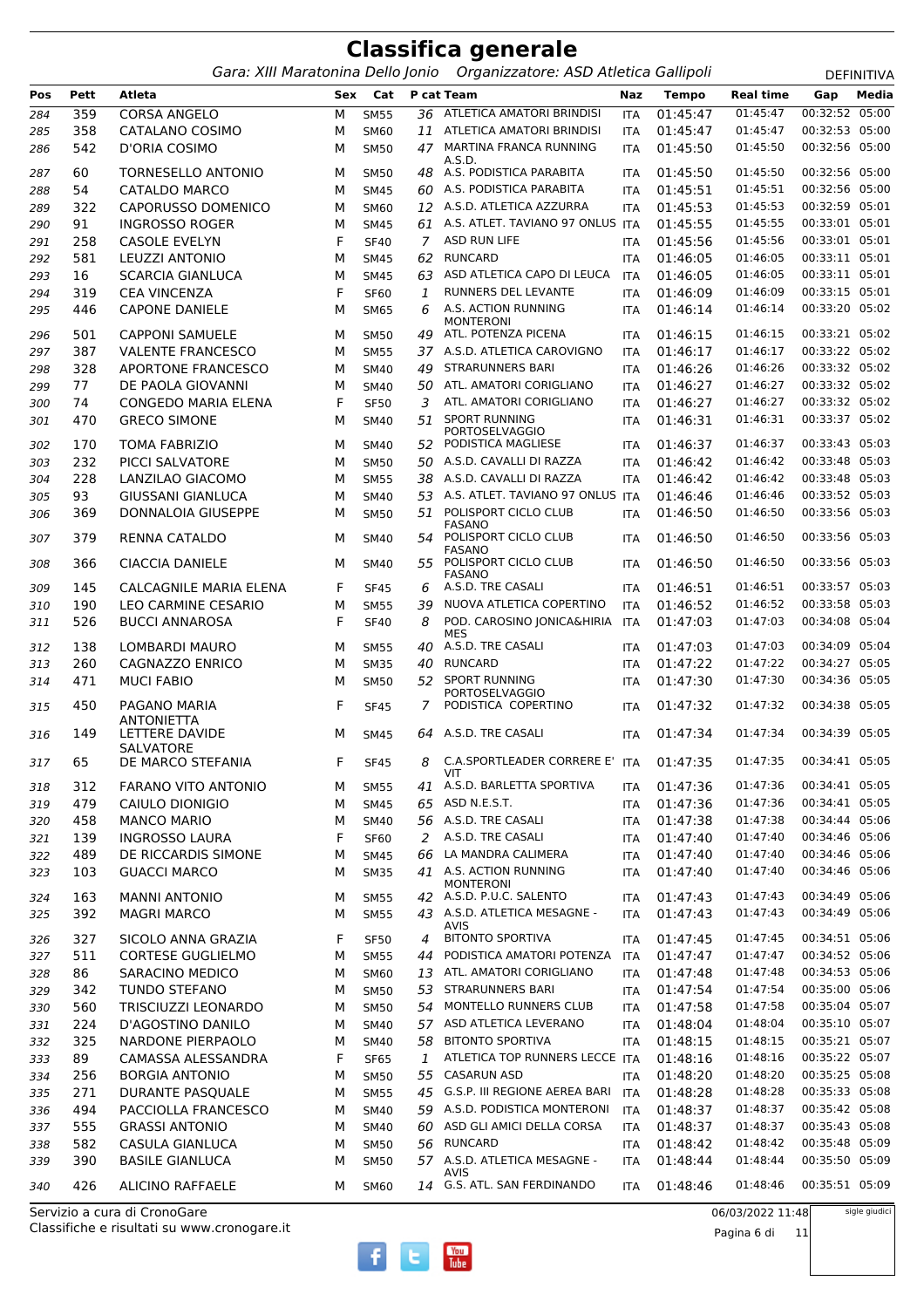*Gara: XIII Maratonina Dello Jonio Organizzatore: ASD Atletica Gallipoli* DEFINITIVA

| Pos        | Pett | Atleta                              | Sex | Cat         |                | P cat Team                               | Naz        | <b>Tempo</b> | <b>Real time</b> | Gap            | Media |
|------------|------|-------------------------------------|-----|-------------|----------------|------------------------------------------|------------|--------------|------------------|----------------|-------|
| 341        | 463  | MONTINARO MASSIMO                   | M   | <b>SM50</b> |                | 58 A.S.D. TRE CASALI                     | <b>ITA</b> | 01:48:50     | 01:48:50         | 00:35:56 05:09 |       |
| 342        | 422  | <b>CASTELLITI FRANCESCO</b>         | M   | <b>SM40</b> |                | 61 A.S.D. JURE SPORT                     | <b>ITA</b> | 01:48:54     | 01:48:54         | 00:35:59 05:09 |       |
| 343        | 186  | POLITI MONICA                       | F   | <b>SF50</b> | 5              | TREPUZZI RUNNING A.S.D.                  | <b>ITA</b> | 01:49:07     | 01:49:07         | 00:36:12 05:10 |       |
| 344        | 135  | PETRELLI ANNAMARIA                  | F   | <b>SF55</b> | 3              | A.S.D. TRE CASALI                        | <b>ITA</b> | 01:49:12     | 01:49:12         | 00:36:17 05:10 |       |
| 345        | 178  | <b>STANGA ROBERTO</b>               | M   | <b>SM75</b> | $\mathbf{1}$   | <b>GPDM LECCE</b>                        | ITA        | 01:49:12     | 01:49:12         | 00:36:18 05:10 |       |
| 346        | 204  | DE SANTIS ALESSANDRO                | M   | <b>SM35</b> | 42             | LA MANDRA CALIMERA                       | <b>ITA</b> | 01:49:18     | 01:49:18         | 00:36:24 05:10 |       |
| 347        | 213  | <b>MURRONE DAVIDE</b>               | M   | <b>SM40</b> | 62             | LA MANDRA CALIMERA                       | ITA        | 01:49:18     | 01:49:18         | 00:36:24 05:10 |       |
| 348        | 547  | <b>GIGANTESCO PIERPAOLO</b>         | M   | <b>SM45</b> | 67             | IKKOS ATLETI TARANTO A.S.D.              | ITA        | 01:49:22     | 01:49:22         | 00:36:28 05:11 |       |
| 349        | 82   | <b>MELELEO RITA</b>                 | F   | <b>SF55</b> | 4              | ATL. AMATORI CORIGLIANO                  | <b>ITA</b> | 01:49:23     | 01:49:23         | 00:36:28 05:11 |       |
| 350        | 405  | MIGLIETTA TEOBALDO                  | М   | <b>SM50</b> | 59             | ASD PODISMO SPV MY DOMO                  | <b>ITA</b> | 01:49:31     | 01:49:31         | 00:36:36 05:11 |       |
| 351        | 400  | <b>CAFORIO ANGELO</b>               | м   | <b>SM50</b> |                | 60 ASD PODISMO SPV MY DOMO               | ITA        | 01:49:31     | 01:49:31         | 00:36:36 05:11 |       |
| 352        | 46   | <b>QUARTA VITO</b>                  | M   | <b>SM45</b> | 68             | S.S. A.V.I.S. SPORT NOVOLI               | <b>ITA</b> | 01:49:33     | 01:49:33         | 00:36:39 05:11 |       |
| 353        | 597  | <b>RAIMONDI MICHELE</b>             | M   | <b>SM45</b> | 69             | GIOIA RUNNING A.S.D.                     | ITA        | 01:49:41     | 01:49:41         | 00:36:46 05:11 |       |
| 354        | 592  | <b>SAMELE NICOLA</b>                | M   | <b>SM60</b> |                | 15 A.S. ATLETICA POLIGNANO               | <b>ITA</b> | 01:49:41     | 01:49:41         | 00:36:47 05:11 |       |
| 355        | 214  | <b>LEFONS LUIGI BRIZIO</b>          | M   | <b>SM55</b> | 46             | LA MANDRA CALIMERA                       | <b>ITA</b> | 01:49:47     | 01:49:47         | 00:36:52 05:12 |       |
| 356        | 126  | <b>MARIANO GIUSEPPE</b>             | М   | <b>SM50</b> |                | 61 A.S.D. PODISTICA SOLETUM              | <b>ITA</b> | 01:50:00     | 01:50:00         | 00:37:06 05:12 |       |
| 357        | 300  | <b>CARONE NICOLA</b>                | М   | <b>SM45</b> |                | 70 A.S. ATLETICA POLIGNANO               | ITA        | 01:50:10     | 01:50:10         | 00:37:16 05:13 |       |
| 358        | 160  | SICILIANO RODOLFO                   | M   | <b>SM55</b> |                | 47 A.S.D. P.U.C. SALENTO                 | ITA        | 01:50:13     | 01:50:13         | 00:37:19 05:13 |       |
| 359        | 505  | <b>RAGONE VINCENZO</b>              | M   | <b>SM50</b> | 62             | <b>BERNALDA RUNNER'S</b>                 | ITA        | 01:50:17     | 01:50:17         | 00:37:22 05:13 |       |
| 360        | 313  | SARDARO AGOSTINO                    | M   | <b>SM55</b> | 48             | A.S.D. BARLETTA SPORTIVA                 | <b>ITA</b> | 01:50:29     | 01:50:29         | 00:37:34 05:14 |       |
| 361        | 208  | PELLE' COSIMO DAMIANO               | M   | <b>SM40</b> | 63             | LA MANDRA CALIMERA                       | ITA        | 01:50:29     | 01:50:29         | 00:37:35 05:14 |       |
| 362        | 553  | <b>D'ELIA VINCENZO</b>              | М   | <b>SM55</b> | 49             | ASD GLI AMICI DELLA CORSA                | <b>ITA</b> | 01:50:31     | 01:50:31         | 00:37:36 05:14 |       |
|            | 51   | RIZZO SIMONE                        | М   | <b>JPSM</b> |                | 22 S.S. A.V.I.S. SPORT NOVOLI            |            | 01:50:35     | 01:50:35         | 00:37:40 05:14 |       |
| 363        | 254  | ALFARANO LUIGI                      | M   | SM60        | 16             | <b>CASARUN ASD</b>                       | ITA        | 01:50:38     | 01:50:38         | 00:37:44 05:14 |       |
| 364<br>365 | 198  | <b>GRECO VITO RUDI</b>              | M   | <b>SM45</b> | 71             | NUOVA ATLETICA COPERTINO                 | ITA        | 01:50:40     | 01:50:40         | 00:37:46 05:14 |       |
|            | 323  | <b>PESOLE TRIFONE</b>               | M   |             |                | 63 A.S.D. ATLETICA AZZURRA               | ITA        | 01:50:42     | 01:50:42         | 00:37:47 05:14 |       |
| 366        | 205  |                                     |     | <b>SM50</b> | $\overline{7}$ | LA MANDRA CALIMERA                       | <b>ITA</b> | 01:50:43     | 01:50:43         | 00:37:49 05:14 |       |
| 367        | 52   | <b>MONTINARO ROCCO</b>              | M   | <b>SM65</b> |                | 72 S.S. A.V.I.S. SPORT NOVOLI            | <b>ITA</b> | 01:50:46     | 01:50:46         | 00:37:52 05:15 |       |
| 368        | 193  | LONGO FILIPPO<br>LEVANTE DIEGO      | М   | <b>SM45</b> | 73             | NUOVA ATLETICA COPERTINO                 | <b>ITA</b> | 01:50:51     | 01:50:51         | 00:37:57 05:15 |       |
| 369        | 587  | POTENZA ANGELO                      | м   | <b>SM45</b> |                | <b>RUNCARD</b>                           | ITA        | 01:50:58     | 01:50:58         | 00:38:04 05:15 |       |
| 370        |      | <b>RAFFAELE</b>                     | м   | <b>SM55</b> | 50             |                                          | <b>ITA</b> |              |                  |                |       |
| 371        | 344  | OLIVA LUCIA                         | F   | <b>SF50</b> | 6              | <b>STRARUNNERS BARI</b>                  | <b>ITA</b> | 01:50:59     | 01:50:59         | 00:38:05 05:15 |       |
| 372        | 371  | LACIRIGNOLA GABRIELE                | M   | <b>SM40</b> | 64             | POLISPORT CICLO CLUB                     | ITA        | 01:51:11     | 01:51:11         | 00:38:17 05:16 |       |
|            |      |                                     |     |             |                | <b>FASANO</b>                            |            |              |                  |                |       |
| 373        | 549  | URBANI MARCELLO                     | м   | <b>SM55</b> | 51             | IKKOS ATLETI TARANTO A.S.D.              | <b>ITA</b> | 01:51:19     | 01:51:19         | 00:38:25 05:16 |       |
| 374        | 38   | PERRONE VITO                        | М   | <b>SM65</b> | 8              | SARACENATLETICA                          | <b>ITA</b> | 01:51:34     | 01:51:34         | 00:38:40 05:17 |       |
| 375        | 518  | <b>MIRELLI ETTORE</b>               | М   | <b>SM40</b> | 65             | A.S.D. PODISTICA GROTTAGLIE              | ITA        | 01:51:38     | 01:51:38         | 00:38:44 05:17 |       |
| 376        | 460  | <b>CICERELLO SIMONE</b>             | м   | <b>JPSM</b> |                | 23 A.S.D. TRE CASALI                     | ITA        | 01:51:42     | 01:51:42         | 00:38:47 05:17 |       |
| 377        | 61   | TORNESELLO GIOVANNI                 | M   | <b>SM40</b> | 66             | A.S. PODISTICA PARABITA                  | <b>ITA</b> | 01:51:42     | 01:51:42         | 00:38:48 05:17 |       |
| 378        | 245  | POLITI MINO                         | м   | <b>SM45</b> |                | 74 ASD PODISTI CAMPI                     | <b>ITA</b> | 01:52:00     | 01:52:00         | 00:39:06 05:18 |       |
| 379        | 85   | MORRONE ANTONIO                     | М   | <b>SM55</b> |                | 52 ATL. AMATORI CORIGLIANO               | ITA        | 01:52:11     | 01:52:11         | 00:39:17 05:19 |       |
| 380        | 181  | <b>QUARTA GIAN PIERO</b>            | М   | <b>SM50</b> |                | 64 GPDM LECCE                            | ITA        | 01:52:23     | 01:52:23         | 00:39:29 05:19 |       |
| 381        | 146  | DE SANTIS MASSIMO                   | М   | SM60        |                | 17 A.S.D. TRE CASALI                     | ITA        | 01:52:24     | 01:52:24         | 00:39:30 05:19 |       |
| 382        | 433  | <b>IACOVONE GINA</b>                | F   | <b>SF40</b> | 9              | PODISTICA VICO DEL GARGANO ITA           |            | 01:52:25     | 01:52:25         | 00:39:31 05:19 |       |
| 383        | 380  | ROSATO GIACOMO                      | М   | <b>SM45</b> | 75             | POLISPORT CICLO CLUB<br><b>FASANO</b>    | ITA        | 01:52:26     | 01:52:26         | 00:39:32 05:19 |       |
| 384        | 403  | LAZOI GIAMMARCO                     | М   | <b>SM40</b> |                | 67 ASD PODISMO SPV MY DOMO               | ITA        | 01:52:33     | 01:52:33         | 00:39:38 05:20 |       |
| 385        | 490  | LAGANA' GREGORIO                    | М   | <b>SM55</b> | 53             | LA MANDRA CALIMERA                       | ITA        | 01:52:35     | 01:52:35         | 00:39:41 05:20 |       |
| 386        | 531  | CARRIERI ANNALISA                   | F   | <b>SF45</b> | 9              | MARTINA FRANCA RUNNING                   | ITA        | 01:52:38     | 01:52:38         | 00:39:43 05:20 |       |
|            |      |                                     |     |             |                | A.S.D.                                   |            |              |                  |                |       |
| 387        | 579  | PRICCI GIUSEPPE GIACOMO             | м   | <b>SM50</b> |                | 65 RUNCARD                               | ITA        | 01:52:38     | 01:52:38         | 00:39:43 05:20 |       |
| 388        | 144  | <b>CAIFFA MASSIMO</b>               | М   | <b>SM45</b> |                | 76 A.S.D. TRE CASALI                     | ITA        | 01:52:48     | 01:52:48         | 00:39:53 05:20 |       |
| 389        | 425  | VACCARO DAVIDE                      | М   | <b>JPSM</b> |                | 24 A.S.D. JURE SPORT                     | ITA        | 01:52:50     | 01:52:50         | 00:39:56 05:20 |       |
| 390        | 482  | <b>COSMA GAETANO</b>                | М   | <b>SM40</b> |                | 68 TREPUZZI RUNNING A.S.D.               | ITA        | 01:52:56     | 01:52:56         | 00:40:01 05:21 |       |
| 391        | 483  | DE NIGRIS GIUSEPPE                  | М   | <b>SM55</b> |                | 54 TREPUZZI RUNNING A.S.D.               | ITA        | 01:52:56     | 01:52:56         | 00:40:01 05:21 |       |
| 392        | 180  | <b>MANDATO SILVIO</b>               | М   | <b>SM45</b> |                | 77 GPDM LECCE                            | ITA        | 01:53:10     | 01:53:10         | 00:40:16 05:21 |       |
| 393        | 96   | PANICO BIAGIO                       | М   | <b>SM55</b> |                | 55 G.POD. DUEMILA RUFFANO                | ITA        | 01:53:10     | 01:53:10         | 00:40:16 05:21 |       |
| 394        | 401  | DELLA BONA SIMONA                   | F   | <b>SF45</b> |                | 10 ASD PODISMO SPV MY DOMO               | ITA        | 01:53:11     | 01:53:11         | 00:40:17 05:21 |       |
| 395        | 185  | PALAZZO MARIA LUCIA                 | F   | <b>SF50</b> | 7 <sup>7</sup> | TREPUZZI RUNNING A.S.D.                  | ITA        | 01:53:13     | 01:53:13         | 00:40:18 05:21 |       |
| 396        | 491  | GIANNACCARI ANTONIO                 | М   | <b>SM50</b> | 66             | LA MANDRA CALIMERA                       | ITA        | 01:53:14     | 01:53:14         | 00:40:20 05:22 |       |
| 397        | 438  | CAVALLO ROSARIO<br><b>SALVATORE</b> | М   | SM60        |                | 18 C.A.SPORTLEADER CORRERE E' ITA<br>VIT |            | 01:53:17     | 01:53:17         | 00:40:22 05:22 |       |
| 398        | 423  | <b>MARTINO ELIO</b>                 | м   | <b>SM50</b> |                | 67 A.S.D. JURE SPORT                     | ITA        | 01:53:18     | 01:53:18         | 00:40:24 05:22 |       |
| 399        | 577  | <b>SOLINA MARCELLO</b>              | м   | <b>SM55</b> |                | 56 RUNCARD                               | ITA        | 01:53:21     | 01:53:21         | 00:40:27 05:22 |       |
| 400        | 19   | <b>CAMPI SERGIO</b>                 | М   | <b>SM55</b> |                | 57 A.S.D. GRECIA SALENTINA               | ITA        | 01:53:25     | 01:53:25         | 00:40:31 05:22 |       |
| 401        | 42   | COLAZZO DONATO GRAZIO               | м   | <b>SM55</b> |                | 58 SARACENATLETICA                       | ITA        | 01:53:27     | 01:53:27         | 00:40:33 05:22 |       |
|            |      |                                     |     |             |                |                                          |            |              |                  |                |       |

Classifiche e risultati su www.cronogare.it Servizio a cura di CronoGare

06/03/2022 11:48

sigle giudici



Pagina 7 di 11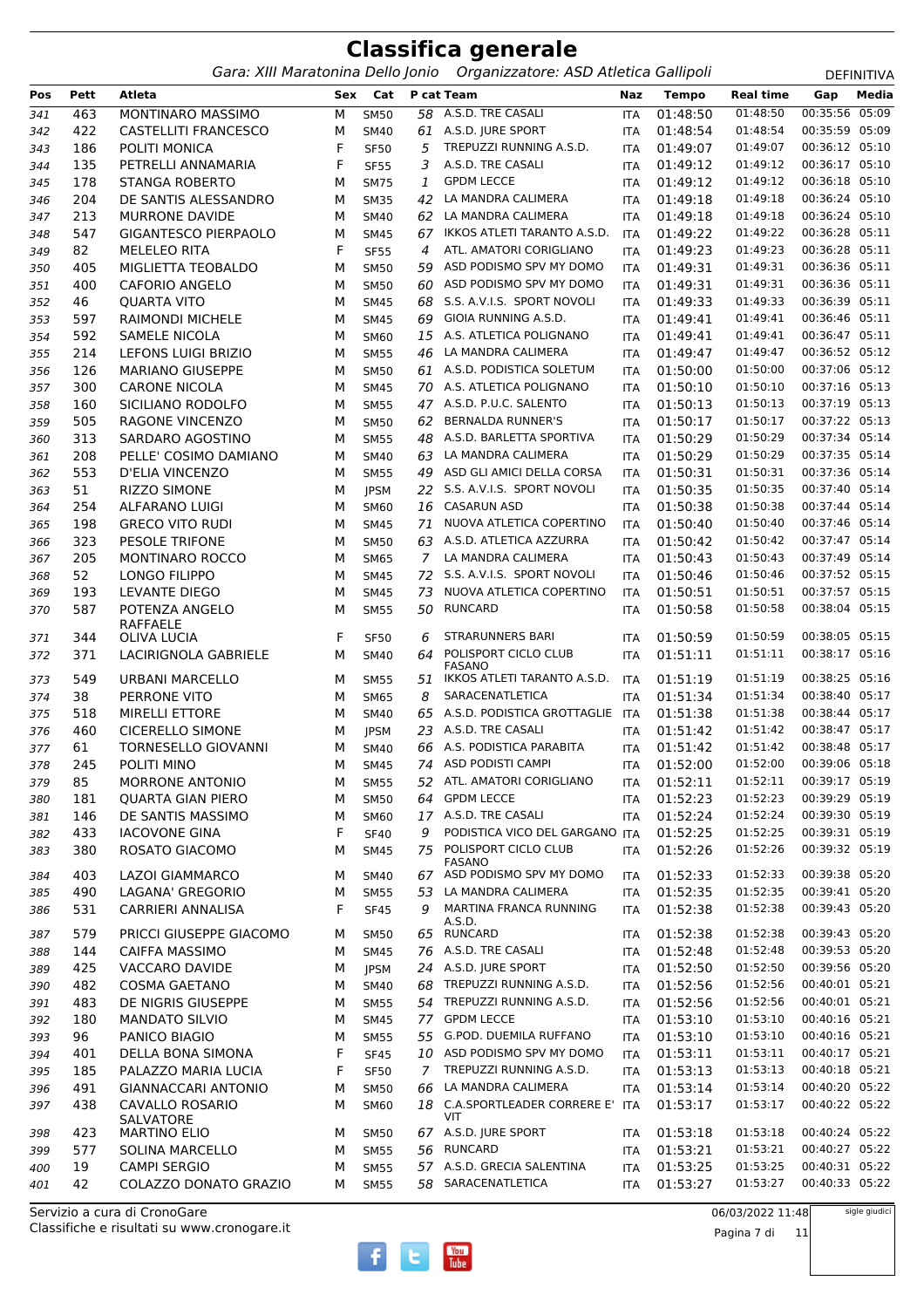|            |            | Gara: XIII Maratonina Dello Jonio                |        |                            |         | Organizzatore: ASD Atletica Gallipoli                             |                   |                      |                      |                                  | DEFINITIVA |
|------------|------------|--------------------------------------------------|--------|----------------------------|---------|-------------------------------------------------------------------|-------------------|----------------------|----------------------|----------------------------------|------------|
| Pos        | Pett       | <b>Atleta</b>                                    | Sex    |                            |         | <b>Cat</b> P cat Team                                             | Naz               | <b>Tempo</b>         | <b>Real time</b>     | Gap                              | Media      |
| 402        | 70         | <b>CRUDO ROMOLO</b>                              | М      | <b>SM70</b>                | 3       | GR. POD. A 13 ALBA                                                | <b>ITA</b>        | 01:53:36             | 01:53:36             | 00:40:42                         | 05:23      |
| 403        | 472        | RIZZO FRANCESCO LUCIO                            | м      | <b>SM55</b>                | 59      | <b>TAURISANO</b><br><b>SPORT RUNNING</b>                          | <b>ITA</b>        | 01:53:42             | 01:53:42             | 00:40:48 05:23                   |            |
| 404        | 352        | CAPITANELLI MAURIZIO                             | м      | <b>SM50</b>                |         | <b>PORTOSELVAGGIO</b><br>68 ASD RUTIGLIANO ROAD<br><b>RUNNERS</b> | <b>ITA</b>        | 01:53:52             | 01:53:52             | 00:40:58 05:23                   |            |
| 405        | 605        | <b>MENDUNI FRANCESCO</b>                         | М      | <b>SM50</b>                | 69      | RUNCARD                                                           | <b>ITA</b>        | 01:53:52             | 01:53:52             | 00:40:58 05:23                   |            |
| 406        | 434        | CARIGLIA GRAZIELLA                               | F      | <b>SF45</b>                | 11      | PODISTICA VICO DEL GARGANO ITA                                    |                   | 01:53:52             | 01:53:52             | 00:40:58 05:23                   |            |
| 407        | 477        | <b>SCIACOVELLI VERONICA</b>                      | F      | <b>JPSF</b>                | 3       | <b>GPDM LECCE</b>                                                 | <b>ITA</b>        | 01:53:53             | 01:53:53             | 00:40:58 05:23                   |            |
| 408        | 349        | <b>ORLANDO MICHELE</b>                           | М      | <b>SM55</b>                |         | 60 ASD RUTIGLIANO ROAD                                            | <b>ITA</b>        | 01:53:58             | 01:53:58             | 00:41:04 05:24                   |            |
| 409        | 243        | LABRIOLA SALVATORE                               | М      | <b>SM70</b>                | 4       | <b>RUNNERS</b><br>ASD PODISTI CAMPI                               | <b>ITA</b>        | 01:53:59             | 01:53:59             | 00:41:05 05:24                   |            |
| 410        | 45         | FORCIGNANO' MASSIMO                              | М      | <b>SM45</b>                | 78      | S.S. A.V.I.S. SPORT NOVOLI                                        | <b>ITA</b>        | 01:53:59             | 01:53:59             | 00:41:05 05:24                   |            |
| 411        | 128        | PASTORE LUIGI ANTONIO                            | М      | <b>SM55</b>                | 61      | POLISPORTIVA BPP                                                  | <b>ITA</b>        | 01:53:59             | 01:53:59             | 00:41:05 05:24                   |            |
| 412        | 473        | SPENGA GIUSEPPE                                  | М      | <b>SM45</b>                | 79      | <b>SPORT RUNNING</b>                                              | <b>ITA</b>        | 01:54:00             | 01:54:00             | 00:41:06 05:24                   |            |
| 413        | 431        | ZAGARIA ANGELO ANTONIO                           | м      | SM60                       |         | <b>PORTOSELVAGGIO</b><br>19 A.S. CULTURALE POD. S.                | <b>ITA</b>        | 01:54:00             | 01:54:00             | 00:41:06 05:24                   |            |
| 414        | 320        | DE MASI ANNAPAOLA                                | F      | <b>SF55</b>                | 5       | <b>STEFANO</b><br>RUNNERS DEL LEVANTE                             | <b>ITA</b>        | 01:54:01             | 01:54:01             | 00:41:07 05:24                   |            |
| 415        | 537        | <b>SEMERARO CARLO</b>                            | М      | <b>SM45</b>                | 80      | MARTINA FRANCA RUNNING                                            | <b>ITA</b>        | 01:54:08             | 01:54:08             | 00:41:14 05:24                   |            |
| 416        | 99         | <b>GIANNONE ANTONIO</b>                          | м      | <b>SM55</b>                |         | A.S.D.<br>62 A.S. ACTION RUNNING<br><b>MONTERONI</b>              | <b>ITA</b>        | 01:54:12             | 01:54:12             | 00:41:17 05:24                   |            |
| 417        | 129        | <b>MUSIO MAURO</b>                               | м      | <b>SM55</b>                | 63      | POLISPORTIVA BPP                                                  | <b>ITA</b>        | 01:54:12             | 01:54:12             | 00:41:18 05:24                   |            |
| 418        | 123        | <b>TARANTINO PIERLUIGI</b>                       | М      | <b>SM50</b>                | 70      | PODISTICA COPERTINO                                               | <b>ITA</b>        | 01:54:13             | 01:54:13             | 00:41:18 05:24                   |            |
| 419        | 76         | CONOCI ROCCO                                     | М      | SM60                       | 20      | ATL. AMATORI CORIGLIANO                                           | <b>ITA</b>        | 01:54:17             | 01:54:17             | 00:41:23 05:25                   |            |
| 420        | 253        | <b>STEFANO ENRICO</b>                            | М      | <b>SM50</b>                | 71      | <b>CASARUN ASD</b>                                                | <b>ITA</b>        | 01:54:17             | 01:54:17             | 00:41:23 05:25                   |            |
| 421        | 466        | <b>DEL TUFO SERGIO</b>                           | М      | <b>SM55</b>                |         | 64 A.S.D. P.U.C. SALENTO                                          | <b>ITA</b>        | 01:54:18             | 01:54:18             | 00:41:23 05:25                   |            |
| 422        | 26         | <b>GUGLIELMINO PIETRO</b><br><b>PAOLO</b>        | М      | <b>SM60</b>                | 21      | <b>CLUB CORRERE GALATINA</b>                                      | <b>ITA</b>        | 01:54:22             | 01:54:22             | 00:41:28 05:25                   |            |
| 423        | 485        | <b>GRAVILI FERNANDO</b>                          | М      | <b>SM45</b>                |         | 81 TREPUZZI RUNNING A.S.D.                                        | <b>ITA</b>        | 01:54:26             | 01:54:26             | 00:41:31 05:25                   |            |
| 424        | 182        | <b>AGRIMI FRANCESCO</b>                          | М      | <b>SM60</b>                | 22      | TREPUZZI RUNNING A.S.D.                                           | <b>ITA</b>        | 01:54:26             | 01:54:26             | 00:41:32 05:25                   |            |
| 425        | 287        | <b>SASSO LUCIA</b>                               | F      | <b>SF60</b>                | 3       | ATLETICA TOMMASO ASSI<br><b>TRANI</b>                             | <b>ITA</b>        | 01:54:28             | 01:54:28             | 00:41:34 05:25                   |            |
| 426        | 177        | <b>RAGGIO ANTONIO</b>                            | м      | <b>SM75</b>                | 2       | <b>GPDM LECCE</b>                                                 | <b>ITA</b>        | 01:54:33             | 01:54:33             | 00:41:39 05:25                   |            |
| 427        | 521        | PAGLIARA ANTONIO                                 | М      | <b>SM50</b>                |         | 72 ASD POD. FAGGIANO V.P.                                         | <b>ITA</b>        | 01:54:35             | 01:54:35             | 00:41:41 05:25                   |            |
| 428        | 519        | <b>COCCIOLI ALESSIO</b>                          | м      | <b>SM50</b>                |         | <b>SERVICE</b><br>73 ASD POD. FAGGIANO V.P.<br><b>SERVICE</b>     | <b>ITA</b>        | 01:54:36             | 01:54:36             | 00:41:41 05:25                   |            |
| 429        | 343        | CASSIZZI ELISABETTA                              | F      | <b>SF45</b>                |         | 12 STRARUNNERS BARI                                               | <b>ITA</b>        | 01:54:40             | 01:54:40             | 00:41:45 05:26                   |            |
| 430        | 336        | PANEBIANCO ADRIANO                               | М      | <b>SM50</b>                | 74      | <b>STRARUNNERS BARI</b>                                           | <b>ITA</b>        | 01:54:41             | 01:54:41             | 00:41:47 05:26                   |            |
| 431        | 176        | <b>D'ONOFRIO LUCA</b>                            | М      | <b>SM45</b>                | 82      | <b>GPDM LECCE</b>                                                 | <b>ITA</b>        | 01:54:42             | 01:54:42             | 00:41:47 05:26                   |            |
| 432        | 47         | DE LUCA MAURIZIO                                 | м      | <b>SM50</b>                | 75      | S.S. A.V.I.S. SPORT NOVOLI                                        | <b>ITA</b>        | 01:54:45             | 01:54:45             | 00:41:50 05:26                   |            |
| 433        | 240        | PEZZUTO PASQUALE                                 | м      | <b>SM45</b>                | 83      | A.S.D. PODISTICA MONTERONI                                        | <b>ITA</b>        | 01:54:46             | 01:54:46             | 00:41:52 05:26                   |            |
| 434        | 601        | PAPARELLA VINCENZO                               | М      | SM40                       | 69      | RUNNERS DEL LEVANTE                                               | <b>ITA</b>        | 01:54:49             | 01:54:49             | 00:41:54 05:26                   |            |
| 435        | 590        | ARMENISE ALBERTO                                 | М      | <b>JPSM</b>                | 25      | A.S.D. MONTEDORO NOCI                                             | ITA               | 01:54:49             | 01:54:49             | 00:41:55 05:26                   |            |
| 436        | 294        | <b>ALICINO ANNA</b>                              | F      | <b>SF50</b>                | 8       | A.MARATONETI ANDRIESI                                             | ITA               | 01:55:02             | 01:55:02             | 00:42:08 05:27                   |            |
| 437        | 298        | <b>SERINO MICHELA</b>                            | F      | <b>SF45</b>                | 13      | A.MARATONETI ANDRIESI                                             | <b>ITA</b>        | 01:55:02             | 01:55:02             | 00:42:08 05:27                   |            |
| 438        | 220        | <b>RE GABRIELE</b>                               | М      | <b>SM35</b>                | 43      | ASD ATLETICA LEVERANO                                             | <b>ITA</b>        | 01:55:10             | 01:55:10             | 00:42:16 05:27                   |            |
| 439        | 216        | <b>RUSSO GIUSEPPE</b>                            | М      | SM60                       |         | 23 LA MANDRA CALIMERA                                             | <b>ITA</b>        | 01:55:27             | 01:55:27             | 00:42:33 05:28                   |            |
| 440        | 476        | <b>SCARPINA EUGENIO</b>                          | М      | <b>SM50</b>                |         | 76 A.S.D. ATLETICA GALLIPOLI                                      | <b>ITA</b>        | 01:55:29             | 01:55:29             | 00:42:35 05:28                   |            |
| 441        | 404        | <b>LOCOROTONDO</b><br><b>GIAMPAOLO</b>           | м      | <b>SM55</b>                | 65      | ASD PODISMO SPV MY DOMO                                           | ITA               | 01:56:10             | 01:56:10             | 00:43:16 05:30                   |            |
| 442        | 437        | <b>GARZIA GIOVANNI</b>                           | м      | <b>SM45</b>                |         | 84 A.S. PODISTICA PARABITA                                        | ITA               | 01:56:15             | 01:56:15             | 00:43:21 05:30                   |            |
| 443        | 121        | <b>TOMA ALBERTO</b>                              | М      | <b>SM45</b>                | 85      | A.S. PODISTICA TUGLIE                                             | <b>ITA</b>        | 01:56:25             | 01:56:25             | 00:43:31 05:31                   |            |
| 444        | 585        | FILOMENA LEONARDO                                | М      | <b>SM45</b>                |         | 86 RUNCARD                                                        | <b>ITA</b>        | 01:56:31             | 01:56:31             | 00:43:36 05:31                   |            |
| 445        | 53         | <b>ANTONACI MASSIMO</b>                          | м      | <b>SM40</b>                |         | 70 A.S. PODISTICA PARABITA                                        | <b>ITA</b>        | 01:56:34             | 01:56:34             | 00:43:40 05:31                   |            |
| 446        | 252        | SPIRI ANTONIO CARMINE                            | М      | <b>SM40</b>                | 71      | <b>CASARUN ASD</b>                                                | ITA               | 01:56:42             | 01:56:42             | 00:43:47 05:31                   |            |
| 447        | 158        | PERDICCHIA MARCELLO                              | М      | <b>SM50</b>                |         | 77 A.S.D. P.U.C. SALENTO                                          | <b>ITA</b>        | 01:56:50             | 01:56:50             | 00:43:56 05:32                   |            |
| 448        | 580        | ROMANO GIUSEPPE                                  | м      | <b>SM35</b>                | 44      | <b>RUNCARD</b>                                                    | <b>ITA</b>        | 01:56:51             | 01:56:51             | 00:43:57 05:32                   |            |
| 449        | 508        | PORCELLI ERNESTO                                 | М      | <b>SM40</b>                | 72      | <b>BERNALDA RUNNER'S</b>                                          | ITA               | 01:57:11             | 01:57:11             | 00:44:16 05:33                   |            |
| 450        | 57         | NICOLETTI LUIGI                                  | М      | <b>SM55</b>                |         | 66 A.S. PODISTICA PARABITA                                        | <b>ITA</b>        | 01:57:29             | 01:57:29             | 00:44:35 05:34                   |            |
| 451        | 544        | DANIELE MARISA                                   | F      | <b>SF55</b>                | 6       | IKKOS ATLETI TARANTO A.S.D.                                       | <b>ITA</b>        | 01:57:32             | 01:57:32             | 00:44:37 05:34<br>00:44:40 05:34 |            |
| 452        | 308        | <b>CASTRIOTTA ANDREA</b>                         | М      | <b>SM45</b>                |         | 87 A.S.D. BISCEGLIE RUNNING<br><b>GPDM LECCE</b>                  | <b>ITA</b>        | 01:57:34             | 01:57:34             | 00:44:50 05:34                   |            |
| 453        | 179        | MIGLIETTA ANTONIO                                | М      | <b>SM50</b>                | 78      | A.S.D. ATLETICA CAROVIGNO                                         | <b>ITA</b>        | 01:57:45             | 01:57:45             | 00:44:53 05:34                   |            |
| 454<br>455 | 384<br>442 | <b>ESPOSITO DANIELE</b><br><b>CANUTI ANTONIO</b> | М<br>М | <b>SM45</b><br><b>SM65</b> | 88<br>9 | A.S. ACTION RUNNING<br><b>MONTERONI</b>                           | <b>ITA</b><br>ITA | 01:57:48<br>01:57:53 | 01:57:48<br>01:57:53 | 00:44:59 05:35                   |            |
| 456        | 108        | <b>GRECO VINCENZO</b>                            | М      | <b>SM65</b>                |         | 10 A.S. ACTION RUNNING                                            | ITA               | 01:57:53             | 01:57:53             | 00:44:59 05:35                   |            |
| 457        | 333        | LAVIOLA ANDREA                                   | м      | <b>SM55</b>                |         | <b>MONTERONI</b><br>67 STRARUNNERS BARI                           | <b>ITA</b>        | 01:57:53             | 01:57:53             | 00:44:59 05:35                   |            |
|            |            |                                                  |        |                            |         |                                                                   |                   |                      |                      |                                  |            |

Classifiche e risultati su www.cronogare.it Servizio a cura di CronoGare

06/03/2022 11:48

 $\begin{bmatrix}\n\text{You} \\
\text{Iube}\n\end{bmatrix}$ Ŧ  $\mathbf{E}$ 

sigle giudici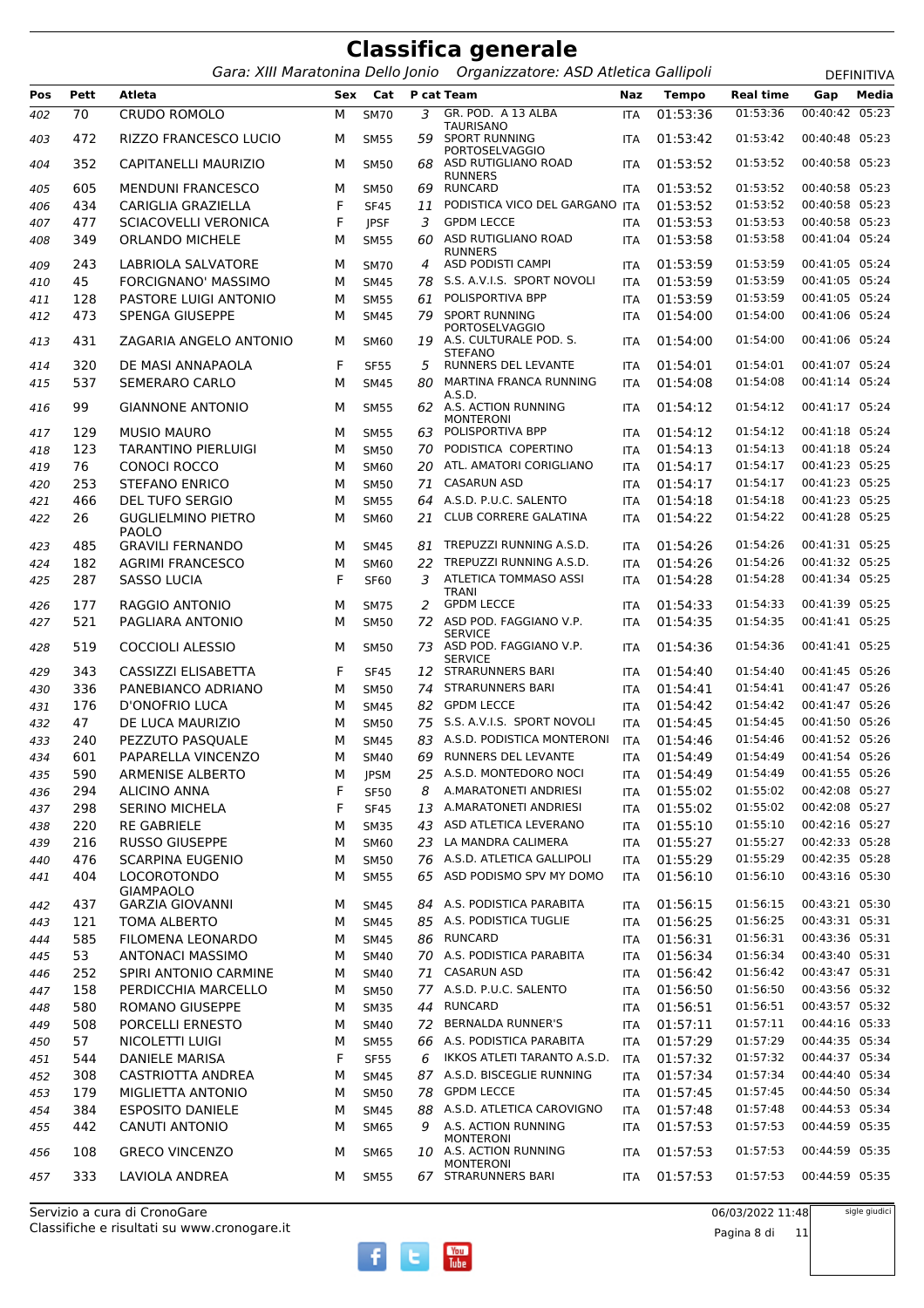Gara: XIII Maratonina Dello Jonio Organizzatore: ASD Atletica Gallipoli **DEFINITIVA** 

**Pos Pett Atleta Sex Cat P cat Team Naz Tempo Real time Gap Media** 279 PUGLIESE MARIA F SF40 *10* ATLETICA MONOPOLI ITA 01:58:02 01:58:02 00:45:08 05:35 280 ZAZZERA ANDREA M SM40 *73* ATLETICA MONOPOLI ITA 01:58:03 01:58:03 00:45:09 05:35 275 LEONE PAOLO M SM55 *68* ATLETICA MONOPOLI ITA 01:58:12 01:58:12 00:45:18 05:36 200 NUZZACI PAOLO M SM60 *24* NUOVA ATLETICA COPERTINO ITA 01:58:28 01:58:28 00:45:34 05:36 SINISI GIUSEPPINA F SF60 ATLETICA TOMMASO ASSI *4* ITA 01:58:32 01:58:32 00:45:37 05:37 TRANI 492 RIZZELLO GIUSEPPE M SM50 *79* A.S.D. CAVALLI DI RAZZA ITA 01:58:33 01:58:33 00:45:39 05:37 MAGURANO DOMENICO M SM50 *80* A.S.D. CAVALLI DI RAZZA ITA 01:58:33 01:58:33 00:45:39 05:37 LUIGI<br>PEDE MODESTO 231 PEDE MODESTO M SM50 *81* A.S.D. CAVALLI DI RAZZA ITA 01:58:33 01:58:33 00:45:39 05:37 545 DE BENEDETTO ROSA F SF45 *14* IKKOS ATLETI TARANTO A.S.D. ITA 01:58:40 01:58:40 00:45:46 05:37 30 MARGIOTTA MAURIZIO M SM55 *69* CLUB CORRERE GALATINA ITA 01:58:43 01:58:43 00:45:48 05:37 316 NICASTRI FRANCESCO M SM50 *82* GIOIA RUNNING A.S.D. ITA 01:58:50 01:58:50 00:45:56 05:37 246 BOCCIA SANDRO M SM45 *89* ASD PODISTI CAMPI ITA 01:58:53 01:58:53 00:45:59 05:38 VENUTI ROSANNA F SF50 A.S. ACTION RUNNING MONTERONI<br>A.S.D. TRE CASALI *9* ITA 01:58:53 01:58:53 00:45:59 05:38 464 MACRI' MICHELE M SM50 *83* A.S.D. TRE CASALI ITA 01:58:56 01:58:56 00:46:02 05:38 50 BELLANOVA VITO M SM50 *84* S.S. A.V.I.S. SPORT NOVOLI ITA 01:59:24 01:59:24 00:46:30 05:39 BALDASSARRE SILVIA F SF55 ATLETICA TOMMASO ASSI *7* ITA 01:59:33 01:59:33 00:46:39 05:39 TRANI<br>ATLETICA MONOPOLI 276 MARASCIULO DONATO M SM60 *25* ATLETICA MONOPOLI ITA 01:59:40 01:59:40 00:46:46 05:40 PETRICCIUOLO RAFFAELE M SM45 POD. CAROSINO JONICA&HIRIA *90* ITA 01:59:51 01:59:51 00:46:56 05:40 MES COLANGIONE PIO M SM60 A.S. CULTURALE POD. S. *26* ITA 02:00:16 02:00:16 00:47:22 05:42 STEFANO<br>RUNCARD 588 RUBINO INNOCENZO M SM55 *70* RUNCARD ITA 02:00:18 02:00:18 00:47:24 05:42 SGHERZA TIZIANA GIOVANNA F SF45 *15* A.S.D. BARLETTA SPORTIVA ITA 02:00:18 02:00:18 00:47:24 05:42 598 ATTANASIO ANNA F SF50 *10* RUNNERS DEL LEVANTE ITA 02:00:19 02:00:19 00:47:24 05:42 NARDELLI GIOVANNI M SM60 MARTINA FRANCA RUNNING *27* ITA 02:00:28 02:00:28 00:47:34 05:42 A.S.D.<br>SARACENATLETICA 37 PODO MARIA SONIA F SF55 *8* SARACENATLETICA ITA 02:00:36 02:00:36 00:47:41 05:42 34 NEGRO MARIA LORENA F SF45 *16* SARACENATLETICA ITA 02:00:43 02:00:43 00:47:49 05:43 CANDINI RENATO M SM60 A.S. ACTION RUNNING *28* ITA 02:00:44 02:00:44 00:47:49 05:43 MONTERONI 548 TOLISANO ROSARIA F SF45 *17* IKKOS ATLETI TARANTO A.S.D. ITA 02:01:32 02:01:32 00:48:37 05:45 222 RE FERNANDO M SM45 *91* ASD ATLETICA LEVERANO ITA 02:01:32 02:01:32 00:48:38 05:45 440 TANUCCI GIORGIO M SM40 *74* ATLETICA TOP RUNNERS LECCE ITA 02:01:34 02:01:34 00:48:39 05:45 394 DORIA VALENTINA F JPSF *4* ASD APULIATHLETICA ITA 02:01:41 02:01:41 00:48:47 05:46 451 BRIGANTE ADRIANO M SM35 *45* ATLETICA SALENTO ARADEO ITA 02:02:15 02:02:15 00:49:20 05:47 616 BELLO CARLO M SM65 *11* ASD RUN LIFE ITA 02:02:19 02:02:19 00:49:24 05:47 FANELLI MARIA F SF55 A.S. CULTURALE POD. S. *9* ITA 02:02:37 02:02:37 00:49:43 05:48 STEFANO<br>A.S. PODISTICA TUGLIE 118 DE SANTIS GIGLIO M SM55 *71* A.S. PODISTICA TUGLIE ITA 02:02:55 02:02:55 00:50:00 05:49 117 D'APRILE ROSSELLA F SF40 *11* A.S. PODISTICA TUGLIE ITA 02:02:55 02:02:55 00:50:00 05:49 215 NATALE LUIGI M SM60 *29* LA MANDRA CALIMERA ITA 02:03:02 02:03:02 00:50:08 05:49 DE CARLO RAFFAELE *30* ITA 02:03:14 02:03:14 00:50:20 05:50 GIACOMO M SM60 30 A.S. ACTION RUNNING MONTERONI 184 MORELLI GIUSEPPE M SM50 *85* TREPUZZI RUNNING A.S.D. ITA 02:03:16 02:03:16 00:50:22 05:50 550 BASILE DANIELA F SF55 *10* IKKOS ATLETI TARANTO A.S.D. ITA 02:03:22 02:03:22 00:50:28 05:50 417 CROCI ANNAMARIA F SF50 *11* U.S. SAN MAURIZIO ITA 02:03:31 02:03:31 00:50:37 05:51 506 DI LEO MICHELE M SM55 *72* BERNALDA RUNNER'S ITA 02:03:35 02:03:35 00:50:40 05:51 503 BATTAFARANO GIUSEPPE M SM55 *73* NOVA SIRI MARATHON ITA 02:03:49 02:03:49 00:50:55 05:52 504 MOLINARO GIUSEPPE M SM45 *92* BERNALDA RUNNER'S ITA 02:03:50 02:03:50 00:50:55 05:52 501 210 TOMMASI ADRIANA ANNA F SF45 18 LA MANDRA CALIMERA ITA 02:04:32 207 PASCALI PANTALEO M SM45 *93* LA MANDRA CALIMERA ITA 02:04:33 02:04:33 00:51:39 05:54 309 IANNELLI RAFFAELE M SM40 *75* A.S.D. BARLETTA SPORTIVA ITA 02:05:30 02:05:30 00:52:36 05:56 MACCHIA ADRIANO *31* ITA 02:05:50 02:05:50 00:52:56 05:57 SALVATORE<br>CARRIERI VITO M SM60 31 A.S. ACTION RUNNING MONTERONI CARRIERI VITO M SM45 MARTINA FRANCA RUNNING *94* ITA 02:05:53 02:05:53 00:52:59 05:57 A.S.D.<br>I A MANDRA CALIMERA 212 MANIGLIO ANTONIA F SF60 *5* LA MANDRA CALIMERA ITA 02:06:07 02:06:07 00:53:12 05:58 428 NAPOLETANO FRANCESCO M SM60 *32* G.S. ATL. SAN FERDINANDO ITA 02:06:25 02:06:25 00:53:30 05:59 399 ANDRIANI VINCENZO M SM45 *95* ASD PODISMO SPV MY DOMO ITA 02:06:49 02:06:49 00:53:55 06:00 292 SALVATORE ANTONIO M SM45 *96* ATLETIC CLUB ALTAMURA ITA 02:07:16 02:07:16 00:54:22 06:01 238 SPEDICATO ANTONIETTA F SF35 *2* A.S.D. PODISTICA MONTERONI ITA 02:07:25 02:07:25 00:54:30 06:02 140 ORLANDO ANNA F SF65 *2* A.S.D. TRE CASALI ITA 02:07:31 02:07:31 00:54:37 06:02 416 COSSU CESARE M SM50 *86* U.S. SAN MAURIZIO ITA 02:07:31 02:07:31 00:54:37 06:02 304 SPERTI COSIMO M SM70 *5* AVIS IN CORSA CONVERSANO ITA 02:08:19 02:08:19 00:55:24 06:04 132 MARIANO MARIO M SM65 *12* A.S.D. TRE CASALI ITA 02:08:37 02:08:37 00:55:43 06:05

Classifiche e risultati su www.cronogare.it Servizio a cura di CronoGare

06/03/2022 11:48

sigle giudici



Pagina 9 di 11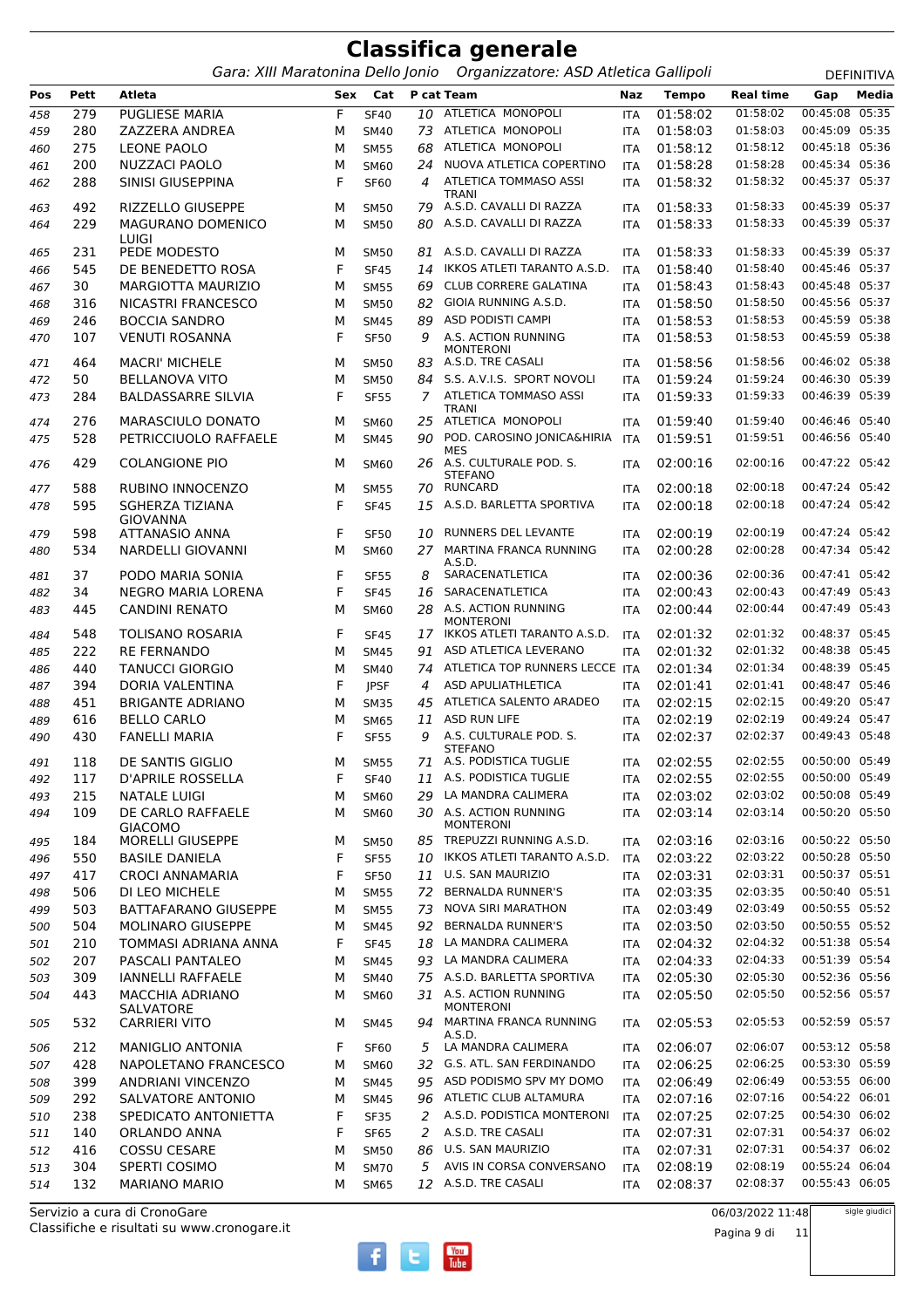|            |            |                                            |        |                            |    | <b>Classifica generale</b>                                              |                          |                      |                      |                                  |                   |
|------------|------------|--------------------------------------------|--------|----------------------------|----|-------------------------------------------------------------------------|--------------------------|----------------------|----------------------|----------------------------------|-------------------|
|            |            |                                            |        |                            |    | Gara: XIII Maratonina Dello Jonio Organizzatore: ASD Atletica Gallipoli |                          |                      |                      |                                  | <b>DEFINITIVA</b> |
| Pos        | Pett       | Atleta                                     | Sex    | Cat                        |    | P cat Team                                                              | Naz                      | <b>Tempo</b>         | <b>Real time</b>     | Gap                              | Media             |
|            |            | <b>SALVATORE</b>                           |        |                            |    |                                                                         |                          |                      |                      |                                  |                   |
| 515        | 499        | <b>MACI FRANCESCO</b>                      | м      | <b>SM50</b>                |    | 87 A.S.D. PODISTICA MONTERONI                                           | <b>ITA</b>               | 02:08:56             | 02:08:56             | 00:56:01 06:06                   |                   |
| 516        | 237        | <b>TAURINO ANTONELLO</b>                   | М      | <b>SM55</b>                | 74 | A.S.D. PODISTICA MONTERONI<br>A.S.D. BARLETTA SPORTIVA                  | <b>ITA</b>               | 02:08:57             | 02:08:57             | 00:56:02 06:06                   |                   |
| 517        | 310        | MASTRAPASQUA PASQUALE                      | м      | <b>SM50</b>                | 88 | 76 A.S.D. PODISTICA MONTERONI                                           | <b>ITA</b>               | 02:09:36             | 02:09:36<br>02:09:44 | 00:56:42 06:08<br>00:56:49 06:08 |                   |
| 518        | 498<br>147 | LANZOLLA GIUSEPPE<br>LOMBARDO MARIA SERENA | м<br>F | <b>SM40</b>                | 3  | A.S.D. TRE CASALI                                                       | <b>ITA</b>               | 02:09:44<br>02:09:53 | 02:09:53             | 00:56:58 06:09                   |                   |
| 519        | 575        | <b>MANCINO MICHELE</b>                     | М      | <b>SF35</b><br><b>SM50</b> | 89 | <b>RUNCARD</b>                                                          | <b>ITA</b><br><b>ITA</b> | 02:09:55             | 02:09:55             | 00:57:01 06:09                   |                   |
| 520<br>521 | 436        | RIZZO ROCCO                                | м      | <b>SM65</b>                | 13 | SARACENATLETICA                                                         | <b>ITA</b>               | 02:10:11             | 02:10:11             | 00:57:17 06:10                   |                   |
| 522        | 299        | <b>BUCCI SILVIA</b>                        | F      | <b>SF50</b>                | 12 | POD. CANUSIUM 2004                                                      | <b>ITA</b>               | 02:10:12             | 02:10:12             | 00:57:18 06:10                   |                   |
| 523        | 295        | <b>LORIZZO GIUSEPPE</b>                    | M      | <b>SM50</b>                | 90 | A.MARATONETI ANDRIESI                                                   | <b>ITA</b>               | 02:11:01             | 02:11:01             | 00:58:07 06:12                   |                   |
| 524        | 21         | EPIFANI MARCELLO                           | М      | <b>SM55</b>                |    | 75 A.S.D. GRECIA SALENTINA                                              | <b>ITA</b>               | 02:11:11             | 02:11:11             | 00:58:16 06:13                   |                   |
| 525        | 305        | DE SERIO GIUSEPPE                          | М      | <b>SM50</b>                | 91 | <b>ATLETICA ADELFIA</b>                                                 | <b>ITA</b>               | 02:11:31             | 02:11:31             | 00:58:37 06:14                   |                   |
| 526        | 452        | LONGO SILVANA                              | F      | <b>SF45</b>                | 19 | ATLETICA SALENTO ARADEO                                                 | <b>ITA</b>               | 02:11:50             | 02:11:50             | 00:58:55 06:14                   |                   |
| 527        | 398        | <b>ANDRIANI ENNIO</b>                      | М      | <b>SM45</b>                |    | 97 ASD PODISMO SPV MY DOMO                                              | <b>ITA</b>               | 02:12:19             | 02:12:19             | 00:59:25 06:16                   |                   |
| 528        | 507        | SCASCIAMACCHIA ANTONIO                     | М      | <b>SM50</b>                | 92 | <b>BERNALDA RUNNER'S</b>                                                | <b>ITA</b>               | 02:12:25             | 02:12:25             | 00:59:31 06:16                   |                   |
| 529        | 435        | ZACHEO ANGELO                              | M      | <b>SM55</b>                |    | 76 A.S.D. GRECIA SALENTINA                                              | <b>ITA</b>               | 02:12:30             | 02:12:30             | 00:59:36 06:16                   |                   |
| 530        | 202        | <b>MARULLI FLAVIO</b>                      | М      | <b>SM65</b>                | 14 | NUOVA ATLETICA COPERTINO                                                | <b>ITA</b>               | 02:12:57             | 02:12:57             | 01:00:03 06:18                   |                   |
| 531        | 573        | MIGLIONICO VINCENZO                        | М      | <b>SM45</b>                | 98 | <b>RUNCARD</b>                                                          | <b>ITA</b>               | 02:12:57             | 02:12:57             | 01:00:03 06:18                   |                   |
| 532        | 59         | POTENZA BIAGIO                             | M      | <b>JPSM</b>                |    | 26 A.S. PODISTICA PARABITA                                              | <b>ITA</b>               | 02:13:45             | 02:13:45             | 01:00:50 06:20                   |                   |
| 533        | 165        | <b>GRASSI MARIA CONCETTA</b>               | F      | <b>SF45</b>                | 20 | PODISTICA MAGLIESE                                                      | <b>ITA</b>               | 02:13:49             | 02:13:49             | 01:00:54 06:20                   |                   |
| 534        | 166        | <b>BELLIMBENI GIUSEPPE</b>                 | М      | <b>SM55</b>                | 77 | PODISTICA MAGLIESE                                                      | <b>ITA</b>               | 02:13:49             | 02:13:49             | 01:00:55 06:20                   |                   |
| 535        | 199        | NESTOLA IVAN                               | M      | <b>SM50</b>                | 93 | NUOVA ATLETICA COPERTINO                                                | <b>ITA</b>               | 02:14:18             | 02:14:18             | 01:01:24 06:21                   |                   |
| 536        | 194        | <b>MANCA MARIA FRANCESCA</b>               | F      | <b>SF40</b>                | 12 | NUOVA ATLETICA COPERTINO                                                | <b>ITA</b>               | 02:14:18             | 02:14:18             | 01:01:24 06:21                   |                   |
| 537        | 196        | <b>NOBILE VINCENZO</b><br><b>DOMENICO</b>  | М      | SM40                       | 77 | NUOVA ATLETICA COPERTINO                                                | <b>ITA</b>               | 02:14:18             | 02:14:18             | 01:01:24 06:21                   |                   |
| 538        | 48         | <b>RUGGIO FAUSTO</b>                       | М      | <b>SM55</b>                |    | 78 S.S. A.V.I.S. SPORT NOVOLI                                           | <b>ITA</b>               | 02:14:19             | 02:14:19             | 01:01:25                         | 06:21             |
| 539        | 119        | LONGO FERNANDO                             | М      | SM60                       | 33 | A.S. PODISTICA TUGLIE                                                   | <b>ITA</b>               | 02:14:40             | 02:14:40             | 01:01:46                         | 06:22             |
| 540        | 307        | DI PIERRO FRANCESCO                        | М      | <b>SM40</b>                | 78 | A.S.D. BISCEGLIE RUNNING                                                | <b>ITA</b>               | 02:14:43             | 02:14:43             | 01:01:49 06:23                   |                   |
| 541        | 461        | <b>CAMASSA LUIGI</b>                       | М      | <b>SM75</b>                | 3  | A.S.D. TRE CASALI                                                       | <b>ITA</b>               | 02:15:38             | 02:15:38             | 01:02:44 06:25                   |                   |
| 542        | 557        | <b>RENNA SALVATORE</b>                     | M      | <b>SM65</b>                | 15 | ASD GLI AMICI DELLA CORSA                                               | <b>ITA</b>               | 02:15:58             | 02:15:58             | 01:03:03 06:26                   |                   |
| 543        | 191        | NATALIZIO CLAUDIO<br><b>ANTONIO</b>        | M      | SM60                       | 34 | NUOVA ATLETICA COPERTINO                                                | <b>ITA</b>               | 02:16:19             | 02:16:19             | 01:03:24 06:27                   |                   |
| 544        | 554        | DE FELICE FURIO                            | м      | <b>SM60</b>                |    | 35 ASD GLI AMICI DELLA CORSA                                            | <b>ITA</b>               | 02:16:35             | 02:16:35             | 01:03:41 06:28                   |                   |
| 545        | 281        | <b>OSTUNI FLAVIA</b>                       | F      | <b>SF35</b>                | 4  | ATLETICA MONOPOLI                                                       | <b>ITA</b>               | 02:17:00             | 02:17:00             | 01:04:06 06:29                   |                   |
| 546        | 36         | ANGELELLI MARIA<br><b>DOMENICA</b>         | F      | <b>SF50</b>                | 13 | SARACENATLETICA                                                         | <b>ITA</b>               | 02:17:10             | 02:17:10             | 01:04:15 06:30                   |                   |
| 547        | 219        | MAGGIORE ANNA GRAZIA                       | F      | <b>SF45</b>                |    | 21 LA MANDRA CALIMERA                                                   | ITA                      | 02:18:21             | 02:18:21             | 01:05:27 06:33                   |                   |
| 548        | 606        | <b>CAROLI NICOLA</b>                       | М      | SM60                       | 36 | G.S. PAOLOTTI - ATL MARTINA                                             |                          | 02:18:31             | 02:18:31             | 01:05:36 06:33                   |                   |
| 549        | 540        | TRIVISANI ANNA MARIA                       | F      | <b>SF50</b>                | 14 | MARTINA FRANCA RUNNING<br>A.S.D.                                        | ITA                      | 02:18:31             | 02:18:31             | 01:05:37 06:33                   |                   |
| 550        | 98         | PARROTTO VINCENZO                          | М      | <b>SM70</b>                | 6  | G.POD. DUEMILA RUFFANO                                                  | <b>ITA</b>               | 02:19:10             | 02:19:10             | 01:06:15 06:35                   |                   |
| 551        | 285        | <b>CROCI ORNELLA</b>                       | F      | <b>SF70</b>                | 1  | ATLETICA TOMMASO ASSI                                                   | <b>ITA</b>               | 02:19:40             | 02:19:40             | 01:06:45 06:37                   |                   |
| 552        | 427        | CARBONARA ANNA MARIA                       | F      | <b>SF60</b>                | 6  | <b>TRANI</b><br>G.S. ATL. SAN FERDINANDO                                | <b>ITA</b>               | 02:19:43             | 02:19:43             | 01:06:49 06:37                   |                   |
| 553        | 530        | <b>BARRATTA COSIMA</b>                     | F      | <b>SF60</b>                | 7  | MARTINA FRANCA RUNNING                                                  | ITA                      | 02:21:54             | 02:21:54             | 01:09:00 06:43                   |                   |
| 554        | 88         | <b>GALATI ANTONIO</b>                      | М      | <b>SM65</b>                |    | A.S.D.<br>16 ASD ATLETICA CAPO DI LEUCA                                 | ITA                      | 02:21:59             | 02:21:59             | 01:09:04 06:43                   |                   |
| 555        | 110        | PETRELLI VITTORIO                          | М      | <b>SM65</b>                |    | 17 A.S. ACTION RUNNING<br><b>MONTERONI</b>                              | <b>ITA</b>               | 02:22:07             | 02:22:07             | 01:09:13 06:44                   |                   |
| 556        | 558        | <b>SBARRA ETTORE</b>                       | М      | <b>SM55</b>                |    | 79 ASD GLI AMICI DELLA CORSA                                            | <b>ITA</b>               | 02:23:39             | 02:23:39             | 01:10:45 06:48                   |                   |
| 557        | 84         | MONTEDURO SALVATORE                        | М      | <b>SM70</b>                | 7  | ATL. AMATORI CORIGLIANO                                                 | <b>ITA</b>               | 02:24:18             | 02:24:18             | 01:11:23 06:50                   |                   |
| 558        | 78         | <b>DISTANTE GIUSEPPE</b>                   | М      | <b>SM80</b>                | 1  | ATL. AMATORI CORIGLIANO                                                 | <b>ITA</b>               | 02:24:30             | 02:24:30             | 01:11:36 06:50                   |                   |
| 559        | 39         | RUSSO IGINO                                | М      | <b>SM80</b>                | 2  | SARACENATLETICA                                                         | <b>ITA</b>               | 02:25:18             | 02:25:18             | 01:12:23 06:53                   |                   |
| 560        | 456        | <b>IMBO' FRANCESCO</b>                     | М      | SM60                       |    | 37 A.S.D. TRE CASALI                                                    | <b>ITA</b>               | 02:25:23             | 02:25:23             | 01:12:29 06:53                   |                   |
| 561        | 565        | <b>RENNA DAVIDE</b>                        | М      | <b>SM45</b>                | 99 | <b>RUNCARD</b>                                                          | <b>ITA</b>               | 02:25:31             | 02:25:31             | 01:12:37 06:53                   |                   |
| 562        | 269        | <b>LEO VALENTINA</b>                       | F      | <b>SF40</b>                |    | 13 G.S.ATLETICA AMATORI<br>CORATO                                       | <b>ITA</b>               | 02:26:10             | 02:26:10             | 01:13:15 06:55                   |                   |
| 563        | 22         | LATTANTE ANTONIO                           | М      | <b>SM65</b>                |    | 18 A.S.D. GRECIA SALENTINA                                              | <b>ITA</b>               | 02:26:46             | 02:26:46             | 01:13:51 06:57                   |                   |
| 564        | 263        | <b>BUSTO FRANCESCO</b>                     | М      | <b>SM35</b>                |    | 46 AMATORI ATL. ACQUAVIVA                                               | ITA                      | 02:30:04             | 02:30:04             | 01:17:10 07:06                   |                   |
| 565        | 264        | MARCHESANO FRANCESCA                       | F      | <b>SF45</b>                |    | 22 AMATORI ATL. ACQUAVIVA                                               | <b>ITA</b>               | 02:30:05             | 02:30:05             | 01:17:10 07:06                   |                   |

 SCHIAVONE OSVALDO M SM65 C.A.SPORTLEADER CORRERE E' *19* ITA 02:30:05 02:30:05 01:17:11 07:06 VIT<br>15 RUNCARD 576 PISCITELLI ANGELA F SF50 *15* RUNCARD ITA 02:30:34 02:30:34 01:17:40 07:08 83 MONTEDURO CRISTINA F SF60 *8* ATL. AMATORI CORIGLIANO ITA 02:31:42 02:31:42 01:18:47 07:11 20 CHIRIATTI PAOLO M SM75 *4* A.S.D. GRECIA SALENTINA ITA 02:33:26 02:33:26 01:20:31 07:16 CARIGNANI VITO M SM75 A.S. ACTION RUNNING *5* ITA 02:34:39 02:34:39 01:21:44 07:19 MONTERONI 290 PALASCIANO GIUSEPPE M SM70 *8* ATLETIC CLUB ALTAMURA ITA 02:35:33 02:35:33 01:22:38 07:22

**You**<br>Tube

572 467 MATINO MASSIMO M SM45 100 A.S.D. P.U.C. SALENTO ITA 02:36:50 02:36:50

06/03/2022 11:48

sigle giudici

Pagina 10 di 11